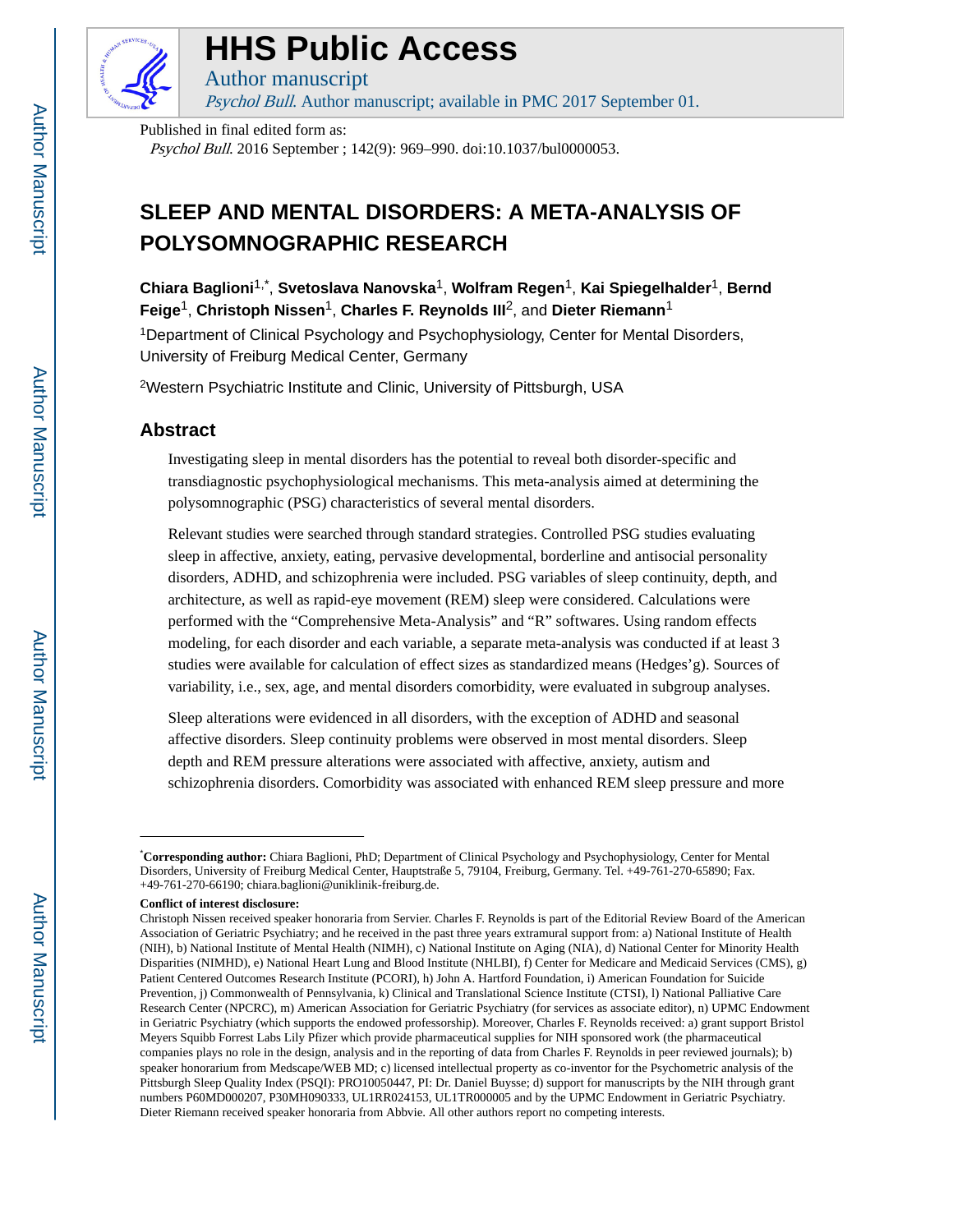inhibition of sleep depth. No sleep parameter was exclusively altered in one condition; however, no two conditions shared the same PSG profile.

Sleep continuity disturbances imply a transdiagnostic imbalance in the arousal system likely representing a basic dimension of mental health. Sleep depth and REM variables might play a key role in psychiatric comorbidity processes. Constellations of sleep alterations may define distinct disorders better than alterations in one single variable.

#### **Keywords**

meta-analysis; sleep continuity; sleep depth; REM sleep; mental disorders

## **Introduction**

Sleep is a fundamental operating state of the central nervous system, occupying up to a third of the human life span. As such, it may be one of the most important psychophysiological processes for brain function and mental health e.g. (Regier, Kuhl, Narrow & Kupfer, 2012; Harvey, Murray, Chandler & Soehner, 2011). Decades of research have shown that sleep disturbances are highly prevalent in mental disorders and have been associated with adverse effects for cognitive, emotional, and interpersonal functioning (e.g. Kahn, Sheppes & Sadeh, 2013; Rasch & Born, 2013; Walker, 2009). While traditional models proposed that distinct sleep alterations would map to specific mental disorders (e.g. Kupfer, Reynolds, Grochocinski, Ulrich & McEachran, 1986; Kupfer, 1976; Kupfer & Foster, 1972), novel models emphasize the transdiagnostical nature of sleep disturbances as a dimension for brain and mental health (e.g. Harvey et al., 2011; Harvey, 2009). Surprisingly, however, sleep characteristics of mental disorders have not yet been sufficiently described, with data being either limited by methodological variance as for major depression or scarce as for most other disorders. The present meta-analysis aims at filling this gap and at discussing the specific versus dimensional role of sleep disturbances in psychopathology both with respect to research and clinical implications.

## **Sleep and its assessment**

For centuries sleep has been conceptualized as a passive state of absolute repose of the brain (e.g. Coriat, 1912). Only in 1953 with the discovery of rapid eye movement (REM) and non-REM (NREM) sleep (Aserinsky & Kleitman, 1953), it became clear that sleep is an active process fundamental for brain function. The question 'why we sleep' has started to receive some answers starting from animal research showing the necessity to sleep for survival and key physiological processes, as thermoregulation (e.g. Rechtschaffen, Bergmann, Everson, Kushida, & Gilliand, 1989; Rechtschaffen & Bergmann, 2002). Furthermore, in the last decades, human research on sleep deprivation demonstrated a central role of sleep for mental health, influencing a wide range of cognitive and emotional functions, e.g. memory consolidation and reorganization (e.g. Landmann et al., 2015; Rasch & Born, 2013; Stickgold & Walker, 2013); problem solving and creativity (e.g. Landmann *et al.*, 2014; Wagner, Gais, Haider, Verleger & Born, 2004; Walker, Liston, Hobson & Stickgold, 2002); emotional reactivity and regulation (e.g. Kahn *et al.*, 2013; Baglioni, Spiegelhalder,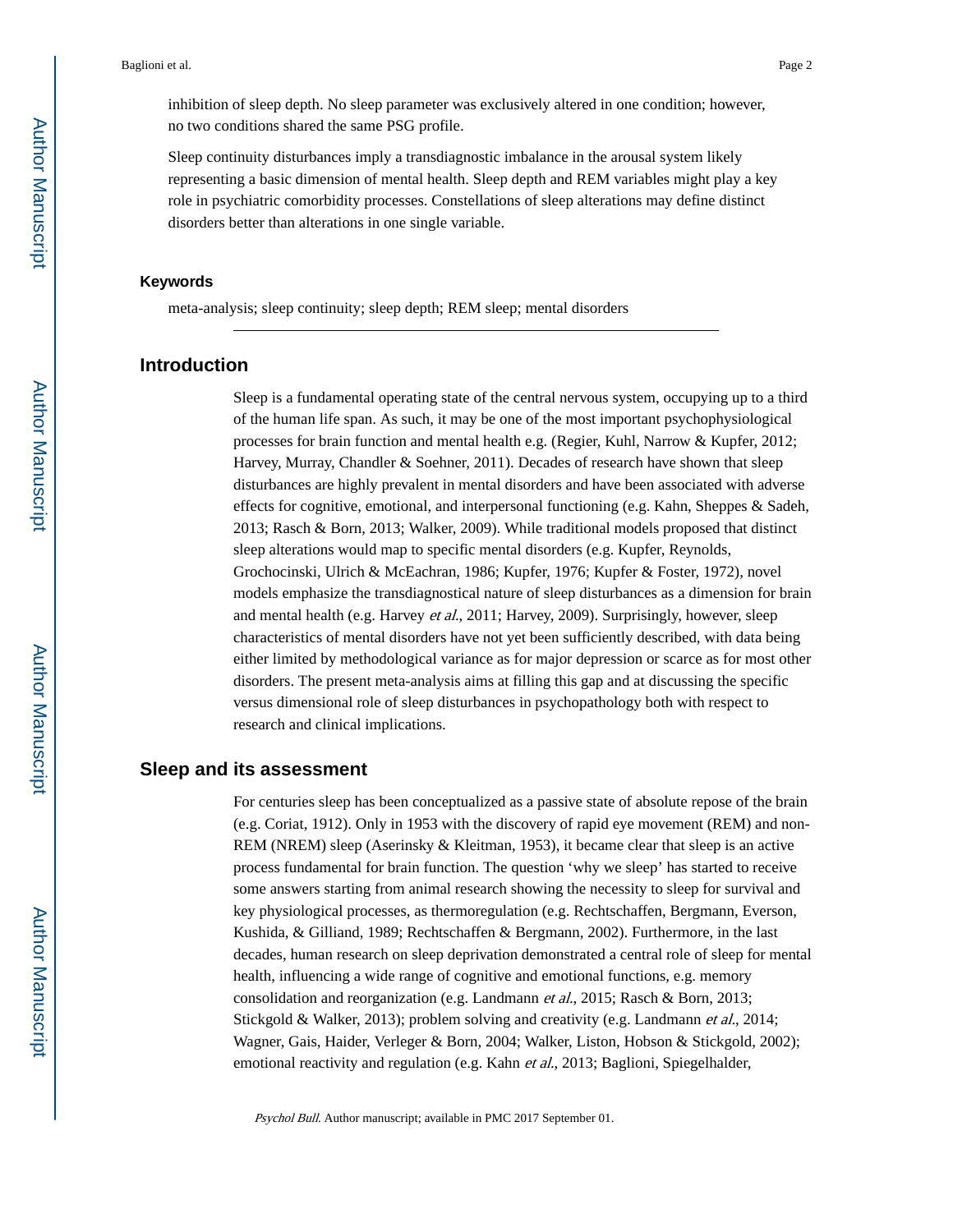Lombardo & Riemann, 2010; Walker, 2009); emotional empathy (e.g. Guadagni, Burles, Ferrara & Iaria, 2014); and management of interpersonal conflicts (e.g. Gordon & Chen, 2013).

The gold standard of sleep assessment is polysomnography (PSG) including electrophysiological recordings of brain activity (EEG), muscle activity (EMG), and eye movements (EOG). The recording is scored into different variables defining the continuity and the architecture of sleep. 'Sleep continuity' variables relevant for the present metaanalysis are:

- **•** Sleep Efficiency Index (SEI): Ratio of Total Sleep Time (TST) to Time in Bed (TIB) x 100 % (or to time from sleep onset until final awakening, i.e. Sleep Period Time - SPT);
- **•** Sleep Onset Latency (SOL): Time from lights out until sleep onset (generally defined as first epoch of sleep stage 2)
- **•** Total Sleep Time (TST): The total time spent asleep during the recording night;
- **•** Number of Awakenings (NA): The total number of awakenings during the night.
- **•** Wake After Sleep Onset (WASO): The duration of wake during the night generally defined as the difference between SPT and TST;

'Sleep architecture' refers to the distribution of the distinct sleep stages – wake, sleep stage 1, sleep stage 2, slow wave sleep (SWS), rapid eye movement sleep (REM) – that occur in cycles through the night. Sleep architecture variables relevant for the present meta-analysis are:

- **•** Total time awake during the night (WAKE): The amount of wake stages as identified through PSG recordings generally presented as percentage of SPT or TST;
- **•** Stage 1 (S1): Duration of sleep stage 1 generally presented as percentage of SPT or TST;
- **•** Stage 2 (S2): Duration of sleep stage 2 generally presented as percentage of SPT or TST;
- **•** Slow Wave Sleep (SWS): Duration of SWS generally presented as percentage of SPT or TST;
- **•** Rapid Eye Movement Sleep (REM): Duration of REM generally presented as percentage of SPT or TST.

Finally, different aspects of REM are often further evaluated. REM sleep is a unique state in the sleep-wake cycle characterized by rapid eye movements, a desynchronized EEG (with theta and alpha waves), muscle atonia, and the experience of vivid dreaming. During this sleep state, posture control is lost and autonomic activity is highly unstable, such as sudden intensifications of heart rate and blood pressure occur, breathing becomes irregular and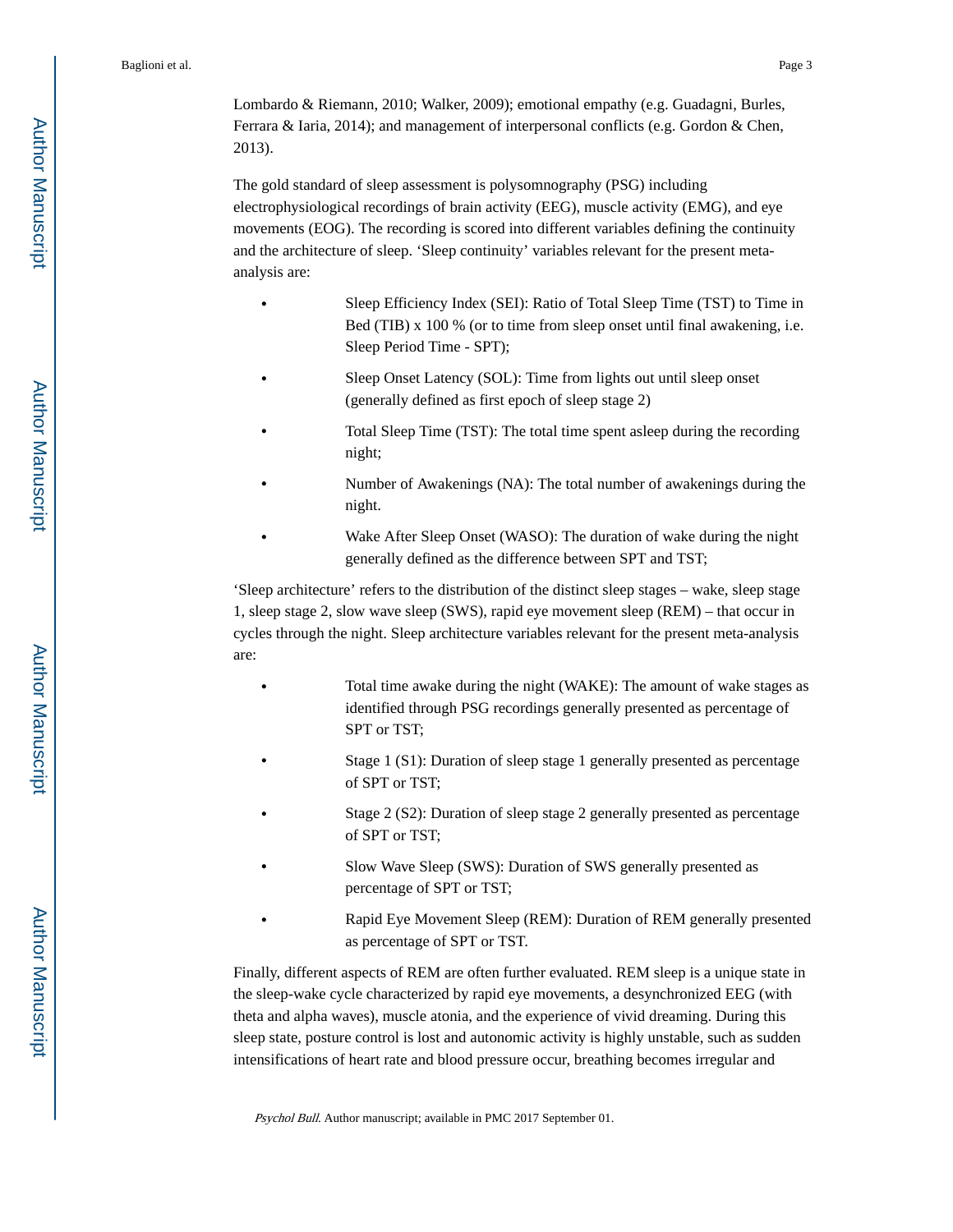thermoregulation is lowered or suspended (Amici & Zoccoli, 2014). It occurs cyclically throughout sleep in intervals of circa 90 minutes and takes up approximately 20% of the sleep time of healthy adults. Although REM sleep is not divided into stages as NREM sleep (including S1, S2 and SWS), phasic and tonic aspects of this particular sleep stage are often distinguished. Phasic aspects refer to transient and periodic events, such as the rapid eye movements. Phasic events during REM sleep also include peri-orbital integrated potentials, middle ear muscle activity, and skeletal muscle twitches that often appear in correspondence with rapid eye movements. Tonic REM sleep refers to periods in which atonia and desynchronized EEG are present in absence of phasic events (Mallick, Pandi-Perumal, McCarley, & Morrison, 2011). Important REM sleep variables for our work are:

- **•** REM Latency (REML): the interval between sleep onset and the onset of the first REM sleep period;
- **•** REM Density (REMD): An index that represents the frequency of rapid eye movements during REM sleep.

## **PSG research in mental disorders psychopathology**

### **PSG research in major depression**

The relationship between major depression and sleep has been noted since ancient times. Philosophers and physicians like Plato or Hippocrates already noted that patients afflicted with melancholia complained about sleep disturbances, including problems falling asleep, maintaining sleep, or waking up too early in the morning (described in the book by R. Burton, The Anatomy of Melancholy, first published in 1621). In the last century, the founder of modern psychiatry, Emil Kraepelin (1909), based on clinical observations, proposed that different types of depression may be accompanied by specific forms of sleep disturbances. In his nosology, neurotic (psychological) depression was characterized by problems falling asleep (prolonged sleep latency), whereas endogenous (biological) depression was accompanied by sleep maintenance problems and early morning awakenings. PSG research in psychopathology started in the 1960s with studies showing that major depression was characterized by alterations of sleep continuity, shortened time in SWS and increased REM sleep pressure, i.e. longer REM sleep duration, shortened REM latency, a prolongation of the first REM period, and increased REM density (Riemann, Hohagen, Bahro & Berger, 1994; Berger & Riemann, 1993; Lauer, Riemann, Wiegand & Berger, 1991; Kupfer et al., 1986; Berger, Doerr, Lund, Bronisch & Zerssen, 1982; Kupfer, 1976; Kupfer & Foster, 1972). With respect to REM variables, shortened REM latency was initially proposed to represent the most specific biological marker of depression (Kupfer et al., 1986; Kupfer, 1976; Kupfer & Foster, 1972), while following studies indicated increased REM density as a more specific sleep marker of the disorder (Riemann *et al.*, 1994; Berger & Riemann, 1993; Lauer et al., 1991).

After these pioneer studies, PSG research in major depression continued producing a rich literature, which however is limited by many conflicting findings, probably due to modest sample sizes and methodological variance between studies (Swanson, Hoffmann & Armitage, 2010). Indeed, confounding factors such as sex, age, comorbidity, or medication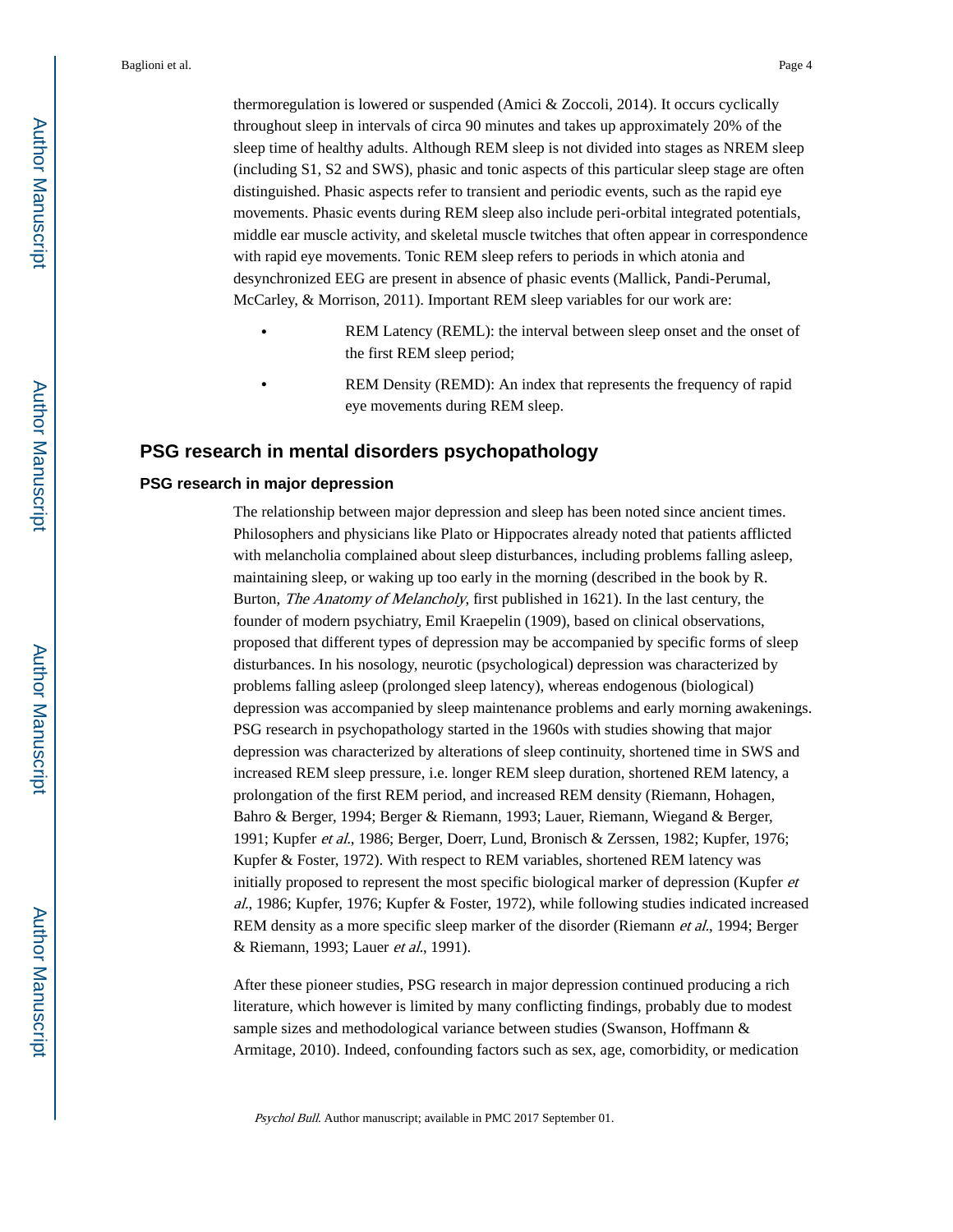intake have frequently not been well controlled (Newell, Mairesse, Verbanck & Neu, 2012). A recent meta-analysis of 46 studies reporting PSG recordings in patients with depression compared to control groups aimed at overpassing these limitations by accounting for sampling error across studies and by aggregating data from multiple samples, thus providing a greater statistical power (Pillai, Kalmbach & Ciesla, 2011). The results confirmed REM density as a possible biological marker for the disorder: more specifically, the authors suggested that major depression may be related to a combination of diminished SWS duration and increased REM density. However, in this meta-analytic work the authors did not control whether patients suffered also from other psychopathological conditions commonly associated with depression, as anxiety disorders. Comorbidity being rather the rule than the exception in clinical settings, it is likely that many patients with depression present mixed clinical profiles. Thus, comorbidity may be a relevant factor to consider with respect to sleep physiology associated to distinct disorders.

#### **PSG research in other mental disorders than major depression**

While most research focused on depression, less consideration was given to other disorders, with few exceptions, such as a recent meta-analysis evaluating PSG studies in patients with schizophrenia (Chouinard, Poulin, Stip & Godbout, 2004). In this work, 20 studies were evaluated comparing 321 patients with schizophrenia without antipsychotic treatment at the time of sleep recording with 331 healthy controls. Results showed that patients presented with sleep alterations, as increased total time awake and shorter duration of stage 2 sleep during the night, even if never treated. Thus, sleep disruptions seem to be an intrinsic feature of schizophrenia. Disorders comorbidity was however not controlled or further evaluated in subgroup analyses. Moreover, apart from this relevant work on sleep in patients with schizophrenia, sleep characteristics associated with mental disorders different from major depression have been little investigated. Thus, the answer to the question whether sleep variables represent genetic/biological markers of distinct mental disorders is still not clear.

#### **The previous meta-analysis: Benca et al. 1992**

The most widely cited analysis which tested the specificity of sleep markers for mental disorders was performed by Benca and co-authors in a meta-analysis published in 1992 (Benca, Obermeyer, Thisted & Gillin, 1992). The authors quantitatively summarized the polysomnographic literature in mental disorders. Data for this meta-analysis included all studies published in English and listed in Index Medicus. The diagnoses of the patient samples were based on available standardized research diagnostic criteria and publications had to report the mean age of the groups. Moreover, the polysomnographic records had to be visually scored by standard criteria (i.e. Rechtschaffen & Kales, 1968). Finally, all patients had to be ill at the time of the study and drug free for at least 14 days before the sleep recordings, although exceptions were made for some studies in which patients had been drug-free for only 7 days. A total of 177 studies were found including data from 7151 patients and controls. The authors considered the following disorders: affective disorders (15 studies, 13 major depression and 2 dysthymic disorder), anxiety disorders (10 studies, 4 generalized anxiety disorder, 4 panic disorder, 1 obsessive compulsive disorder and 1 generalized anxiety disorders or phobias), alcoholism (6 studies), borderline personality disorder (4 studies), dementia (10 studies), eating disorders (8 studies, 6 bulimia and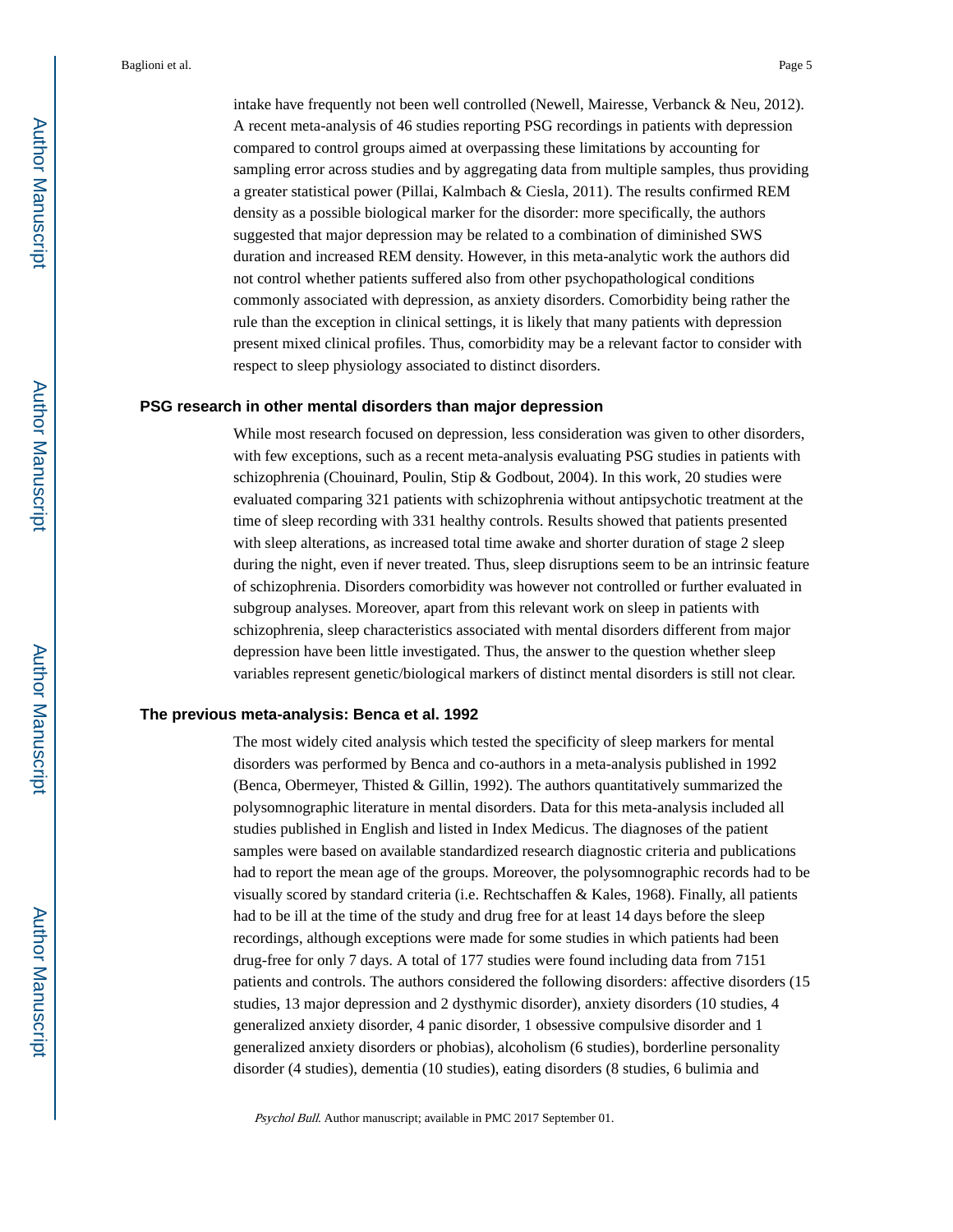anorexia nervosa and 2 bulimia only), insomnia (7 studies), schizophrenia (12 studies), and narcolepsy (11 studies). The results showed that patients with affective disorders differed significantly from their corresponding healthy comparisons more often than did any other diagnostic category. Moreover, patients with affective disorders differed from healthy controls in all sleep variables considered (including total sleep time, sleep onset latency, sleep efficiency index, SWS duration, REM duration, REM latency, REM density, and other REM variables). Particularly, alterations of REM sleep like shortened REM latency occurred more frequently in patients with affective disorders than in any other psychopathological condition. Nevertheless, it was noted that a shortened REM latency was also associated with schizophrenia. In addition, alterations in any of the sleep variables were not specifically linked to single disorders, thus questioning the specificity of any sleep variable for a particular mental disorder. The single exception was a REM density increase found exclusively in affective disorders, although analyses for this sleep parameter were limited to only some of the disorders due to an insufficient number of studies.

This impressive work still represents the only effort made until now to summarize the biological aspects of sleep in different mental disorders. However, as a first work published around 20 years ago, it includes many limitations which might have affected the results. Specifically, Kupfer and Reynolds (1992) pointed out that the authors did not consider important interfering factors, such as family history of mental disorders in control subjects, different definitions of sleep variables in the studies (considered only for REM latency), subtypes of mental disorders (particularly bipolar depression and different anxiety disorders), studies with overlapping subjects, studies conducted on children, adolescents and elderly. Moreover, the sleep variables considered referred to either only one night or to the average of the nights recorded. As a consequence, no attempt was made to contrast a possible "first night effect", which is the tendency for individuals to sleep worse during the first night of PSG, or "reverse first night effect", which may be encountered in some patients with insomnia who sleep better because the maladaptive conditioning between the bed and poor sleep does not generalize to new environments (e.g. Hirscher et al., 2015).

## **Sleep disturbances as transdiagnostic and dimensional**

The results of the meta-analysis from Benca and co-authors did not support the idea that disorder-specific sleep profiles could be observed through polysomnography. Based on the categorical approach to nosology and on the previous finding on REM sleep variable alterations in major depression, this idea was at the time of the publication supported by most sleep researchers. For this reason the findings of this pioneer meta-analysis were initially interpreted with caution and much attention was dedicated to methodological limitations which could have explained the unexpected results.

As in the last decades clinical and research interest in psychopathology focused on a better understanding of comorbidity and psychophysiological mechanisms shared between disorders, the results of the meta-analysis conducted from Benca and co-authors were reinterpreted on the basis of a different theoretical focus. Thus, it inspired modern theories to highlight transdiagnostic and dimensional aspects of sleep disturbances (Harvey *et al.*, 2011). Sleep biology is reciprocally related with emotion regulation and its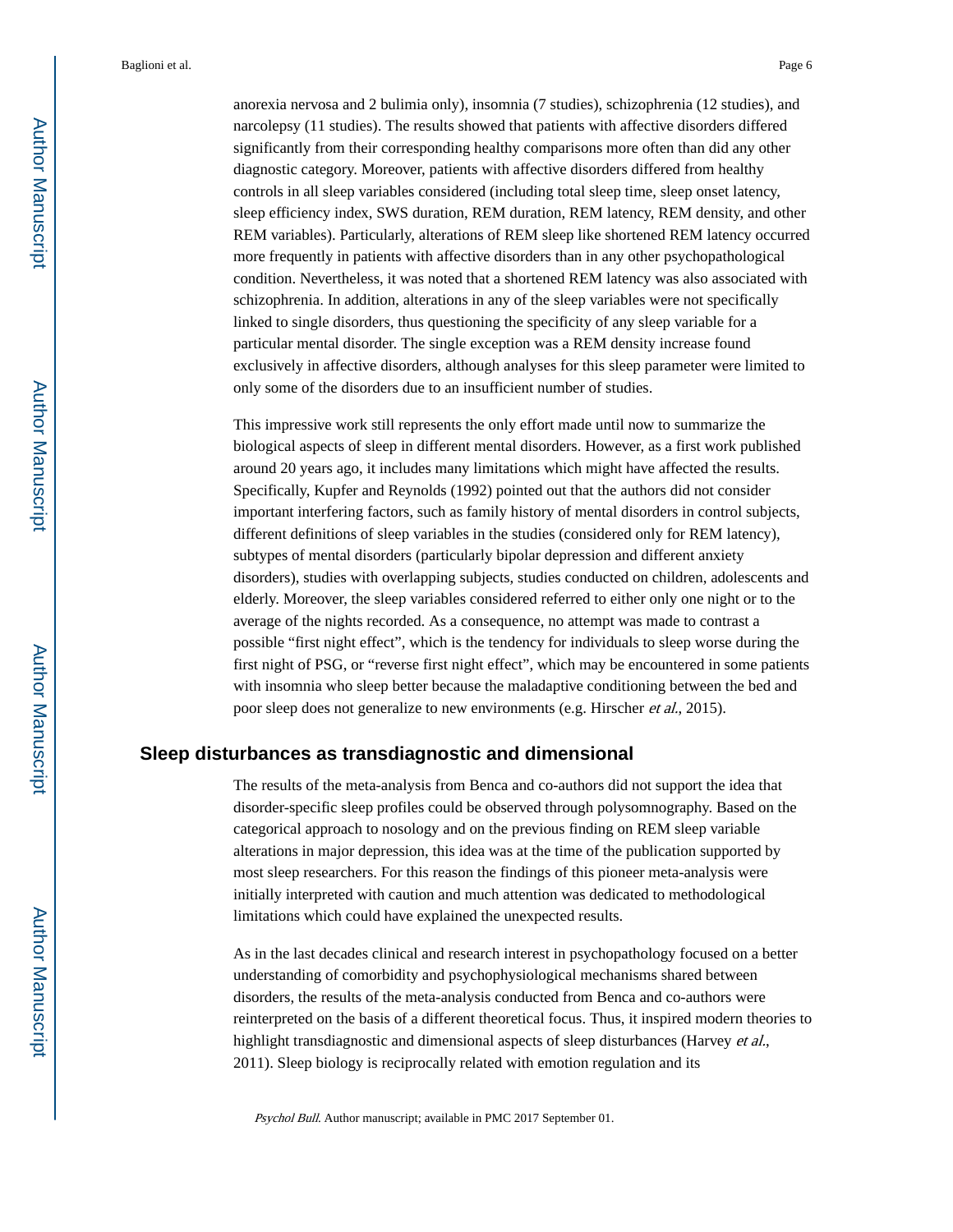neurophysiological substrates. Moreover, genetics showed that genes associated with circadian rhythms have been also related to a range of mental disorders. In addition to this, dopaminergic and serotonergic function interplays with circadian and sleep biological mechanisms (Harvey et al., 2011). These new findings have been integrated in a new transdiagnostic and dimensional aetiological and clinical perspective for sleep problems in psychopathology: a) sleep difficulties play a relevant role in facilitating and maintaining mental disorders; b) transdiagnostic treatment of sleep disturbance could be standardly implied in clinical settings (Harvey et al., 2011). A recent study based on 220 patients with post-traumatic stress disorder and problematic alcohol use showed support for the sleep dimensional hypothesis. Presence of insomnia was found to be a transdiagnostic process linked with mental symptoms severity after controlling for emotion dysregulation and depressed mood (Fairholme, Nosen, Nillni, Schumacher, Tull, & Coeffey, 2013).

Sleep, considered as a fundamental operating state of the central nervous system, and occupying up to a third of the human life span, may be one of the most important basic dimensions of brain function and mental health (e.g. Regier et al., 2012; Harvey et al., 2011). Investigating PSG sleep variables in mental disorders has the potential to reveal neurobiological mechanisms of specific disorders (endophenotypic approach) and to evidence neural pathways cutting across diagnostic categories (dimensional approach).

## **The present meta-analysis**

The aim of this meta-analysis was to evaluate nocturnal sleep alterations in mental disorders considering both the endophenotypic and the dimensional approaches. We focused on seven mental disorder categories based on DSM-IV classification (APA, 1994): i.e. affective, anxiety, eating, externalizing (attention-deficit/hyperactivity), pervasive developmental, personality (borderline and antisocial), and schizophrenia disorders. These categories were chosen based on the meta-analysis by Benca et al. (1992). In contrast to the previous work, disorders involving neurologic damage (i.e. dementia and narcolepsy) or substance abuse (i.e. alcoholism) were not considered because we sought to exclude disorders with a known neurobiological or substance-related etiology. Because a meta-analysis on PSG studies in insomnia disorder was recently published (Baglioni *et al.*, 2014), we did not include insomnia disorder here. Instead, we decided to include additional categories such as externalizing and pervasive developmental disorders. Of these, for the first category, we searched only for attention deficit hyperactivity disorder (ADHD) because most sleep research in externalizing disorders focused on this condition (Owens *et al.*, 2013). By adding these two further categories we aimed to address the role of sleep for developmental psychopathology, as this has been recently stressed (e.g. Sadeh, Tikotzky & Kahn, 2014). In line with this choice, within the personality disorders category, we searched also for antisocial personality disorder which is often related to history of ADHD in childhood (McCracken et al., 2000). While sleep problems have been classically linked with depression and anxiety, recent attention has addressed the role of sleep for aggression and impulsivity behaviors especially in adolescence and early adulthood (e.g. Gregory & Sadeh, 2012). Thus, we aimed to evaluate sleep physiology characteristics associated with several mental disorder categories covering various symptomatic profiles.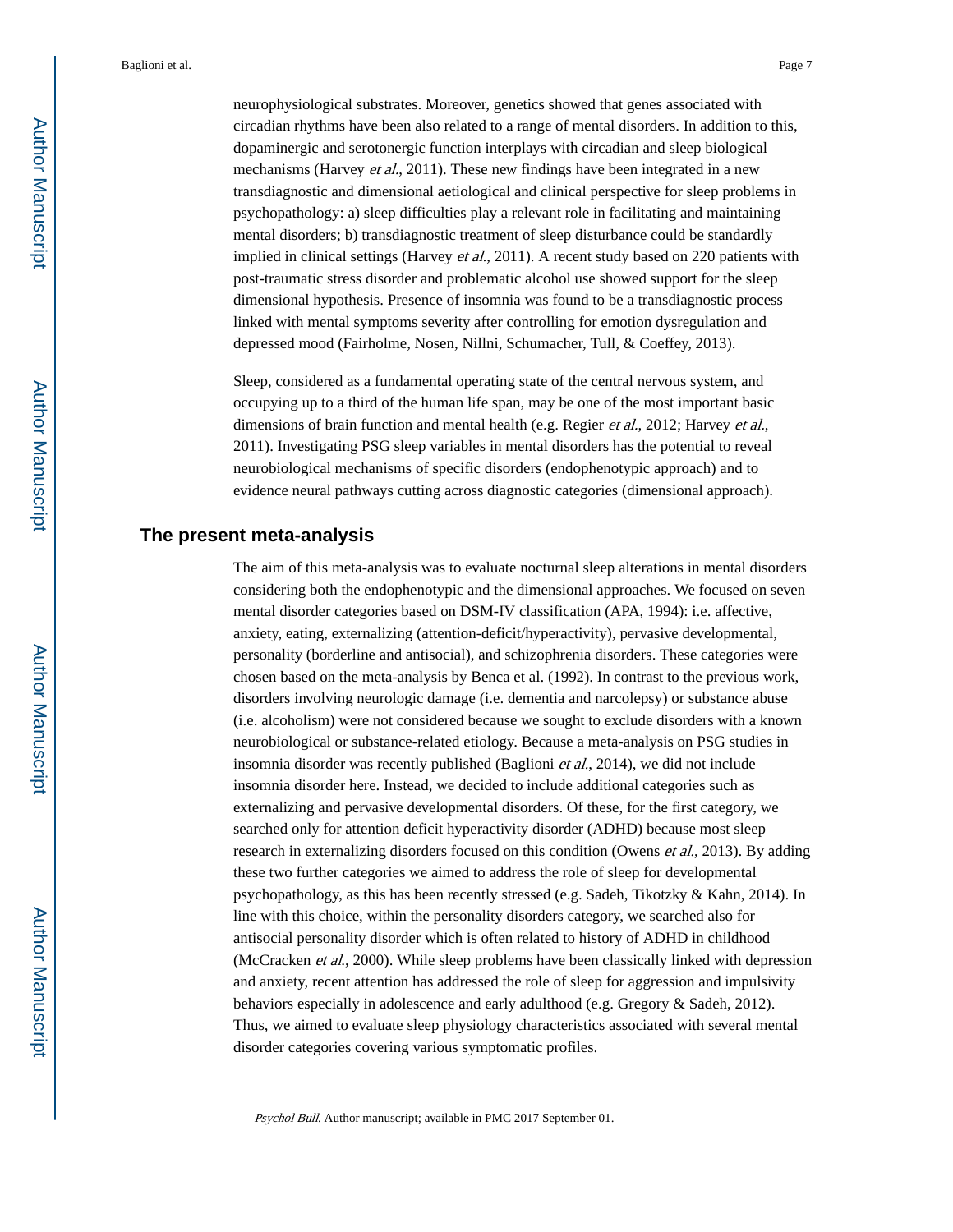## **Methods**

This meta-analysis followed MOOSE (Meta-analysis Of Observational Studies in Epidemiology) guidelines (Stroup et al., 2000: see Document S1 in the Supplemental Materials Online).

#### **Study selection**

We included nocturnal PSG studies evaluating the disorders noted above but did not consider diurnal studies because of limited data. For inclusion, studies were required to meet the following criteria:

- **1.** Written in English, German, Italian, Spanish or French;
- **2.** Diagnosis of mental disorders based on DSM-IV (APA, 1994) or ICD-10 (WHO, 2010);
- **3.** Discontinuation of psychoactive medication for at least 1 week before and during the PSG examination;
- **4.** Current episode of mental disorder at the time of the PSG recordings;
- **5.** Inclusion of a healthy control group;
- **6.** Report of PSG parameters as means and standard deviations;
- **7.** Use of standard sleep scoring criteria (Iber et al., 2007; Rechtschaffen & Kales, 1968);
- **8.** Exclusion of the first sleep laboratory night (i.e. adaptation night) from the analysis;
- **9.** Report of the average age of participants;
- **10.** Non-overlap of samples across studies.

We did not include data from unpublished studies in order to focus on those with the most rigorous research methodology subject to peer review.

## **Search Procedure**

We used several strategies to identify our final study sample. First, we conducted computerbased searches using PubMed and PsychInfo according to the following keywords, capturing the title and the abstract: (polysomnogr\* OR sleep architecture OR sleep recordings OR sleep stages) AND ((depress\* OR affective OR unipolar OR bipolar OR mania) OR (GAD OR anxiety OR posttraumatic stress disorder OR PTSD OR phobia OR panic OR obsessive compulsive disorder OR OCD) OR (attention deficit hyperactivity disorder OR ADHD) OR (autis\* OR Asperger OR pervasive developmental disorder) OR (border\* OR borderline personality disorder) OR (eating OR anorex\* OR bulim\*) OR (antisocial personality disorder OR sociopath\*) OR (schizophren\*)). The search was conducted from January 1992, the date in which the earlier meta-analysis was published (Benca *et al.*, 1992), to July 2015. The first author conducted the literature search in PsycInfo and the third author in PubMed, screening titles and abstracts of potentially eligible studies, collaborating whenever the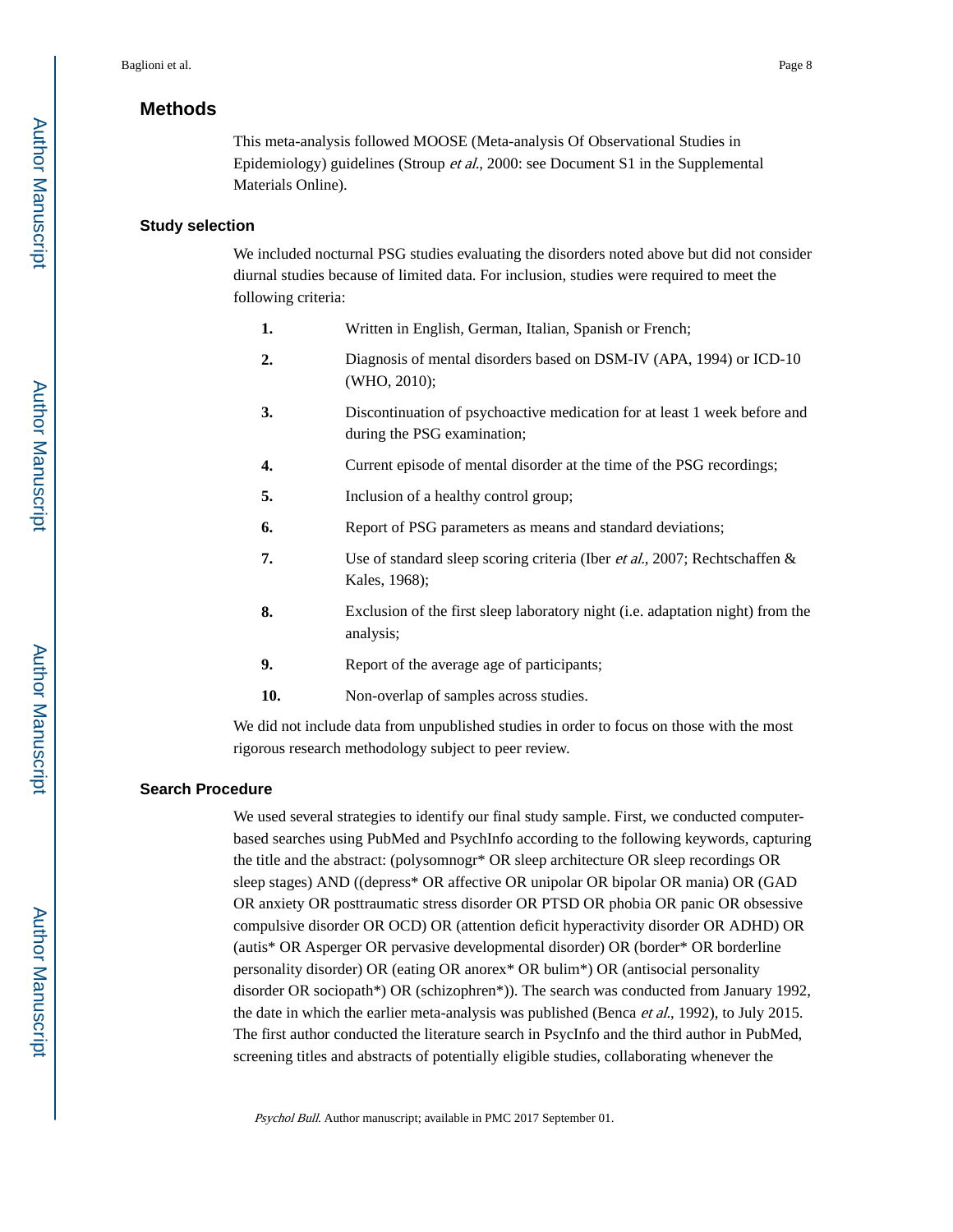inclusion or exclusion of one study was doubtful. The first and the second authors examined the full texts and extracted the data for the analyses.

Second, we expanded our search through identifying further studies from the references of the screened full-texts. Third, we contacted authors in the field to obtain further studies and, if needed, to obtain additional information, especially on potential overlaps between samples of different studies (see Acknowledgments).

#### **Data extraction**

The literature search lead to the selection of studies evaluating sleep efficiency index (SEI), sleep onset latency (SOL), total sleep time (TST), number of awakenings (NA), wake during the night (WAKE/WASO: we considered these 2 parameters together in one single variable due to the closeness of the 2 definitions and the interchangeable use of the 2 terms in our sample of studies. This decision was made in order to evaluate the largest number of studies possible), REM latency (REML), REM density (REMD), percentages of stage 1 (S1), stage 2 (S2), SWS (SWS), and REM (REM) sleep in the following seven categories of mental disorders:

**Affective disorders—**The analyses were first conducted for all affective disorders considered together. Afterwards, separate analyses were computed for each specific affective disorder for which a sufficient number of studies was available (at least 3 studies, see paragraphs below for more information on the methodological procedure). Considering our final sample of studies (see Results for details), separate analyses for specific affective disorders were possible to be conducted only for major depression and seasonal affective disorder.

**Anxiety disorders—**Similarly to affective disorders, first all studies were analyzed together. Afterwards, separate analyses were computed for specific anxiety disorders for which at least 3 studies were available. Analyses could be computed only for panic disorder and Post-Traumatic Stress Disorder (PTSD).

**Eating disorders—**All studies included in this category focused on anorexia nervosa.

**Externalizing disorders—**For this category we searched exclusively for Attentiondeficit/hyperactivity disorder (ADHD).

**Pervasive developmental disorders—**All studies included in this category focused either on autistic disorder or Asperger syndrome. We considered these two disorders only separately to evaluate possible differences depending on the degree of cognitive impairment. Moreover, most studies selected for Asperger syndrome included also a group with autistic disorder and compared both patients' samples with the same control group. This methodological issue was a further reason for analyzing the conditions only separately.

**Personality disorders—**For this category we focused on borderline personality disorder and antisocial personality disorder. However, for this last condition, only 2 studies were selected in the final database, thus it was not evaluated in meta-analytic computations. Of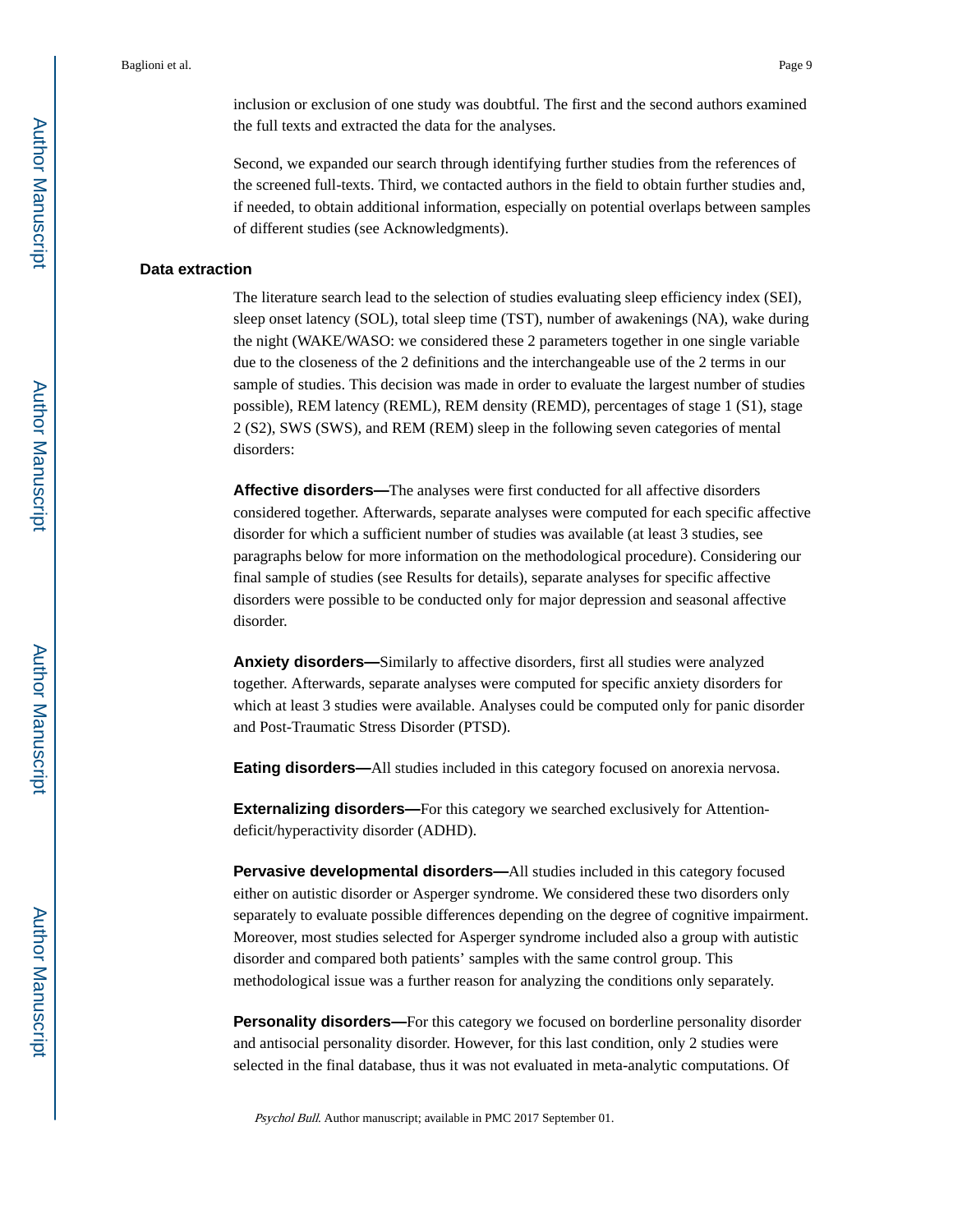note, by searching for antisocial personality disorder, we found a study evaluating polysomnography in patients with conduct disorder, which was added in the externalizing disorders category and described in this systematic review. However, this study was not considered in meta-analytic computations.

**Schizophrenia—**All subtypes were considered together, and no further analysis considering subtypes separately could be conducted due to a lack of a sufficient number of studies.

Table 1 and Table S1 give an overview of descriptive and clinical characteristics of the selected studies, such as demographic information, PSG characteristics, comorbidity in the patient samples, and past personal and family histories of mental disorders in the control samples.

In order to compute meta-analytic parameters for continuous outcome variables, means and standard deviations were used. Table 2 includes the number of studies for each mental disorder and each sleep variable available for use in meta-analytic computations. Most studies reported multiple sleep variables. Of note, for the duration of sleep stages, we considered only studies reporting the value as a percentage of total sleep time or sleep period time (i.e. we did not consider studies reporting the duration in minutes).

#### **Quality assessment**

For quality assessment, we referred to Section A of the Critical Appraisal Skills Programme Tool for Case-Control studies (Bradley & Hill, 2001). This section includes 6 questions aimed at assessing the validity of the results. Some questions were adapted for the specific aims of this meta-analysis.

Specifically, the following points were assessed:

Question 1) Did the results address a clear focused issue?

Question 2) Did the authors use an appropriate method to answer this question?

Question 3) Were the cases recruited in an acceptable way? Considering the aims of our work, were the patients assessed via a validated diagnostic interview or not (i.e. through validated questionnaires only)?

Question 4) Were the controls selected in an acceptable way? For our aims, were the controls matched for age and sex?

Question 5) Was the exposure accurately measured to minimize bias? For our work: 5.1.) Was an adaptation night recorded and excluded from the analyses or reported separately? 5.2) Were PSG scorers blind to group assignation? 5.3) Were measurement methods similar in cases and controls? 5.4) Were outcomes measured through standard PSG and scored through standard sleep scoring criteria?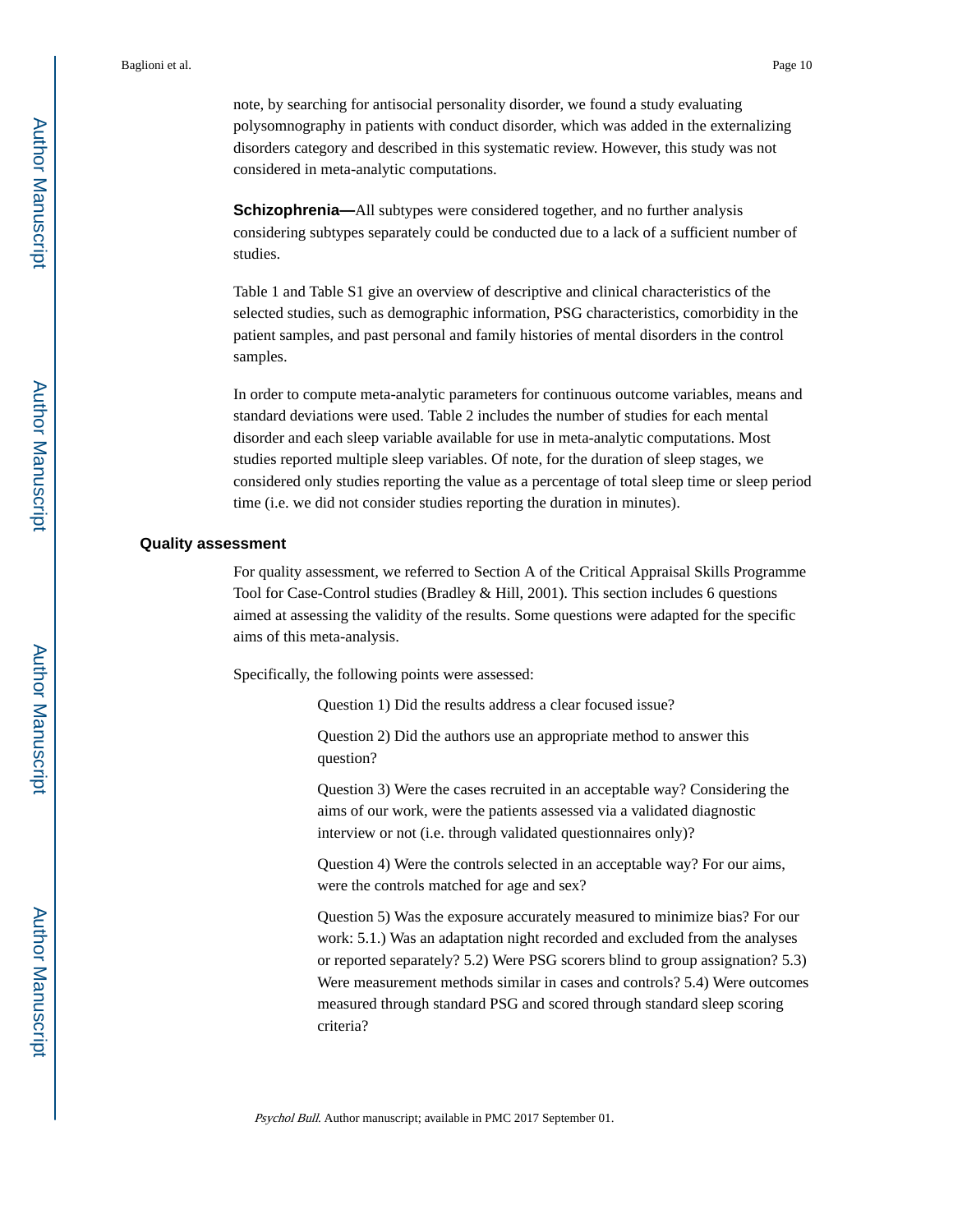Question 6) What confounding factors were assessed? For our work: 6.1) Were mental disorders comorbidity checked and reported? 6.2) Were interfering variables checked and reported (at least one of body mass index, education level, ethnicity, and socioeconomical status)? 6.3) Was the duration of the psychothropic drug free interval prior to  $PSG > or = 2$  weeks?

In order to calculate a total score, for each of the 11 question, 1 was assigned when the answer was YES and 0 was assigned for NO, higher score (max=11) reflecting better methodological quality.

### **Statistical analyses: Meta-analytic calculations**

In order to evaluate sleep continuity and architecture characteristics, as well as REM variables, related to each disorder, we grouped the 11 specific sleep variables in three main domains, namely:

- **1. Sleep continuity**: defined by higher sleep efficiency, shorter sleep onset latency, and reduced number of awakenings;
- **2. Sleep depth**: defined by shorter duration of stage 1 sleep, and longer duration of stage 2 and slow wave sleep;
- **3. REM pressure**: defined by shorter REM latency, increased REM density, and longer duration of REM sleep.

Meta-analytic calculations for sleep domains were performed using the statistical software package R (<http://www.R-project.org/>). Effect sizes of single variables (Hedges'g with standard errors) were entered into one meta-analysis for each sleep domain, adjusted for direction (e.g. effect size multiplied by -1 for sleep latency in the sleep continuity domain). Each study could therefore contribute multiple times to the same domain, according to the number of variables the particular study reported in the domain. Robust Variance Estimation (RVE, R package "robumeta") was used to cater for potentially statistically dependent effect sizes (e.g. Hedges, Tipton, & Johnson, 2010; Tanner-Smith & Tipton, 2014). For this method, results with degrees of freedom < 4 could indicate too few cases for reliable variance estimation. Based on the endophenotypic approach, each sleep variable could be specifically altered in one disorder only. Therefore, a separate meta-analysis for each mental disorder was also conducted considering single sleep variables. Two variables were not considered in sleep domains analyses, but only separately for analyses for each sleep variable: total sleep time, as already included in the definition of sleep efficiency, and WAKE/WASO, as the combination of these two variables together made it complicated to separate these variables for continuity vs architecture. Meta-analytic calculations for each sleep variable were performed using the software "Comprehensive Meta-Analysis" version 3 (Borenstein, Hedges, Higgins & Rothstein, 2005).

For all analyses, significant results were considered with  $p<0.05$ , while marginally significant results were considered for p between 0.05 and 0.07.

Effect sizes were calculated as standardized means (Hedges'g). The random-effects model was used because of the considerable heterogeneity between studies (different populations,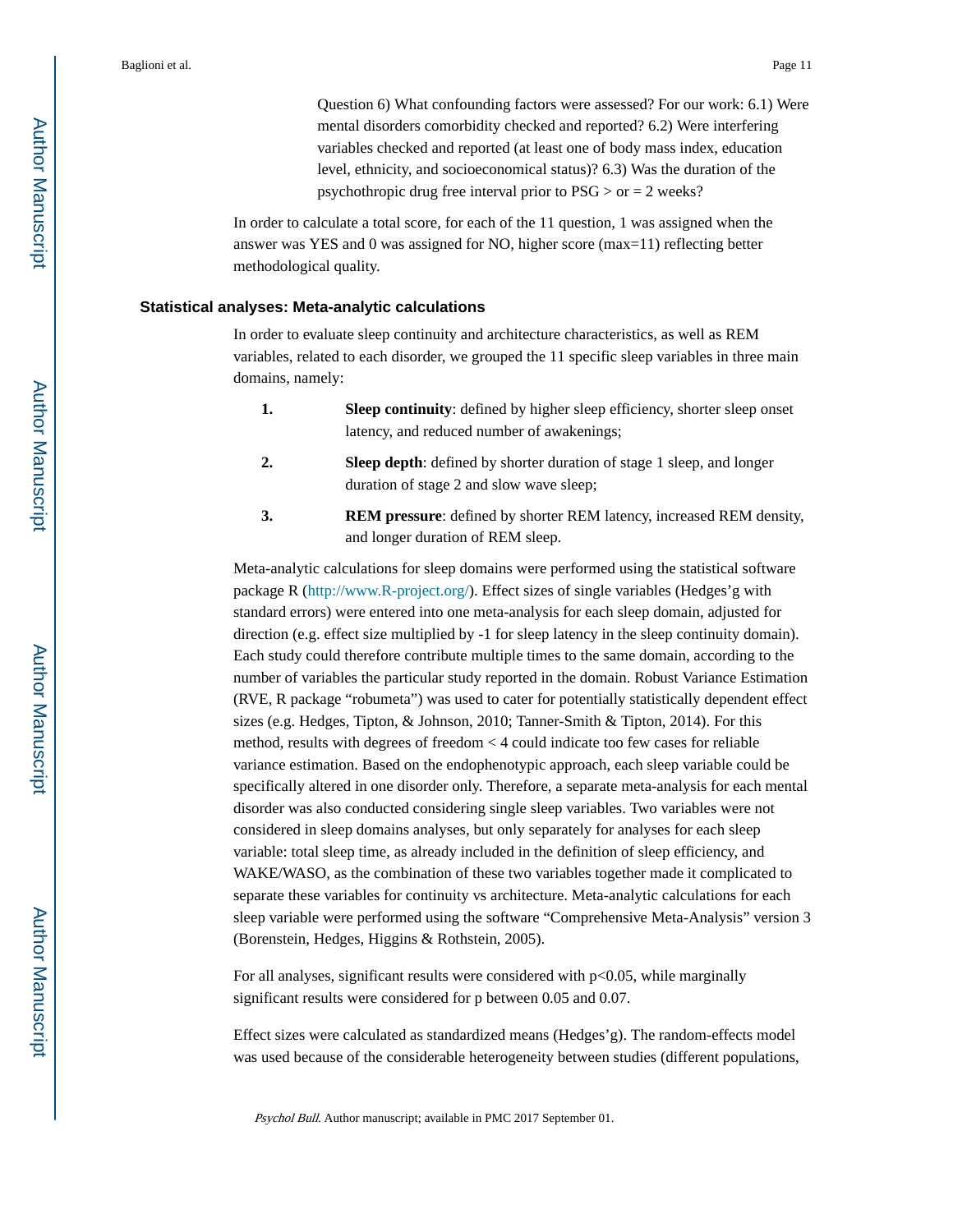different settings, etc.). To test for heterogeneity, chi-squared tests and the  $I^2$  statistic derived from the chi-squared values were used (Borenstein, Hedges, Higgins & Rothstein, 2009). Meta-analyses were performed when at least 3 studies were available. Possible sources of variability between the studies were controlled through meta-analytic subgroup analyses whenever a sufficient number of studies was available for the subgroup. Sex, age, and mental disorders comorbidity were considered for subgroup analysis. Before performing each metaanalysis, we identified possible outliers by exploring standardized residuals. Studies with standardized residuals > |3|were winsorized, i.e. residuals were reduced to =  $+/-3$ . Publication bias was assessed both graphically by using funnel plots and numerically by considering the classical safe-fail number for each significant result evidenced by main analyses.

## **Results**

Figure 1 illustrates the search flow of the studies included in the present meta-analysis. The 91 studies (listed below in the list of references) selected (Table 1) corresponded to 114 different comparisons because some reported data separately for different groups such as women and men, age groups or duration of the disorder (see Table S1 for detailed information about each study). Of those, 55 comparisons referred to affective disorders, 50 evaluating major depression, 3 seasonal affective disorders, and 2 mixed unipolar and bipolar affective disorders. Separate analyses for specific affective disorders could be done only for major depression and seasonal affective disorder. Anxiety disorders were evaluated in 21 comparisons, of which 13 focused on PTSD, 4 on panic disorder, 1 on obsessivecompulsive disorder, 1 on specific phobia, 1 on social phobia, and 1 on mixed anxiety disorders. Consequently, separate analyses for specific anxiety disorders considered only panic disorder and PTSD. Five comparisons investigated polysomnographic characteristics of patients with eating disorders, all presenting anorexia nervosa. The externalizing disorders category included 6 comparisons for ADHD and 1 for conduct disorder. Seven studies were classified in pervasive developmental disorders, resulting in 3 comparisons for Asperger syndrome and 6 for autistic disorder. For personality disorders, we could find 5 comparisons with respect to borderline personality disorder and 1 for antisocial personality disorder. For lack of studies, conduct and antisocial personality disorders were not considered in metaanalytic computations. Finally, 8 studies, including 10 comparisons, were found for schizophrenia.

The examination of the full texts led to the exclusion of 205 studies (some studies included more than one sample of patients – e.g. a group with major depression, a group with schizophrenia, and a control group –. For this reason the number of excluded comparisons according to the search flow is 221 and not 205). The excluded studies are listed below in the list of references.

#### **Quality assessment**

Appraisal of methodological quality of each study is reported in Table S2 and summarized for disorder categories in Table 1. Of note, Table S2 includes 97 studies as each disorder category was considered independently. All studies were estimated to address a clear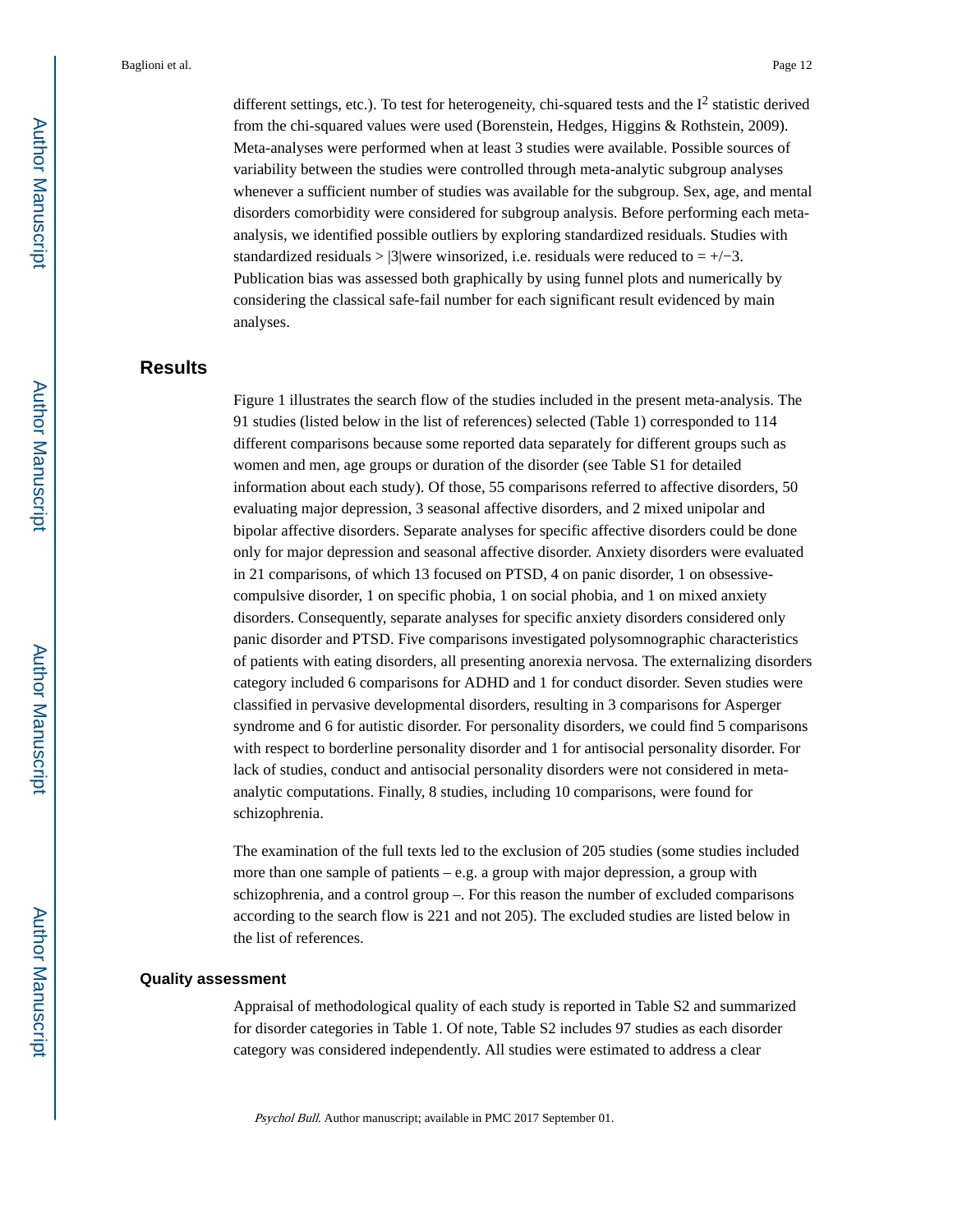focused issue and use an appropriate method to answer to the research's questions (1 & 2). Eighty-one studies (of 91) based patients' diagnoses on validated clinical interview, while 10 studies used validated questionnaires. Only 34 of 91 studies matched groups for age and sex. All studies excluded the first night from the analyses as this was an exclusion criterion of our meta-analysis, apart from one study which was included as the authors specifically reported that they tested that the exclusion of the first night from the analyses did not change the results (see Table S1 for more details). About half of the studies (49 of 91) specify that scorers were blind to group assignment, while the remaining 42 either not specify this information or conducted no blind scoring. Six studies of 91 followed slightly different procedural protocols for cases and controls. All included studies measured and scored PSG through standard sleep scoring criteria. Sixty-five studies provided detailed information on mental disorders comorbidity. Only 23 of 91 studies reported information on at least one possible interfering variable, such as body mass index, education level, ethnicity, and socioeconomical status. Finally, 71 of 91 studies required the patient group to be free of psychotropic drug medication for 2 weeks or more prior to PSG.

Global quality scores ranged between 5 and 11. Thirty-four studies scored 8; 24 scored 9; 13 scored 10; other 13 scored 7; 5 scored 11; 2 scored 6 and one study scored 5. As shown in Table 1, median scores for most disorder categories ranged between 8 and 9.

#### **Meta-analyses computations**

Results for sleep continuity, sleep depth and REM pressure are graphically summarized in Figure 2. Effect sizes are reported respectively in Table 3 for sleep continuity, Table 4 for sleep depth and Table 5 for REM pressure results. Table S3 reports number of participants, effect sizes and heterogeneity indices for computations conducted for separate sleep variables in each mental disorder.

**Sleep continuity** disturbance were evidenced in all disorders, with the exception of seasonal affective disorder, panic disorder and ADHD. The result was marginally significant for eating disorder and Asperger syndrome, although this may be dependent on the small number of studies available for these categories (respectively  $N=5$  and  $N=3$ ). Indeed, degrees of freedoms were < 4 for both these categories. In addition to this, the significant result found for borderline personality disorder showed also degrees of freedom < 4, indicating that more studies are needed with respect to this condition. Analyses for each single variable evidenced some diversions from results for domains. Panic disorder was linked with poorer sleep efficiency, marginally significant longer sleep onset latency and shortened total sleep time compared to controls. Instead, no significant result was evidenced for ADHD in analyses for each sleep variable, similarly to sleep domains analyses. Seasonal affective disorder was associated only with marginally significant shortened total sleep time compared to controls. Finally, sleep onset latency was not statistically different between controls and patients with PTSD, anorexia nervosa, and borderline personality disorder.

**Sleep depth** was altered in affective, anxiety and schizophrenia disorders. Borderline personality disorder seems also to be associated with reduction of sleep depth, but degrees of freedom were < 4. Within categories, reduction of sleep depth was found in major depression and PTSD (although the result was only marginally significant), but not in panic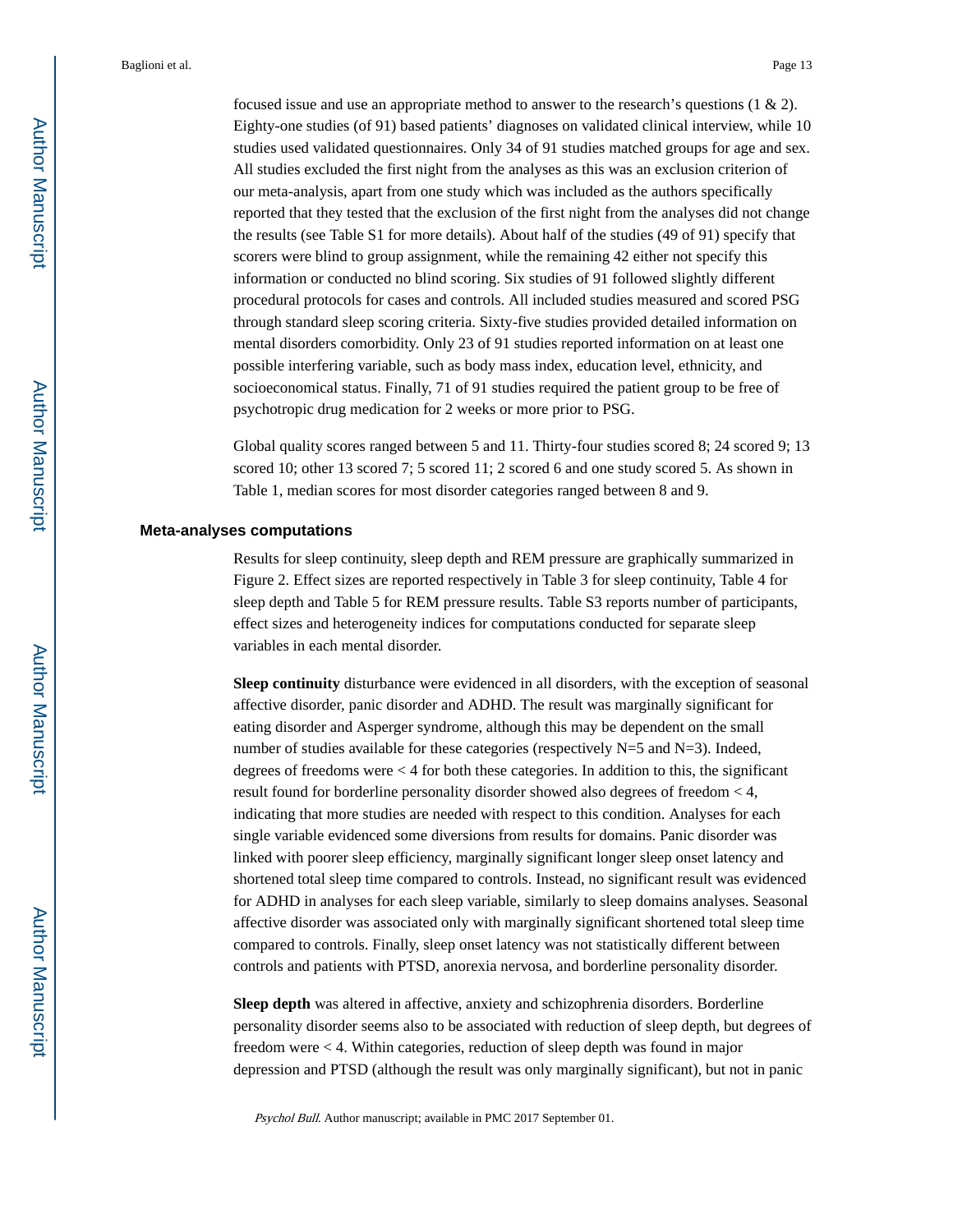disorders. Analyses for single sleep variables evidenced no alterations of SWS in patients with major depression, or more generally, in patients with affective disorders. Patients with anxiety disorders, and in particular PTSD, presented shortened SWS, but no alterations in duration of S1 and S2.

**REM pressure** was increased in affective, anxiety and autistic disorders. Borderline personality disorder seems also to be associated with increased REM pressure, but degrees of freedom were < 4. Within categories, enhanced REM sleep pressure was found in major depression and PTSD, but not in seasonal affective and panic disorders. Analyses for single sleep variables evidenced shortened REML in patients with anxiety disorders, and in particular PTSD, but no alterations in REMD and REM duration. Differently, patients with autism spent shorter time in REM compared to controls, but did not present alterations in REML nor REMD. Finally, patients with borderline personality disorder showed reduced REML compared to controls.

Affective disorders and major depression were associated with alterations in most variables compared to healthy controls (10 of 11), with the exception of SWS duration. Instead, no sleep alteration was observed in ADHD and seasonal affective disorder (apart from marginally significant shortened TST), although analyses for this last condition were limited. Within anxiety disorders, PTSD was associated with severe alterations of sleep continuity, sleep depth and REM variables, while panic disorder was characterized by poor sleep efficiency, latency and quantity only. Anorexia nervosa was associated with sleep discontinuity and lighter sleep, although this last result was only marginally significant. Within pervasive developmental disorders, Asperger syndrome was not associated with alterations of sleep architecture and REM, while autistic patients spent reduced time in REM sleep. Borderline personality disorder was linked with sleep discontinuity and shorter REM latency. Nevertheless, neither patients with anorexia nervosa nor with borderline personality disorder spent more time to fall asleep than controls. Finally, schizophrenia was associated with alteration of sleep continuity, sleep architecture and longer REM latency.

Sample sizes varied relevantly depending on disorder and sleep variable. The largest sample available for calculations related to REM latency for affective disorders included 1597 patients and 1178 controls. Instead, analyses for Asperger syndrome (34 patients vs 24 controls) included the smallest sample size. Moreover, analyses for eating and autistic disorders also referred to small sample sizes (for details see Table S3). Of note, because of lack of sufficient number of studies, we could not run the analyses for number of awakenings in seasonal affective disorder, anorexia nervosa, and Asperger syndrome; for total time awake at night in seasonal affective disorder, panic disorder, PTSD, anorexia nervosa and Asperger syndrome; for REM density in seasonal affective disorder, panic disorder, anorexia nervosa, ADHD, and Asperger syndrome; for duration of stage 1 sleep in panic disorder; and for duration of stage 2 and slow-wave sleep for seasonal affective disorder.

#### **Subgroup analyses**

**Sex—**Analyses were repeated considering only those studies including exclusively women or men or reporting data separately for the two sexes. Results are reported in detail in Tables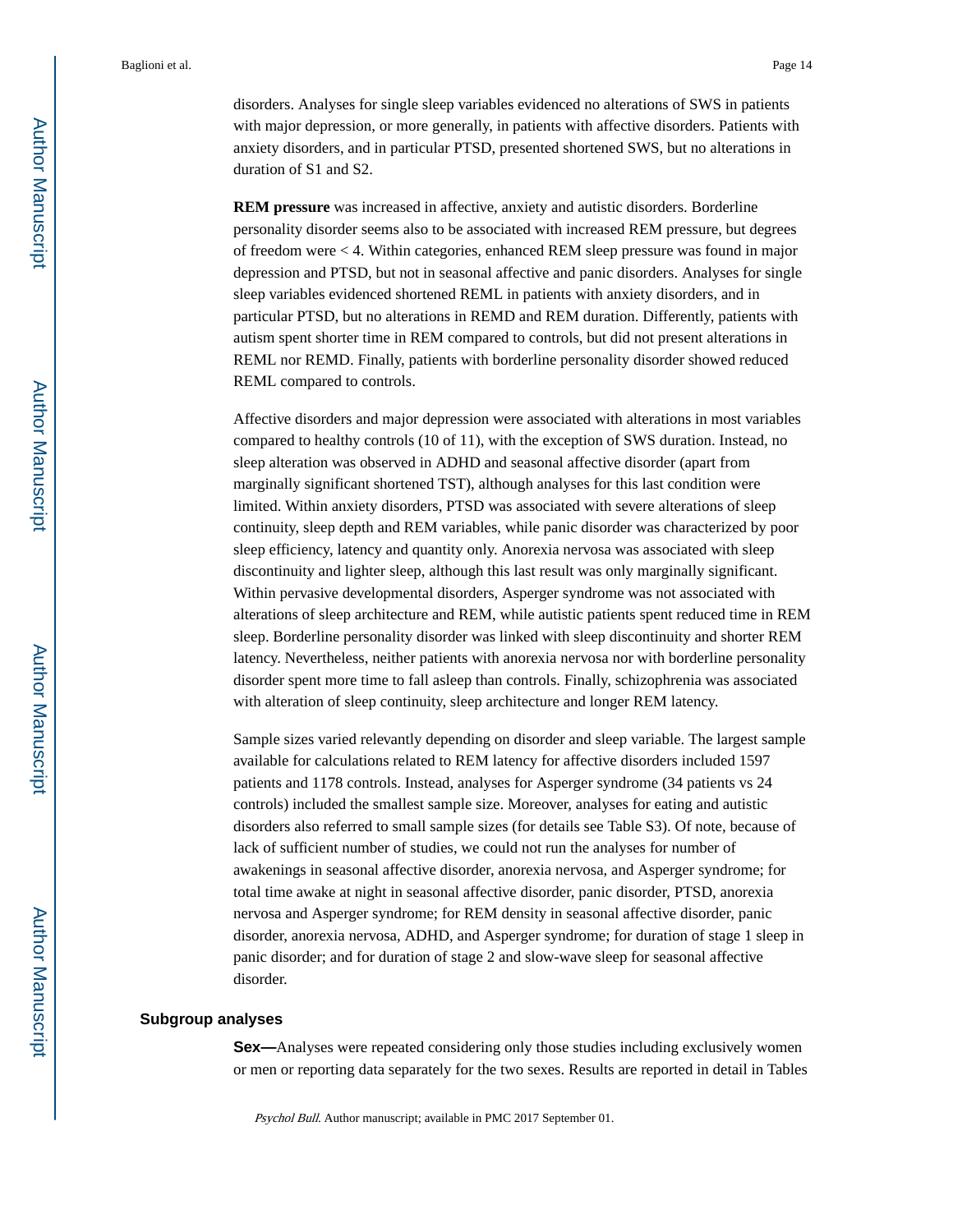3,4,5 and S3. Analyses for women were possible for affective disorders, depression, and anorexia nervosa. Of note, for this last disorder results of the subgroup analyses were identical to the main analyses as all included studies focused exclusively on female samples. Male samples with affective disorders, depression, anxiety disorders, PTSD, and schizophrenia were considered. Of note, within affective disorders, studies reporting data for men focused all on major depression, and, similarly, within anxiety disorders, studies reporting data for men focused all on PTSD.

With respect to depression, sleep continuity and depth, as well as REM pressure were all altered in male patients compared to controls, while in female samples only sleep continuity was found to be disturbed. Similarly, shorter sleep time and increased time awake during the night were found only in male samples with depression. REM sleep variables (REM latency, REM density and REM sleep duration) were all altered only in men with depression, and not in women, for whom only a marginally significant increased REMD was noted. Instead, women, but not men, with depression spent longer time in stage 1 sleep than controls.

Sleep depth was no longer reduced in patients with PTSD and schizophrenia, when focusing only on male populations. Enhanced sleep onset latency was observed in men with PTSD. Longer REM sleep duration was found in men with schizophrenia compared to controls. REM latency was, instead, no longer shorter than controls in male patients with schizophrenia disorders.

**Age—**To evaluate sleep changes during the life span in the mental disorders considered, the analyses were repeated wherever possible categorizing the studies in 3 groups: < 18/19 years: children and/or adolescents; between  $18/19$  and 60 years: working age adults;  $> 60$ years: elderly. The working age adults group was evaluated in the majority of the studies, thus, the results related to this age group did not differ substantially from the main results.

Because of lack of sufficient data, we could not run analyses separately for children (< 13 yrs.) vs adolescents (13–18/19 yrs.). Indeed, 17 of 91 studies reported data on pediatric patients, seven of those included young patients with major depression, 1 with anorexia nervosa, 4 with ADHD, 1 with Asperger syndrome, 3 with autistic disorder, and 1 with schizophrenia. Age in the seven studies for major depression ranged between 7 and 18 yrs. One study did not report the age range, but only information on mean (15 yrs.). One study reported data separately for children aged less than 13 yrs. and adolescents (13–17 yrs.). One study included female patients with anorexia nervosa aged between 10 and 17 yrs. All other studies in this category focused on samples of mixed adolescents and young adults. ADHD studies conducted on pediatric samples included age ranges between 5 and 15 yrs. In 1 study including children with autistic disorder, age range was not reported, but only information on mean age (5 yrs.). The other studies focusing on pediatric patients with autistic disorder reported age ranges between 5 and 19 yrs. (including the only study for Asperger syndrome). Finally, one study included patients with schizophrenia aged between 13 and 19 yrs. For detailed information, refer to Table S1.

Separate analyses for the pediatric groups are presented in detail in Tables 3,4,5 and S3. Children and/or adolescents with major depression, presented, in comparison with the main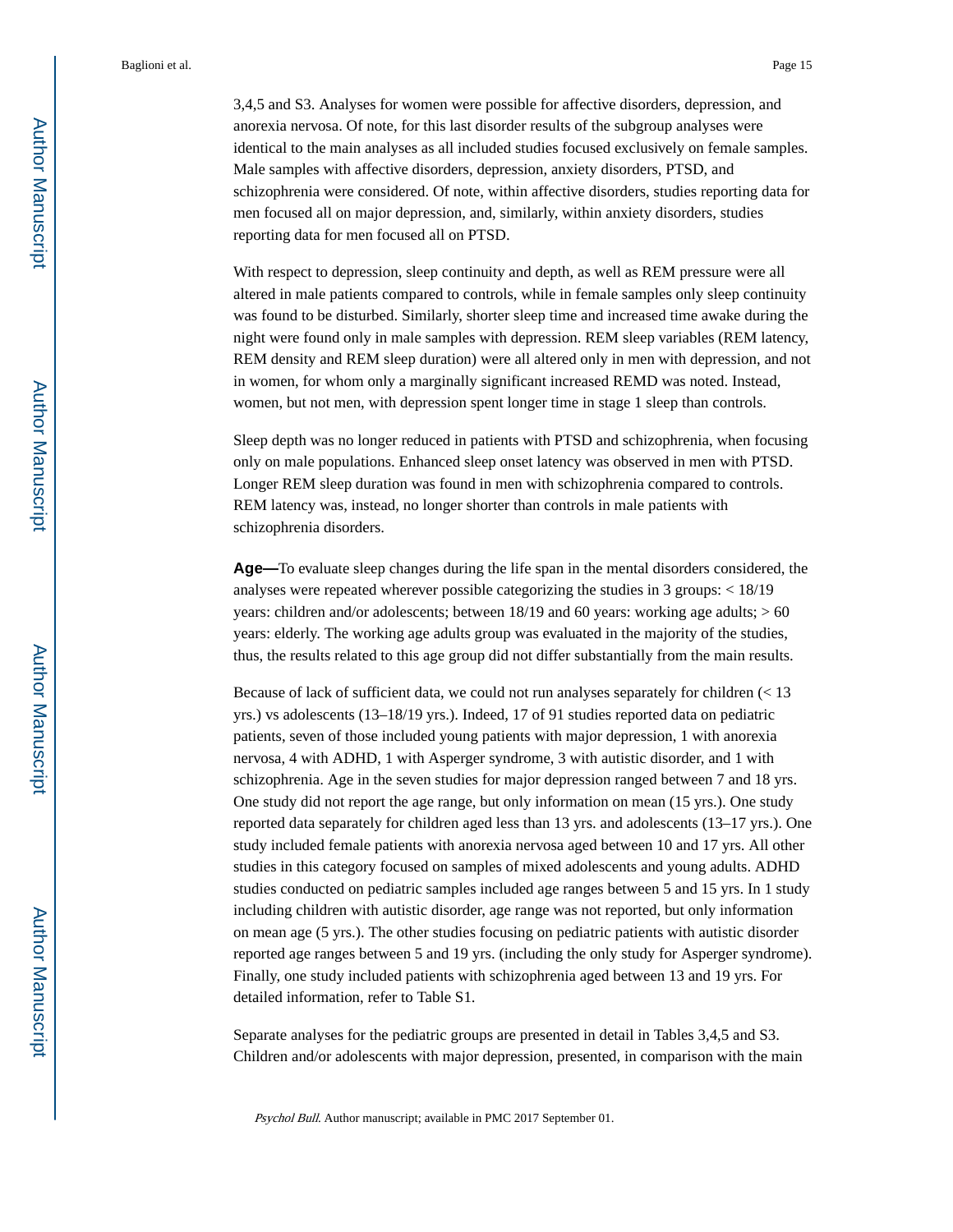results, only marginally significant poorer sleep continuity compared to controls, but no alterations of sleep depth and REM sleep pressure. Considering specific sleep variables, we found no change in total sleep time, REMD, and duration of S1 and REM sleep compared to controls. Moreover, duration of REML was only marginally shortened compared to healthy controls. Children with autism presented poorer sleep continuity compared to controls, but no alterations in sleep depth and REM pressure. Although these results in sleep domain analyses are limited by degrees of freedom < 4, the same profile was observed considering analyses for each sleep variable. As for main analyses, no significant result was found for ADHD.

Separate analyses for the elderly group were possible to be conducted only for major depression. Compared to main results, findings for elderly individuals with depression, indicated only a marginally significant increased REM density, and no longer altered duration of stages 1 and 2.

#### **Comorbidity excluded**

In this subgroup analyses we focused exclusively on studies which carefully excluded all possible mental comorbidities, thus, evaluated specific groups of patients presenting only one diagnosis. We could run these analyses for affective, anxiety, autistic, schizophrenia disorders, depression and ADHD. Of note, within the category of affective disorders, all studies including patients with only one diagnosis referred to major depression. Results are shown in Tables 3,4,5 and S3.

In the absence of comorbidities, major depression was no longer associated with increased REM sleep pressure. Considering each variable separately, results for REM latency, and REM duration showed no significance. S1 duration was also not impaired. Similarly, anxiety disorders without comorbidities were no longer associated with alterations in sleep domains. With respect to each sleep variable, we could observe in patients with anxiety disorders, only poor sleep efficiency and shortened total sleep time. Patients with autism presented enhanced REM latency compared to controls. Of note, REMD could not be calculated for anxiety and autistic disorders. Considering specific sleep variables, REML and SWS duration were no longer shortened in patients with schizophrenia.

#### **Publication bias**

Fifty-four funnel plots were visually inspected and related fail-safe classical numbers were calculated for the corresponding significant findings. Summarizing, plots showed few asymmetries, and smaller fail-safe numbers indicating higher publication bias risk were found mostly in association with small study samples. Plots and computations are reported in detail in Document S2.

## **Discussion**

This meta-analysis investigated polysomnographic sleep in several mental disorders and identified both transdiagnostic and disorder-specific sleep alterations. Sleep continuity disturbances cut across current diagnostic entities and were found in all investigated disorders, with the exception of ADHD and seasonal affective disorder. Similarly to Benca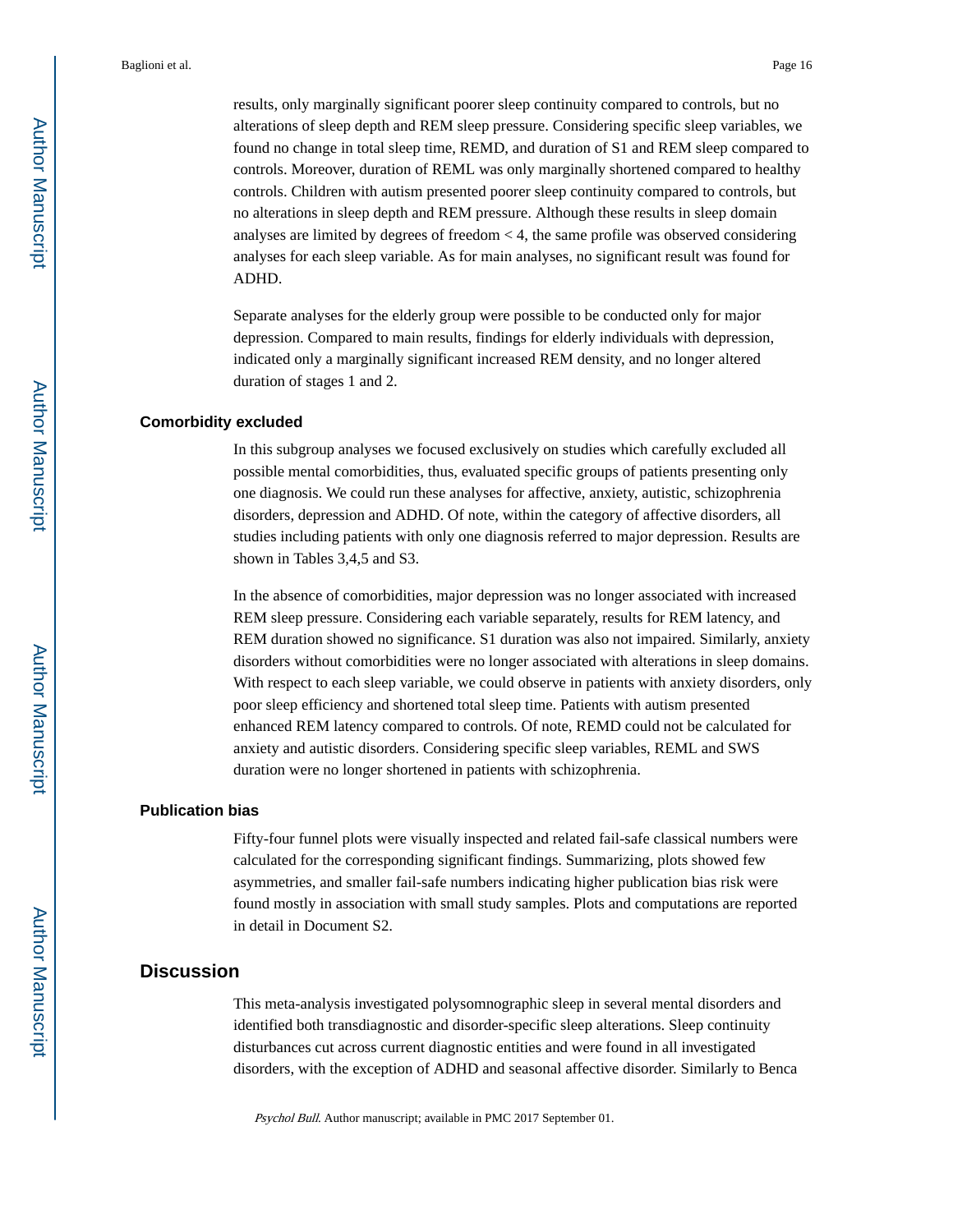et al. (1992), we found that no single sleep variable alteration was specific for one single disorder. Nevertheless no two conditions had the same sleep profile. Sleep depth and REM sleep pressure disturbances were altered in a smaller number of disorders and occurred rarely in a single condition in the absence of comorbidities. For example, even sleep variables that had previously been considered to be related to depression, such as REM latency or duration, were not significantly altered in depression without comorbidity. Sleep architecture and REM sleep variables may be associated with neurobiological pathways underlying different alterations of emotional and cognitive processes, thus, leading to distinct symptoms associations. These results suggest that constellations of sleep alterations may define distinct disorders better than alterations in one single sleep variable.

### **Sleep and hyperarousal as dimensions for mental health**

Findings support the notion of transdiagnostic disruptions of sleep continuity, based on physiological (PSG) data. This implies that the neurobiological balance between arousal and de-arousal is disturbed in most mental disorders and very likely represents a basic dimension for brain function and mental health. Clinically, insomnia, the most prevalent sleep continuity disorder, is known to be highly comorbid with mental and somatic disorders and to increase the risk of some of them, as for example major depression (Baglioni et al., 2011), suicidal behaviors (Biøngaard, Bjerkeset, Romundstad & Gunnel, 2011) and cardiovascular disease (Laugsand, Strand, Platou, Vatten & Janszky, 2013). While classically seen as a predominantly psychological disorder, Riemann et al. (2010; 2012; 2015) pointed out that insomnia is characterized, beyond the better known cognitive/behavioral symptoms, by deviations of neuroendocrine and neuroimmunological variables, as well as electro- and neurophysiological, and functional alterations of the brain, all related to increased levels of psychophysiological arousal. A better understanding of the neurobiological aspects of insomnia may help to identify relevant pathophysiological pathways not only to insomnia but to virtually all mental disorders.

Sleep neural pathways are closely connected and in part overlap with neural pathways regulating affect, cognition and other important brain functions. Sleep can be studied across multiple units of analysis, including genetics, neurophysiology, neurocircuitry, epidemiology, and psychology. The strict categorical approach in psychopathology underestimates the reciprocal influences of neuropsychobiological mechanisms. Comorbidity is indeed the rule and not the exception in mental disorders, which makes it important to spread the focus from specific disorders to psychobiological mechanisms which cut across mental disorders. A dimensional approach to sleep research is in line with the new approach in psychopathology aiming at identifying basic dimensions that cut across diagnostic categories, which should bypass the limitations of the categorical approach embedded in major diagnostic systems (e.g. International Statistical Classification of Diseases and Related Health Problems, ICD-10, World Health Organization, WHO, 2010; and Diagnostic and Statistical Manual of Mental Disorders, DSM-IV, American Psychiatric Association, APA, 1994). These limitations mainly relate to high rates of comorbidity and the neglect of symptoms not included in the primary diagnosis. Major attention to basic dimensions of psychopathology, such as psychomotor activity, mood, anxiety, cognition, suicidal ideation, psychotic symptoms, and sleep-wake functioning, informs the latest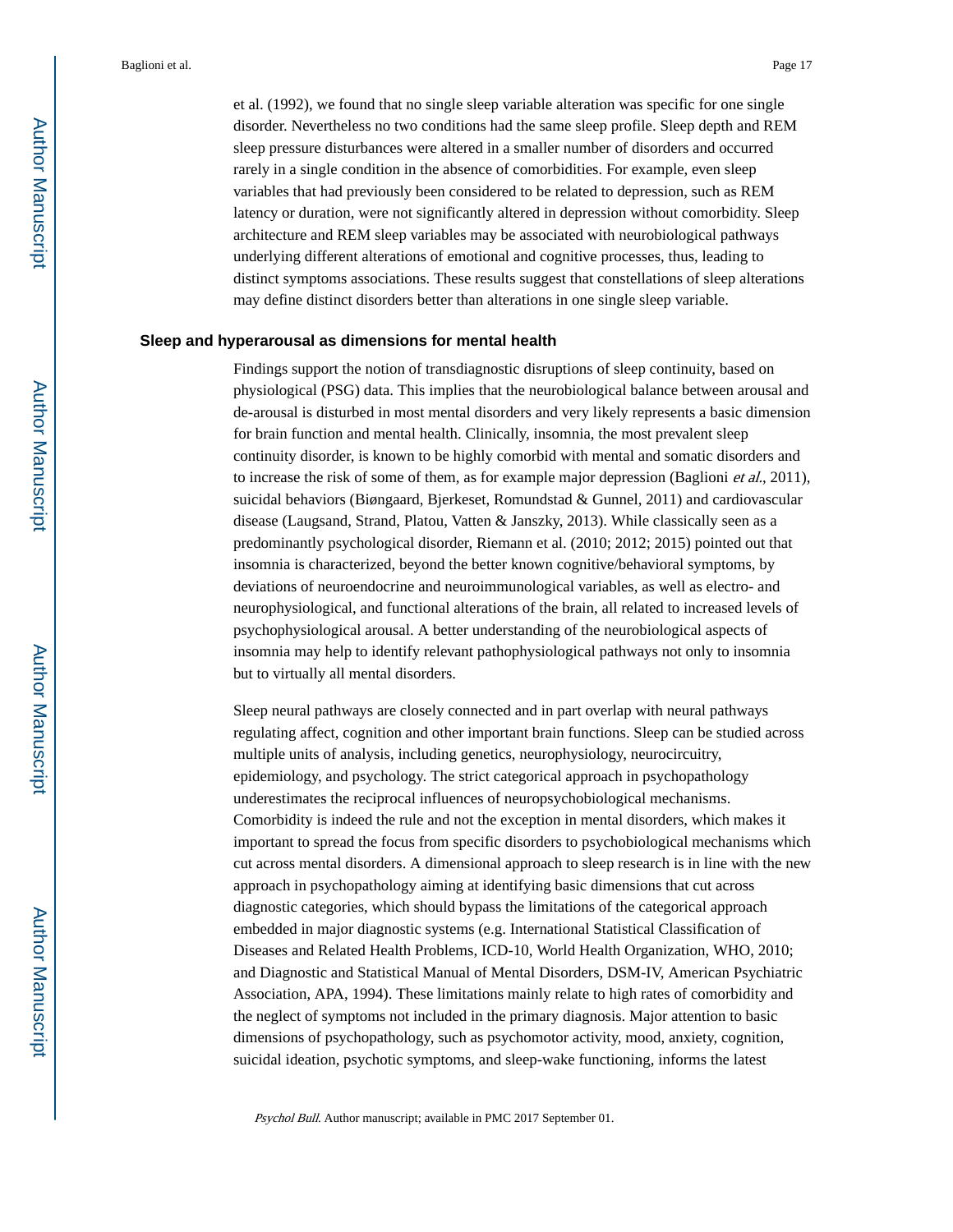revision of DSM (Kupfer, Kuhl & Regier, 2013). DSM-5 (American Psychiatric Association, APA, 2013) follows a new approach, combining categorical and dimensional measurement (Kupfer *et al.*, 2013; Regier *et al.*, 2012). Nevertheless, a great amount of work is necessary to understand which dimensions are crucial for brain and mental health. To this end, the National Institute of Mental Health (NIMH) proposed the Research Domain Criteria (RDoC) Project (Morris, Rumsey & Cuthbert, 2014; Cuthbert & Kozak, 2013; Sanislow et al., 2010) to identify basic dimensions of brain/mind disorders to be studied across multiple units of analysis, from genes to neural circuits to behaviors. Our results suggest that sleep could be investigated within the RDoC concept as a likely basic dimension in mental health.

Further longitudinal studies should evaluate the causal sequences between sleep alterations and changes in relevant aspects of mental health functioning. In particular, it should be better understood the causal interaction between disruption of NREM and REM sleep variables with reduced performance in cognitive daily tasks or alteration of emotional processes, such as heightened emotional reactivity or difficulties in regulating affective responses. Indeed, reduction of sleep depth and increased REM sleep pressure were related to disorders comorbidity. Thus, diverse constellations of sleep architecture and REM sleep alterations may underline specific comorbidities in psychopathology and clarify why some disorders often present together.

## **Sleep in each mental disorder category**

## **Affective disorders**

Most PSG studies focused on major depression. In this meta-analysis we found that major depression was associated with the most severe sleep continuity, sleep depth and REM sleep pressure alterations; in contrast seasonal affective disorder was associated with no alteration in any sleep variable. No analyses could be conducted for bipolar disorder for absence of studies. While Benca et al. (1992) found reduced SWS duration in depression, a result which was confirmed also by a more recent meta-analytic work (Pillai *et al.*, 2011), our study showed no reduction in SWS duration in this group of patients. The different result may depend on procedural differences, i.e. in our study we did not consider data from first PSG night in order to control for the so-called first-night effect (e.g. Hirscher et al., 2015). Slow Wave Sleep disruption could be more evident in patients with major depression in the first night in the laboratory as a result of adaptation to the new environment, more than being a specific feature of the disorder. Future studies should, however, be conducted to assess better this finding, for example through the application of more complex EEG measures such as power spectral analysis, cyclic alternating patterns, or event-related potentials. Subgroup analyses for sex showed more severe sleep impairment in male samples compared to female samples. This may indicate either biological sex differences in the disorder or social differences. For example, men may seek help only when the disorder is severe, while women may seek help earlier. Thusmajor attention should be dedicated to sex differences in future PSG research. When considering only young patients aged less than 18 years old, results showed a slight disruption of sleep continuity in those with depression compared to controls, while no alteration in sleep depth and REM sleep pressure was observed. As sleep architecture and REM variables are related with cognitive and emotional functioning, this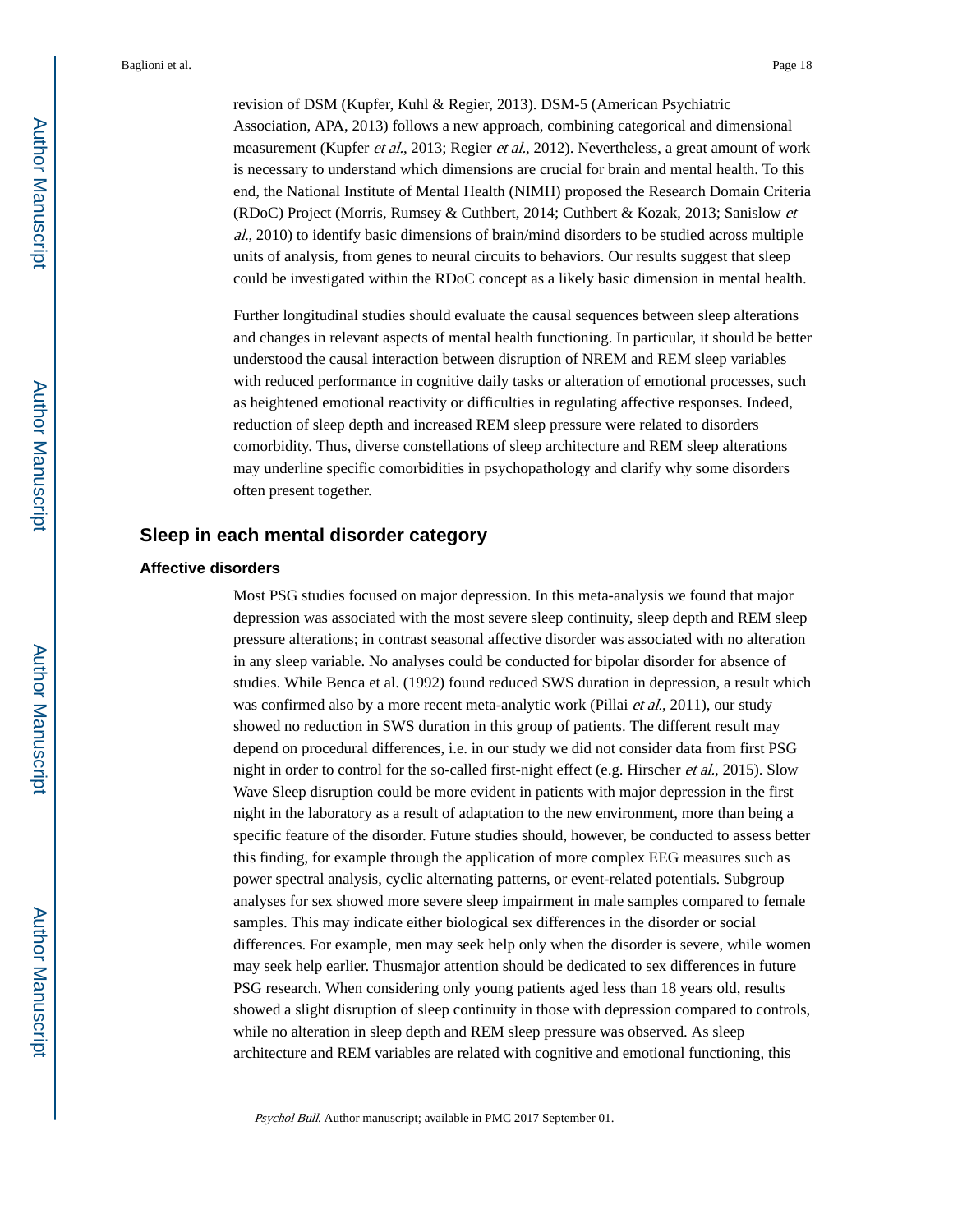result may indicate that sleep disturbances in childhood are less severe and may be associated with better clinical outcome. Because of the limited literature, this can only be said in a speculative way. However, potential clinical implications are so critical, which strongly suggests future PSG research to better explain the role of physiological changes in sleep during development. Future PSG research should be conducted to assess sleep in welldefined samples of children (aged < 13 years) and teens (13–19 years) with depression in controlled studies.

REM variables are strongly altered in major depression, being the only disorder associated with alteration in all three REM variables included (REM latency, REM density and REM sleep duration). Subgroup analyses focusing on only those studies which carefully excluded for mental disorders comorbidity, however, showed that in patients with depression without comorbidity REM latency and REM duration were not altered anymore. In contrast, increased REM density seems to be characteristics of the disorder even when presenting without any comorbidity. Consistent with early theories of depression (see Palagini, Baglioni, Ciapparelli, Gemignani, & Riemann, 2013) and pharmacological studies in healthy subjects (e.g. Nissen *et al.*, 2006), central cholinergic activity and supersensitivity, responsible for the generation of rapid eye movements, may be excessively increased in depression and may represent a relevant neurobiological factor in the regulation of affect. The association between REM sleep variables and affect regulation was evidenced also by neuroimaging studies (van der Helm *et al.*, 2011; Nofzinger *et al.*, 2004). Furthermore, increased REM activity and time are related with suicidal behaviors in individuals with depression (Sabo, Reynolds, Kupfer & Berman, 1991) and in psychotic patients (Keshavan et al., 1994). It could be possible that changes in REM density may precede the onset of a major depression episode by triggering aspects of the emotional functioning. It would be of great interest to investigate whether these possible changes are genetically determined, i.e. they are present from childhood, or precipitate a first depressive episode and persist after the resolution of the episode or are limited to the episode, i.e. are state-dependent. New studies combining physiological (e.g. use of power spectral analysis or neuroimagining techniques) and behavioral (e.g. measures of emotional reactivity or regulation) approaches in patients with mental disorders and healthy controls should clarify the role of REM density for emotional processes.

#### **Anxiety disorders**

In our work reduced SWS duration was observed in patients with anxiety disorders, while the previous meta-analysis by Benca et al. (1992) did not report this finding. This is possibly because, in our sample, studies on anxiety disorders specifically focused on PTSD (13 of 21 studies), while the precedent work included mainly studies focusing on generalized anxiety and panic disorders and not on PTSD. We could not perform meta-analyses for generalized anxiety disorder, obsessive compulsive disorder nor phobias. PTSD seems to be linked with all sleep continuity, sleep depth and REM sleep pressure disturbances, while panic disorder mostly with sleep continuity difficulties. These different alterations show that the two disorders present a different sleep physiology indicating that they may be better included in different categorizations. This fits the meta-structure of the current DSM-5 (APA, 2015),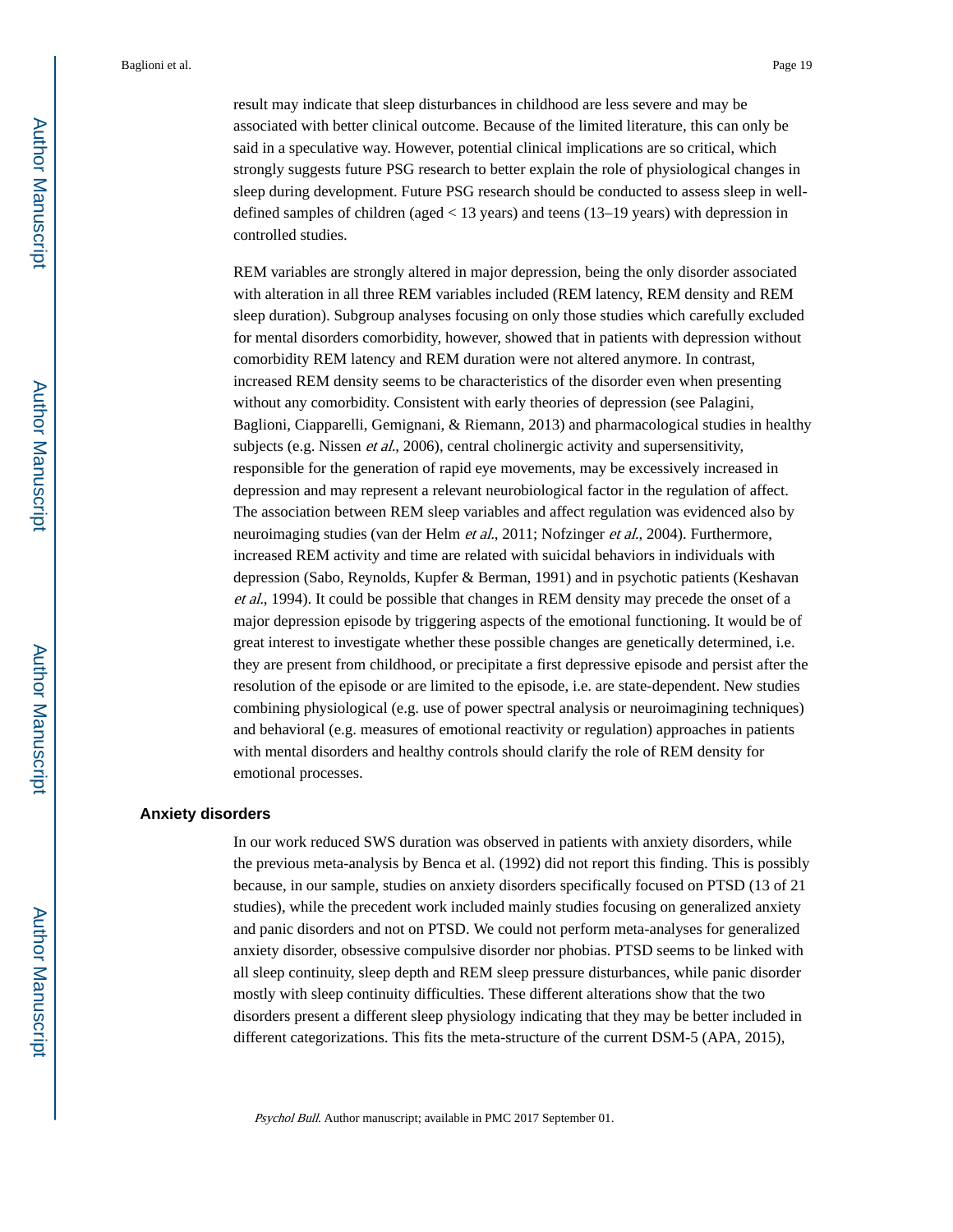that separates PTSD from anxiety disorders, including panic disorder, into different chapters (Regier et al., 2012).

#### **Eating disorders**

All studies included in our work focused on anorexia nervosa. Nevertheless, even for this disorder we could evaluate data from only 5 studies. Only marginal significant altered sleep continuity and an increased duration of stage 1 sleep (i.e. light sleep) was evidenced in this condition.

### **Externalizing disorders**

For this category, we focused on ADHD and found no sleep alterations associated to this condition,. As mentioned above, ADHD being a disorder associated with rather hypoarousal instead of hyperarousal, this may explain the results. Four of six studies in this category were conducted on samples of children and/or teens. It could be possible that PSG characteristics of adult patients with ADHD include sleep alterations, but these were not evidenced in our analyses because the study sample for this category mainly focused on pediatric samples. Further PSG studies thus should evaluate and compare different age groups with ADHD.

### **Pervasive developmental disorders**

Asperger syndrome and autistic disorder were found to be associated with diverse sleep alterations. Specifically, Asperger syndrome was linked mainly with disruptions of sleep continuity), while autistic disorder was correlated with both sleep discontinuity and shorter duration of REM sleep. Moreover, autistic disorder in absence of other mental disorders comorbidities was associated with longer REM latency. Diverse alterations associated with REM variables seem to be associated with psychopathology. Consistently, shorter REM duration and increased arousal during REM sleep was also found in insomnia disorder (e.g. Feige et al., 2008; Baglioni et al., 2014). Although REM sleep has been linked with emotional processes (e.g. Van der Helm et al., 2011; Rosales-Lagarde et al., 2012), it is yet not understand how different alterations of REM variables (e.g. increased vs decreased REM sleep pressure) lead to distinct disruptions of emotional processes and psychopathological profiles. The diverse sleep alterations found in the two disorders may indicate that these two conditions do not belong in a common category such as pervasive developmental disorders.

### **Personality disorders**

For this category, we analyzed PSG controlled studies conducted with patients with borderline personality disorder. Results suggest that sleep continuity,sleep depth and REM sleepdisturbances may be associated with this disorder. Moreover, we observed reduced REM latency in patients with borderline personality disorder, while this result was not found previously (Benca et al., 1992). Nevertheless, degress of freedom associated to these analyses also indicate that our sample was too little to draw definite conclusions. Indeed, only 5 studies could be used for our analyses, suggesting that more PSG research in personality disorders is needed.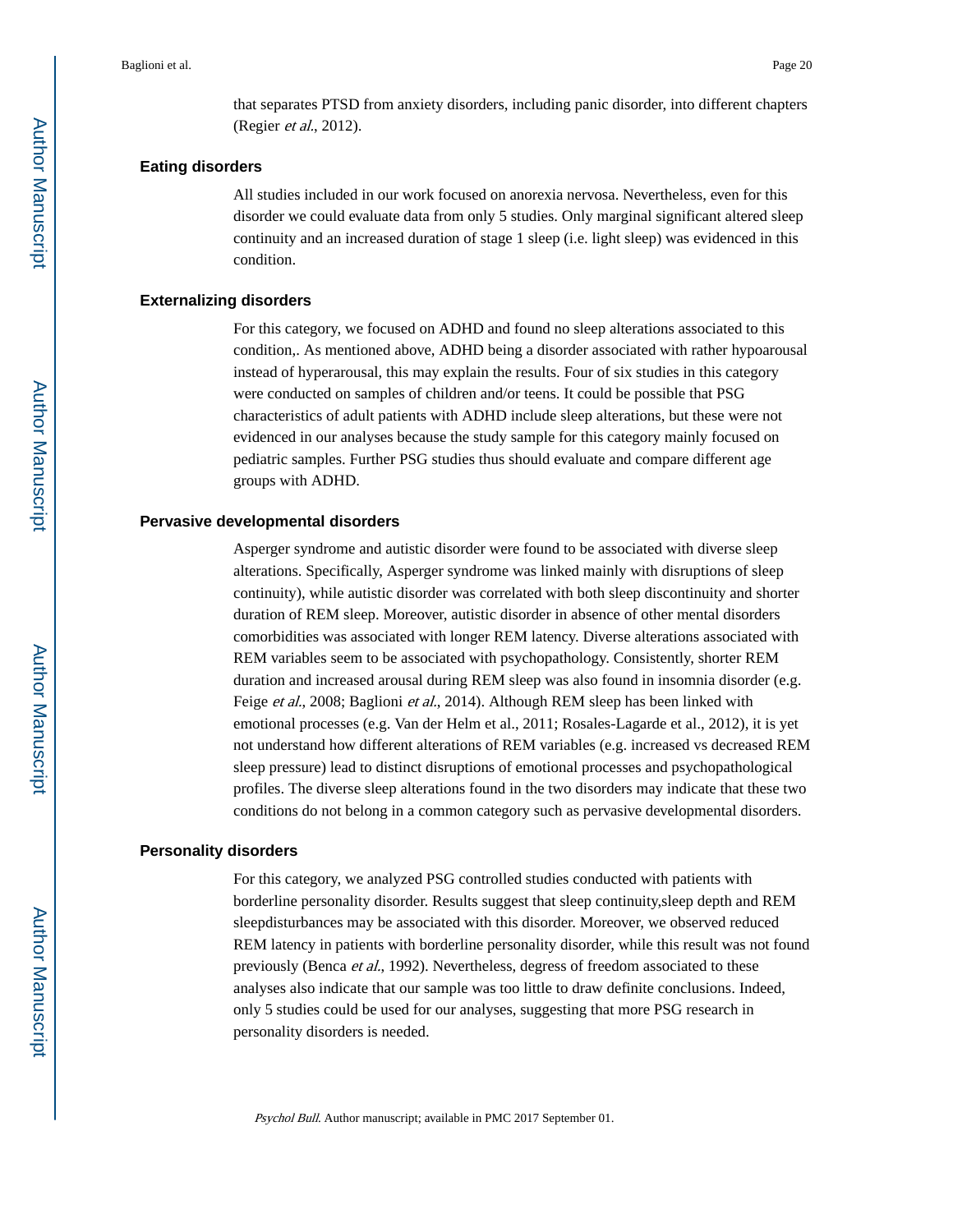## **Schizophrenia**

Patients with schizophrenia, compared to controls, showed poor sleep continuity and less deep sleep, but no increased REM sleep pressure. Although REM latency was found to be reduced in this group of patients, no significant result was found when considering schizophrenia in the absence of comorbidities. It is likely that the high comorbidity between schizophrenia and depression could explain this result.

**Clinical implications—**The results of the present meta-analysis have important conceptual and potential clinical implications. A primary aim of public health is the early identification of risk factors and relevant modulators of the course of illness. The extent of sleep continuity disturbances and their transdiagnostic character foster the concept that the systematic treatment of sleep continuity disturbances in clinical settings may help to improve the course of major mental disorders. Clinical studies showed that the addition of cognitive-behavior therapy for insomnia in standardized interventions protocols of many mental disorders could improve the efficacy of these interventions (e.g. Talbot *et al.*, 2014; Manber et al., 2011; Edinger et al., 2009; Manber et al., 2008). Moreover, considering the longitudinal association between insomnia and depression and mental disorders in general, treating sleep continuity difficulties at an early stage could interrupt the sequential process that gradually reduce the quality of life of people with insomnia and ends in the development of symptoms of psychopathology. Future studies are urgently needed to test this hypothesis. Of note, our results pointed out that classifying mental disorder into more broad categories may not reflect similar neurobiological pathways underlying the single conditions. Indeed different results were noted for major depression and seasonal affective disorder. Similarly, distinct PSG profiles were associated with panic and post-traumatic stress disorders. Finally, Asperger syndrome and autistic disorder seem related to diverse alterations of sleep. These results support DSM 5 changes in disorders classification which for example differentiate trauma from anxiety disorders.

#### **Limitations**

**Age groups:** Although Kupfer and Reynolds (1992) noticed already 20 years ago that sleep at both ends of the life cycle was rarely evaluated in mental disorders this limitation is still valid today. Subgroup analyses focusing on pediatric patients with major depression suggest that the disorder may be less severe in the developmental age, thus it could be possible that clinical interventions may be more effective in early age compared to adult groups. Sleep has been related to development's outcomes, being linked to brain maturation, learning, memory, temperament, emotional regulation, relational skills, and physical wellbeing. In addition, interventions in early age may have a great impact across the life-span. However PSG research in the developmental age is scarce and future studies should clarify the role of sleep in psychopathology by considering the full life-span perspective.

**Sex groups:** Similarly, only a few analyses could be conducted for sex subgroups. However, results suggested sex differences in major depression, as well as different results in men sample compared to main analyses in anxiety disorders and schizophrenia. Future PSG research should incorporate separate data presentation/analysesfor sex differences.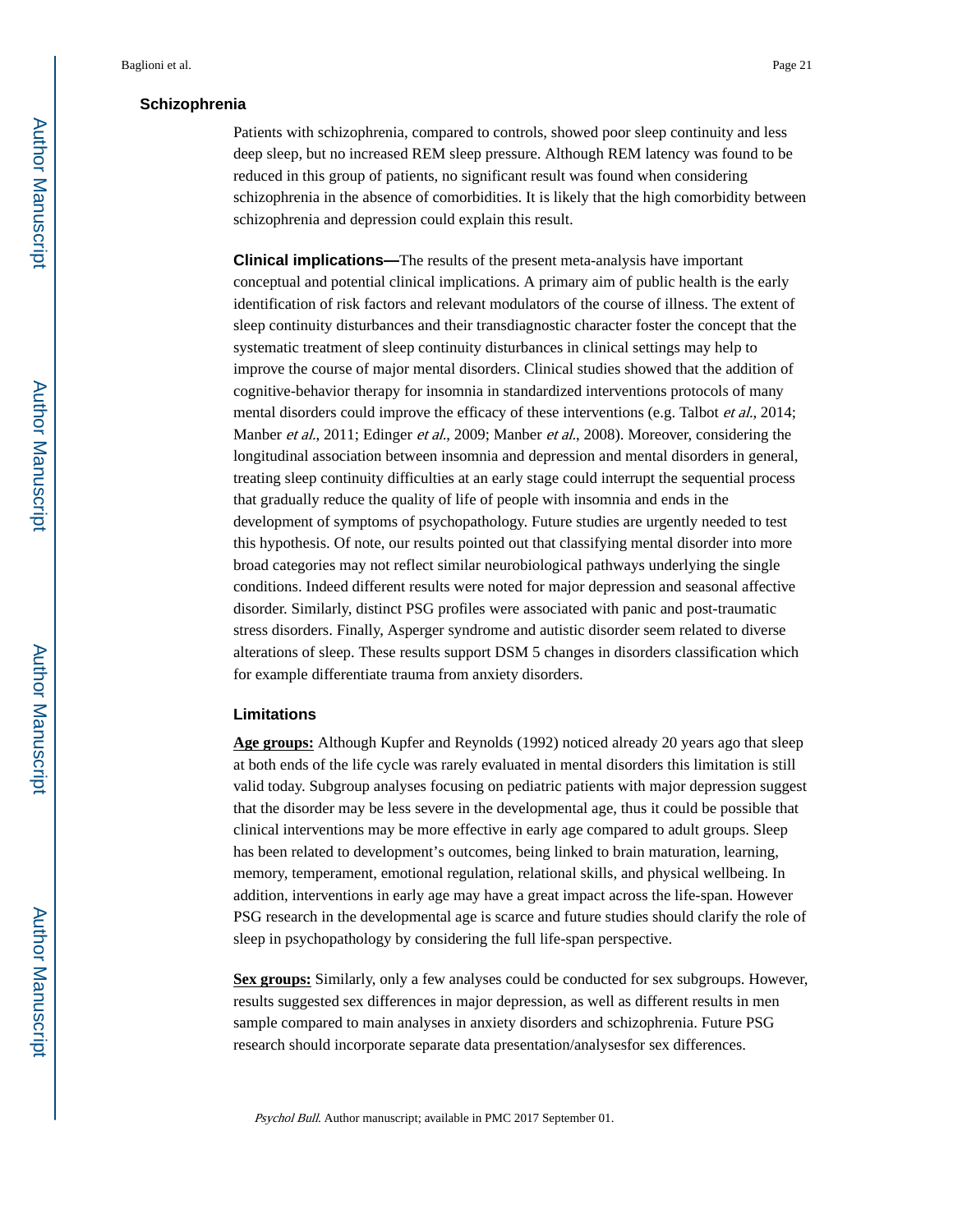**Other disorders:** PSG research is still largely focusing on major depression, while other mental disorders have been rarely evaluated. We could not run analyses for conditions such as bipolar disorder or generalized anxiety disorder. Our results point out a likely role of sleep in transdiagnostic processes, which strongly recommend future research to assess PSG changes in all categories of mental disorder currently defined. Finally, the future inclusion of somatic disorders as cancer or neurodegenerative disorders will help in better understanding the high comorbidity between mental and somatic diseases and the role of sleep in comorbid processes.

**Quality assessment and publication bias:** Assessment of methodological quality and of risk of publication bias showed in general that PSG procedures are often conducted through standardized methodologies and scoring guidelines (Iber et al., 2007; Rechtschaffen & Kales, 1968). A possible limitation of our meta-analysis is that we did not search for unpublished studies. As mentioned above, we aimed to focus on most rigorous research which was subject to peer review. Furthermore, PSG studies unlikely do not report negative findings for single variables, as it is common use to include in the manuscript a table with means and standard deviations value for a list of common sleep variables. We evidenced two main limitations in our study sample which future research should overcome:

Some sleep variables have been less frequently considered than others. As an example, we could run only few analyses for REM density, while its biological significance for emotional processes may be relevant and should be better clarified. Whether enhanced REM density may be a specific biological marker for major depression or not, remains still to be defined. Indeed, main results evidenced higher values of REM density in both patients with depression and PTSD compared to controls. However, of the 13 PTSD studies, only one carefully excluded mental disorders comorbidity. Thus, it is likely that comorbidity with depression was frequent in most PTSD studies and could have influenced results. This could however not be tested in our analyses due to insufficient data.

Furthermore, samples characteristics should be more carefully controlled in future research. We could notice that only 34 of 91 studies matched control and patient groups for age and sex. In addition, only 23 of 91 studies collected information on possible confounding variables. In addition, comorbidity with other mental/somatic/sleep disorders should be always reported. Indeed, heterogeneity between the studies was often high  $(I<sup>2</sup>>70)$  and the sources of variability that we could directly investigate did not completely explain this high heterogeneity.

**Circadian processes:** The available data did not allow consideration of sleep within the context of circadian organization of the sleep-wake cycle. It could be possible that mental disorders differ for circadian timing of major sleep periods and naps, as we know that this explains for example, at least in part, age changes (Cajochen, Münch, Knoblauch, Blatter & Wirz-Justice, 2006).

**Quantitative analyses:** A further limitation is the general absence of quantitative analyses (e.g. spectral and period/amplitude) of sleep EEG micro-architecture in the data available for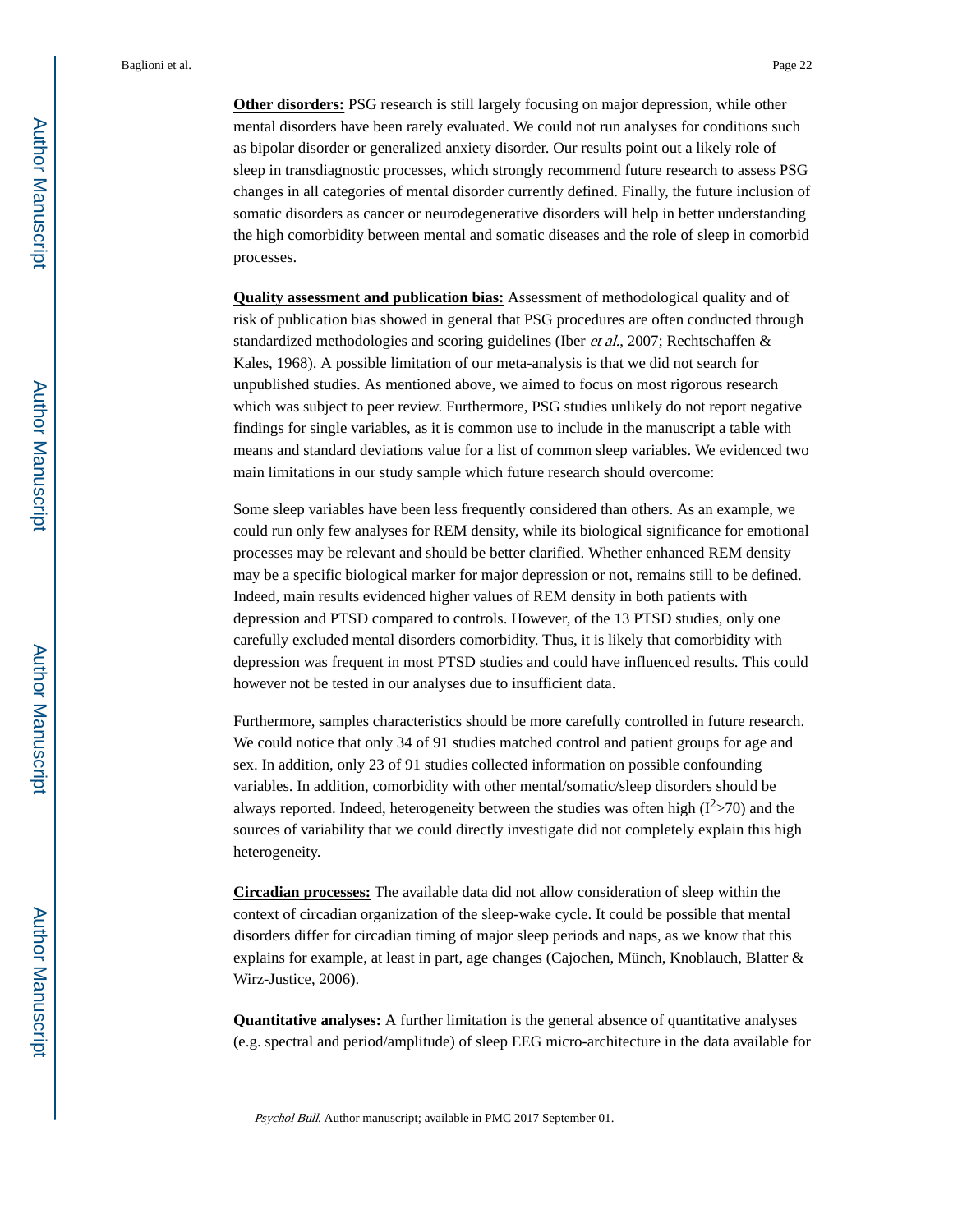this meta-analysis. This may have obscured important windows into mental disorders pathophysiology.

## **Conclusions**

This meta-analysis qualitatively and quantitatively summarized PSG controlled studies conducted in seven mental disorders categories based on DSM-IV classification (APA, 1994): i.e. affective, anxiety, eating, externalizing (attention-deficit/hyperactivity disorder), pervasive developmental, personality (borderline and antisocial personality disorders), and schizophrenia disorders. Sleep continuity disturbances are transdiagnostic in psychopathology, and their treatment in standard care may improve interventions outcomes. Recent clinical studies evidenced effectiveness of cognitive-behavior therapy for insomnia for patients with diverse mental and somatic disorders suffering from sleep disturbance, including depression (e.g. Ashworth *et al.*, 2015), PTSD (e.g. Ho, Chan & Tang, 2015), persistent delusions and hallucinations (e.g. Freeman et al., 2015), and cancer (e.g. Johnson et al., 2015). Sleep architecture and REM variables, defining sleep depth and REM pressure, may play a key role in psychiatric comorbidity through their interaction with cognitive and emotional processes. Different sleep depth and REM alterations may reflect distinct symptomathology, and specific neurobiological and psychological mechanisms should be clarified by future research. A longitudinal approach should be followed to understand how alterations in multiple sleep variables may predict the onset of mental disorders. Future PSG research should be conducted considering all types of mental disorders defined by classificatory diagnostic manuals, including bipolar, generalized anxiety, all personality, and somatization disorders. Furthermore it should address life-span and sex issues and include quantitative EEG analyses as well as consideration of circadian processes.

## **Supplementary Material**

Refer to Web version on PubMed Central for supplementary material.

## **Acknowledgments**

The authors wish to thank Prof. R. Armitage, Prof. C. Bastien, Prof. E. Forbes, Prof. J.H. Hudson, Dr. C.J. Meliska, Prof. E. Nofzinger, Prof. B. Parry, and Prof. M. Perlis for their kind replies and for sharing with us additional information about their studies. The authors wish to thank Ms. Zarina Bostanova for the great help with the manuscript's revision.

#### **Funding information:**

The study was funded by the University Medical Center of Freiburg, Germany. Moreover, the study was supported in part by a NIMH grant (P30 MH90333).

## **References**

- American Psychiatric Association, APA. , editor. Diagnostic and statistical manual of mental disorders. 4th. Washington, DC: American Psychiatric Publishing; 1994.
- American Psychiatric Association, APA. , editor. Diagnostic and Statistical Manual of Mental Disorders. Fifth. Arlington, VA: American Psychiatric Publishing; 2013.
- Amici, R.; Zoccoli, G. Adaptation of bodily functions to sleep. Physiological basis of sleep. In: Editors Bassetti, C.; Dogas, Z.; Peigneux, P., editors. ESRS Sleep Medicine Textbook. European Sleep Research Society; 2014.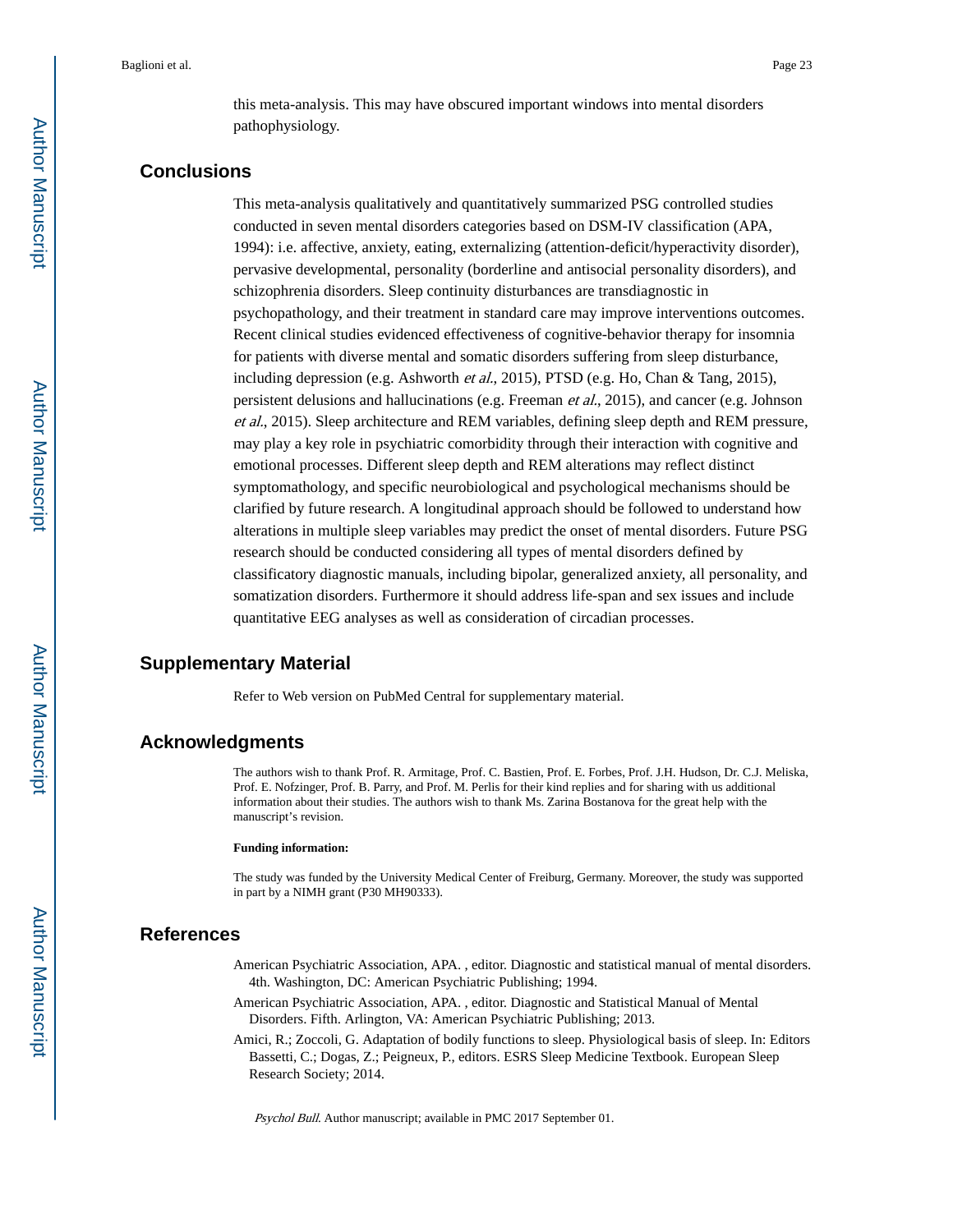- Aserinsky E, Kleitman N. Regularly occurring periods of eye motility and concomitant phenomena during sleep. Science. 1953; 118:273–274. DOI: 10.1126/science.118.3062.273 [PubMed: 13089671]
- Ashworth DK, Sletten TL, Junge M, Simpson K, Clarke D, Cunnington D, Rajaratnam SM. A randomized controlled trial of cognitive behavioral therapy for insomnia: and effective treatment for comorbid insomnia and depression. Journal of Counseling Psychology. 2015; 62(2):115–123. DOI: 10.1037/cou0000059 [PubMed: 25867693]
- Baglioni C, Battagliese G, Feige B, Spiegelhalder K, Nissen C, Voderholzer U, Lombardo C, Riemann D. Insomnia as a predictor of depression: A meta-analytic evaluation of longitudinal epidemiological studies. Journal of Affective Disorders. 2011; 135(1–3):10–19. DOI: 10.1016/j.jad. 2011.01.011 [PubMed: 21300408]
- Baglioni C, Regen W, Teghen A, Spiegelhalder K, Feige B, Nissen C, Riemann D. Sleep changes in the disorder of insomnia: A meta-analysis of polysomnographic studies. Sleep Medicine Reviews. 2014; 18(3):195–213. DOI: 10.1016/j.smrv.2013.04.001 [PubMed: 23809904]
- Baglioni C, Spiegelhalder K, Lombardo C, Riemann D. Sleep and emotions: A focus on insomnia. Sleep Medicine Reviews. 2010; 14(4):227–238. DOI: 10.1016/j.smrv.2009.10.007 [PubMed: 20137989]
- Benca RM, Obermeyer WH, Thisted RA, Gillin JC. Sleep and psychiatric disorders. A meta-analysis. Archives of General Psychiatry. 1992; 49(8):651–68. DOI: 10.1001/archpsyc. 1992.01820080059010 [PubMed: 1386215]
- Berger M, Riemann D. Symposium: Normal and abnormal REM sleep regulation: REM sleep in depression-an overview. Journal of Sleep Research. 1993; 2(4):211–223. DOI: 10.1111/j. 1365-2869.1993.tb00092.x [PubMed: 10607097]
- Berger M, Doerr P, Lund R, Bronisch T, von Zerssen D. Neuroendocrinological and neurophysiological studies in major depressive disorders: are there biological markers for the endogenous subtype? Biological Psychiatry. 1982; 17(11):1217–1242. [PubMed: 6758870]
- Biøngaard JH, Bjerkeset O, Romundstad P, Gunnel D. Sleeping problems and suicide in 75,000 norwegian adults: A 20 year follow-up of the HUNT I Study. Sleep. 2011; 34(9):1155–1159. DOI: 10.5665/SLEEP.1228 [PubMed: 21886352]
- Borenstein, M.; Hedges, LV.; Higgins, JPT.; Rothstein, HR. Comprehensive metaanalysis version 2. Englewood, NJ, USA: Biostat Inc; 2005.
- Borenstein, M.; Hedges, LV.; Higgins, JPT.; Rothstein, HR., editors. Introduction to metaanalysis (statistics in practice). Chichester, West Sussex, UK: Wiley; 2009.
- Bradley PMA, Hill A. Critical appraisal skills programme international network: making sense of the evidence. European Journal of Public Health. 2001; 11(2):238.
- Breen DP, Vuono R, Nawarathna U, Fisher K, Shneerson JM, Reddy AB, Barker RA. Sleep and Circadian Rhythm Regulation in Early Parkinson Disease. JAMA Neurology. 2014; 71(5):589– 595. DOI: 10.1001/jamaneurol.2014.65 [PubMed: 24687146]
- Burton, R. The anatomy of melancholy. Oxford: H. Cripps; 1621.
- Cajochen C, Münch M, Knoblauch V, Blatter K, Wirz-Justice A. Age-related changes in the circadian and homeostatic regulation of human sleep. Chronobiology International. 2006; 23(1–2):461–474. DOI: 10.1080/07420520500545813 [PubMed: 16687319]
- Chouinard S, Poulin J, Stip E, Godbout R. Sleep in untreated patients with schizophrenia: A metaanalysis. Schizophrenia Bulletin. 2004; 30(4):957–967. DOI: 10.1093/ oxfordjournals.schbul.a007145 [PubMed: 15954201]
- Coriat IH. The nature of sleep. Journal of Abnormal Psychology. 1912; 6:329–367.
- Cuthbert BN, Kozak MJ. Constructing Constructs for Psychopathology: The NIMH Research Domain Criteria. Journal of Abnormal Psychology. 2013; 122(3):928–937. DOI: 10.1037/a0034028 [PubMed: 24016027]
- Edinger JD, Olsen MK, Stechuchak KM, Means MK, Lineberger MD, Kirby A, Carney CE. Cognitive behavioral therapy for patients with primary insomnia or insomnia associated predominantly with mixed psychiatric disorders: A randomized clinical trial. Sleep. 2009; 32(4):499–510. [PubMed: 19413144]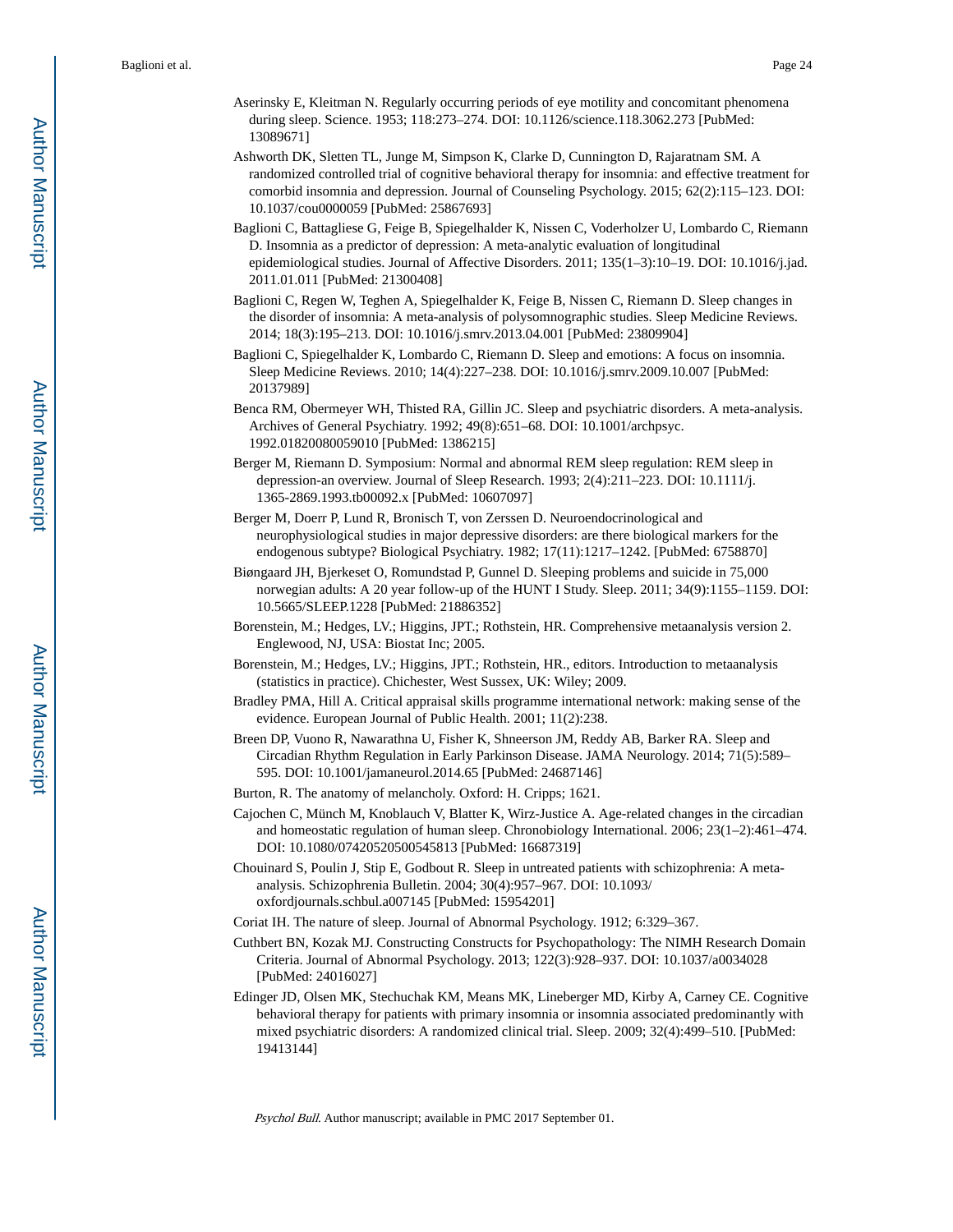- Fairholme CP, Nosen EL, Nillni YI, Schumacher JA, Tull MT, Coffey SF. Sleep disturbance and emotion dysregulation as transdiagnostic processes in a comorbid sample. Behavior Research and Therapy. 2013; 51(9):540–546.
- Feige B, Al-Shajlawi A, Nissen C, Voderholzer U, Hornyak M, Spiegelhalder K, Kloepfer C, Perlis M, Riemann D. Does REM sleep contribute to subjective wake time in primary insomnia? A comparison of polysomnographic and subjective sleep in 100 patients. Journal of Sleep Research. 2008; 17(2):180–190. DOI: 10.1111/j.1365-2869.2008.00651.x [PubMed: 18482106]
- Freeman D, Waite F, Startup H, Myers E, Lister R, McInerney J, Harvey AG, Geddes J, Zaiwalla Z, Luengo-Fenandez R, Foster R, Clifton L, Yu LM. Efficacy of cognitive behavioural therapy for sleep improvement in patients with persistent delusions and hallucinations (BEST): a prospective, assessor-blind, randomised controlled pilot trial. Lancet Psychiatry. 2015; in press. doi: 10.1016/ S2215-0366(15)00314-4
- Gordon AM, Chen S. The role of sleep in interpersonal conflicts. Do sleepless nights mean worse fights? Psychological and Personality Science. 2013; 14(5):1–8. DOI: 10.1177/1948550613488952
- Gregory AM, Sadeh A. Sleep, emotional and behavioral difficulties in children and adolescents. Sleep Medicine Reviews. 2012; 16(2):129–136. DOI: 10.1016/j.smrv.2011.03.007 [PubMed: 21676633]
- Guadagni V, Burles F, Ferrara M, Iaria G. The effects of sleep deprivation on emotional empathy. Journal of Sleep Research. 2014; 23(6):657–663. DOI: 10.1111/jsr.12192 [PubMed: 25117004]
- Harvey AG. A transdiagnostic approach to treating sleep disturbance in psychiatric disorders. Cognitive Behaviour Therapy. 2009; 38(Suppl 1):35–42. DOI: 10.1080/16506070903033825 [PubMed: 19697179]
- Harvey AG, Murray G, Chandler RA, Soehner A. Sleep disturbance as transdiagnostic: Consideration of neurobiological mechanisms. Clinical Psychology Review. 2011; 31(2):225–235. DOI: 10.1016/ j.cpr.2010.04.003 [PubMed: 20471738]
- Hedges LV, Tipton E, Johnson MC. Robust variance estimation in meta-regression with dependent effect size estimates. Research Synthesis Methods. 2010; 1:39–65. [PubMed: 26056092] Hirscher V, Unbehaun T, Feige B, Nissen C, Riemann D, Spiegelhalder K. Patients with primary insomnia in the sleep laboratory: Do they present with typical nights of sleep? Journal of Sleep Research. 2015; 24(4):383–389. DOI: 10.1111/jsr.12280 [PubMed: 25659408]
- Ho FY, Chan CS, Tang KN. Cognitive-behavioral therapy for sleep disturbances in treating posttraumatic stress disorder symptoms: A meta-analysis of randomized controlled trials. Clinical Psychology Reviews. 2015; doi: 10.1016/j.cpr.2015.09.005
- Iber, C.; Ancoli-Israel, S.; Chesson, AL., Jr; Quan, SF. The AASM manual for the scoring of sleep and associated events: rules, terminology, and technical specification. 1st. Westchester, IL: American Academy of Sleep Medicine; 2007.
- Johnson JA, Rash JA, Campbell TS, Savard J, Gehrman PR, Perlis M, Carlson LE, Garland SN. A systematic review and meta-analysis of randomized controlled trials of cognitive behavior therapy for insomnia (CBT-I) in cancer survivors. Sleep Medicine Reviews. 2015; in press. doi: 10.1016/ j.smrv.2015.07.001
- Ju YS, McLeland JS, Toedebusch CD, Xiong C, Fagan AM, Duntley SP, Morris JC, Holtzman DM. Sleep quality and preclinical Alzheimer disease. JAMA Neurology. 2013; 70(5):587–593. DOI: 10.1001/jamaneurol.2013.2334 [PubMed: 23479184]
- Kahn M, Sheppes G, Sadeh A. Sleep and emotions: Bidirectional links and underlying mechanisms. International Journal of Psychophysiology. 2013; 89(2):218–228. DOI: 10.1016/j.ijpsycho. 2013.05.010 [PubMed: 23711996]
- Keshavan MS, Reynolds CF 3rd, Montrose D, Miewald J, Downs C, Sabo E. Sleep and suicidality in psychotic patients. Acta Psychiatrica Scandinavica. 1994; 89(2):122–125. [PubMed: 8178662]
- Kraepelin, E. Psychiatrie. Leipzig, Germany: JA Barth; 1909.
- Kupfer DJ. REM Latency Psychobiological marker for primary depressive disease. Biological Psychiatry. 1976; 11(2):159–179. [PubMed: 183839]
- Kupfer DJ, Foster FG. Interval between onset of sleep and rapid-eye-movement sleep as an indicator of depression. Lancet. 1972; 2(7779):684–686. [PubMed: 4115821]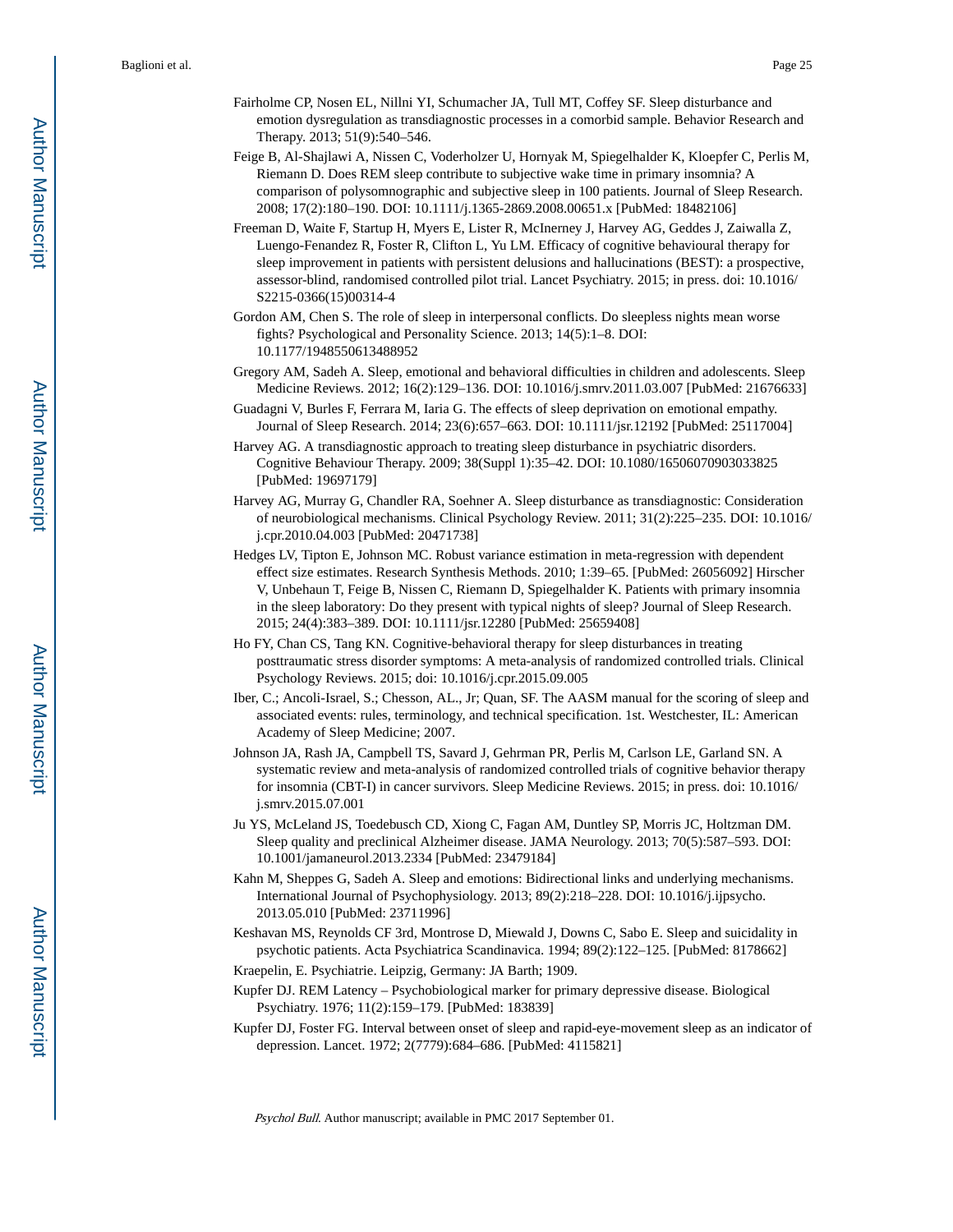- Kupfer DJ, Reynolds CF 3rd. Sleep and Psychiatric Disorders. Archives of General Psychiatry. 1992; 49(8):669.doi: 10.1001/archpsyc.1992.01820080077011
- Kupfer DJ, Kuhl EA, Regier DA. DSM-5–the future arrived. JAMA. 2013; 309(16):1691–1692. DOI: 10.1001/jama.2013.2298 [PubMed: 23440257]
- Kupfer DJ, Reynolds CF 3rd, Grochocinski VJ, Ulrich RF, McEachran A. Aspects of short REM Latency in affective states - A Revisit. Psychiatry Research. 1986; 17(1):49–59. [PubMed: 3945699]
- Landmann N, Kuhn M, Maier JG, Spiegelhalder K, Baglioni C, Frase L, Riemann D, Sterr A, Nissen C. REM sleep and memory reorganization: Potential relevance for psychiatry and psychotherapy. Neurobiology of Learning and Memory. 2015; 122:28–40. DOI: 10.1016/j.nlm.2015.01.004 [PubMed: 25602929]
- Landmann N, Kuhn M, Piosczyk H, Feige B, Baglioni C, Spiegelhalder K, Frase L, Riemann D, Sterr A, Nissen C. The reorganisation of memory during sleep. Sleep Medicine Reviews. 2014; 18(6): 531–541. DOI: 10.1016/j.smrv.2014.03.005 [PubMed: 24813468]
- Lauer CJ, Riemann D, Wiegand M, Berger M. From early to late adulthood. Changes in EEG sleep of depressed patients and healthy volunteers. Biological Psychiatry. 1991; 29(10):979–993. [PubMed: 2065140]
- Laugsand LE, Strand LB, Platou C, Vatten LJ, Janszky I. Insomnia and the risk of incident heart failure: A population study. European Heart Journal. 2013; 35(21):1382–1393. DOI: 10.1093/ eurheartj/eht019 [PubMed: 23462728]
- Mallick, BN.; Pandi-Perumal, SR.; McCarley, RW.; Morrison, AR. Rapid eye movement sleep Regulation and Function. Cambridge University Press; Cambridge: 2011.
- Manber R, Bernert RA, Suh S, Novakowski S, Siebern AT, Ong JC. CBT for insomnia in patients with high and low depressive symptom severity: adherence and clinical outcomes. Journal of Clinical Sleep Medicine. 2011; 7(6):645–652. DOI: 10.5664/jcsm.1472 [PubMed: 22171204]
- Manber R, Edinger JD, Gress JL, San Pedro-Salcedo MG, Kuo TF, Kalista T. Cognitive behavioral therapy for insomnia enhances depression outcome in patients with comorbid major depressive disorder and insomnia. Sleep. 2008; 31(4):489–495. [PubMed: 18457236]
- McCracken JT, Smalley SL, McGough JJ, Crawford L, Del'Homme M, Cantor RM, Liu A, Nelson SF. Evidence for linkage of tandem duplication polymorphism upstream of the dopamine D4 receptor gene (DRD4) with attention deficit hyperactivity disorder (ADHD). Molecular Psychiatry. 2000; 5(5):531–536. [PubMed: 11032387]
- Morris SE, Rumsey JM, Cuthbert BN. Rethinking mental disorders: The role of learning and brain plasticity. Restorative Neurology and Neuroscience. 2014; 32(1):5–23. DOI: 10.3233/ RNN-139015 [PubMed: 23902986]
- Newell J, Mairesse O, Verbanck P, Neu D. Is a one-night stay in the lab really enough to conclude? First-night effect and night-to-night variability in polysomnographic recordings among different clinical population samples. Psychiatry Research. 2012; 200(2–3):795–801. DOI: 10.1016/ j.psychres.2012.07.045 [PubMed: 22901399]
- Nissen C, Nofzinger EA, Feige B, Waldheim B, Radosa MP, Riemann D, Berger M. Differential effects of the Muscarinic M1 Receptor Agonist RS-86 and the acetylcholine-esterase inhibitor Donepezil on REM sleep regulation in healthy volunteers. Neuropsychopharmacology. 2006; 31:1294–1300. DOI: 10.1038/sj.npp.1300906 [PubMed: 16192980]
- Nofzinger EA, Buysse DJ, Germain A, Carter C, Luna B, Price JC, Meltzer CC, Miewald JM, Reynolds CF 3rd, Kupfer DJ. Increased activation of anterior paralimbic and executive cortext from waking to rapid eye movement sleep in depression. Archives of General Psychiatry. 2004; 61(7):695–702. DOI: 10.1001/archpsyc.61.7.695 [PubMed: 15237081]
- Otte JL, Carpenter JS, Manchanda S, Rand KL, Skaar TC, Weaver M, Chernyak Y, Zhong X, Igega C, Landis C. Systematic review of sleep disorders in cancer patients: can the prevalence of sleep disorders be ascertained? Cancer Medicine. 2015; 4(2):183–200. DOI: 10.1002/cam4.356 [PubMed: 25449319]
- Owens J, Gruber R, Brown T, Corkum P, Cortese S, O'Brien L, Stein M, Weiss M. Future research directions in sleep and ADHD: Report of a consensus working group. Journal of Attention Disorders. 2013; 17(7):550–564. DOI: 10.1177/1087054712457992 [PubMed: 22982880]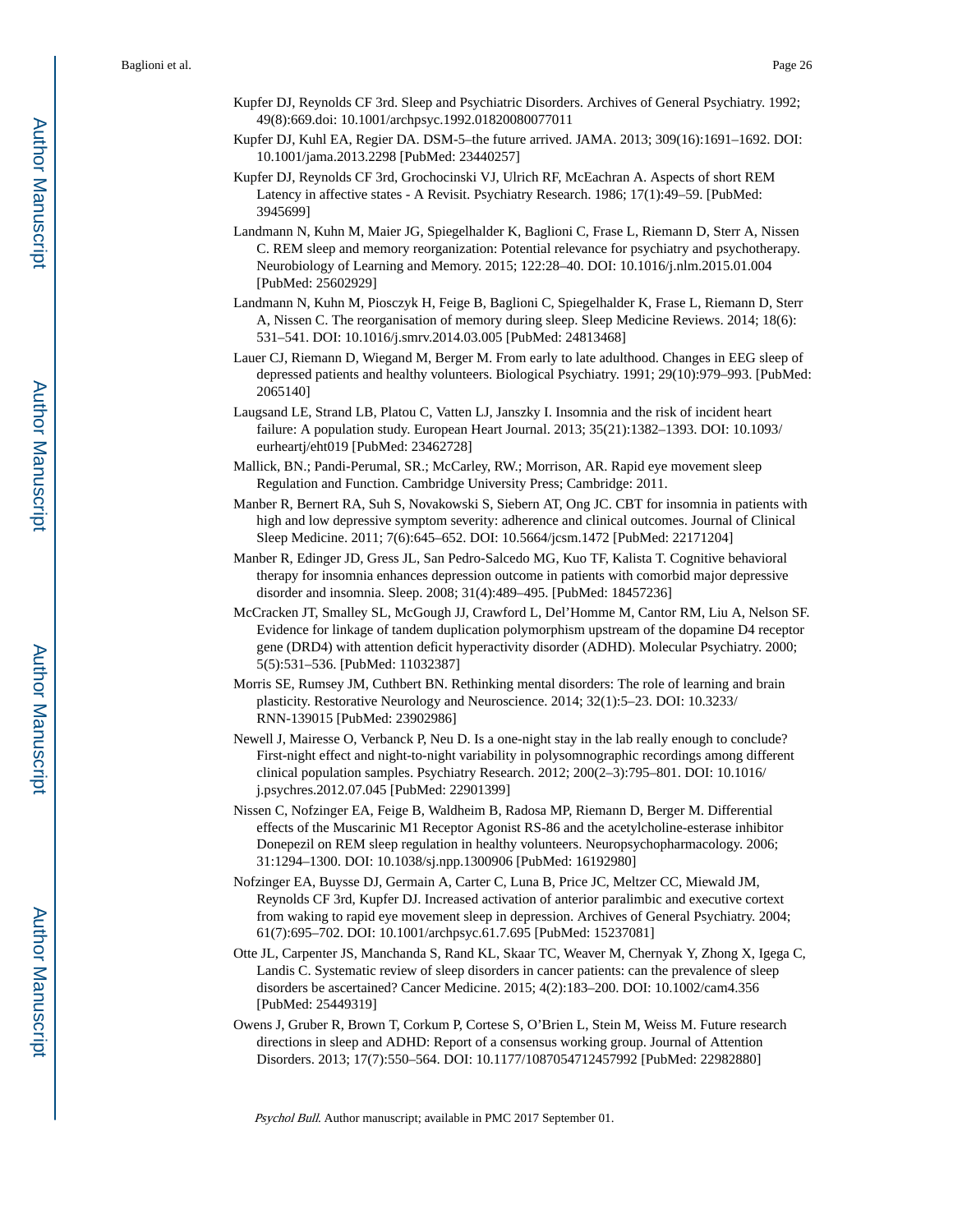- Palagini L, Baglioni C, Ciapparelli A, Gemignani A, Riemann D. REM sleep dysregulation in depression: State of the art. Sleep Medicine Reviews. 2013; 17(5):377–390. DOI: 10.1016/j.smrv. 2012.11.001 [PubMed: 23391633]
- Pillai V, Kalmbach DA, Ciesla JA. A meta-analysis of electroencephalographic sleep in depression: Evidence for genetic biomarkers. Biological Psychiatry. 2011; 70(10):912–919. DOI: 10.1016/ j.biopsych.2011.07.016 [PubMed: 21937023]
- Pollmächer, T. Insomnia. Comorbidities and special populations. In: Bassetti, CL.; Dogaŝ, Z.; Peigneux, P., editors. Sleep Medicine Textbook. European Sleep Research Society; 2014.
- Rasch B, Born J. About sleep's role in memory. Physiological Reviews. 2013; 93(2):681–766. DOI: 10.1152/physrev.00032.2012 [PubMed: 23589831]
- Rechtschaffen, A.; Kales, A., editors. A manual of standardized terminology, techniques and scoring system of sleep stages in human subjects. Los Angeles: Brain Information Service/Brain Research Institute, University of California; 1968.
- Rechtschaffen A, Bergmann BM, Everson CA, Kushida CA, Gilliland MA. Sleep deprivation in the rat: X. Integration and discussion of the findings. Sleep. 1989; 12(1):68–87. [PubMed: 2648533]
- Rechtschaffen A, Bergmann BM. Sleep deprivation in the rat: An update of the 1989 paper. Sleep. 2002; 25(1):18–24. [PubMed: 11833856] Regier DA, Kuhl EA, Narrow WE, Kupfer DJ. Research planning for the future of psychiatric diagnosis. European Psychiatry. 2012; 27(7):553–556. DOI: 10.1016/j.eurpsy.2009.11.013 [PubMed: 21676595]
- Reynolds CF 3rd, Spiker DG, Hanin I, Kupfer DJ. Electroencephalographic sleep, aging, and psychopathology: new data and state of the art. Biological Psychiatry. 1983; 18(2):139–155. [PubMed: 6830928]
- Riemann D, Hohagen F, Bahro M, Berger M. Sleep in depression: the influence of age, gender and diagnostic subtype on baseline sleep and the cholinergic REM induction test with RS 86. European Archives of Psychiatry and Clinical Neuroscience. 1994; 243(5):279–290. [PubMed: 8172943]
- Riemann D, Nissen C, Palagini L, Otte A, Perlis ML, Spiegehlhalder K. The neuurobiology of chronic insomnia. Lancet Neurology. 2015; 14:547–558. [PubMed: 25895933]
- Riemann D, Spiegelhalder K, Feige B, Voderholzer U, Berger M, Perlis M, Nissen C. The hyperarousal model of insomnia: A review of the concept and its evidence. Sleep Medicine Reviews. 2010; 14(1):19–31. DOI: 10.1016/j.smrv.2009.04.002 [PubMed: 19481481]
- Riemann D, Spiegelhalder K, Nissen C, Hirscher V, Baglioni C, Feige B. REM sleep instability a new pathway for insomnia? Pharmacopsychiatry. 2012; 45(5):167–176. DOI: 10.1055/ s-0031-1299721 [PubMed: 22290199]
- Rosales-Lagarde A, Armony JL, Del Río-Portilla Y, Trejo-Martínez D, Conde R, Corsi-Cabrera. Enhanced emotional reactivity after selective REM sleep deprivation in humans: an fMRI study. Frontiers in Behavioral Neuroscience. 2012; 18(6):25.doi: 10.3389/fnbeh.2012.00025
- Sabo E, Reynolds CF 3rd, Kupfer DJ, Berman SR. Sleep, depression, and suicide. Psychiatry Research. 1991; 36(3):265–277. [PubMed: 2062968]
- Sadeh A, Tikotzky L, Kahn M. Sleep in infancy and childhood: Implications for emotional and behavioral difficulties in adolescence and beyond. Current Opinion in Psychiatry. 2014; 27(6): 453–459. DOI: 10.1097/YCO.0000000000000109 [PubMed: 25247458]
- Sanislow CA, Pine DS, Quinn KJ, Kozak MJ, Garvey MA, Heinssen RK, Wang PS, Cuthbert BN. Developing Constructs for Psychopathology Research: Research Domain Criteria. Journal of Abnormal Psychology. 2010; 119(4):631–639. DOI: 10.1037/a0020909 [PubMed: 20939653]
- Spiegelhalder K, Scholtes C, Riemann D. The association between insomnia and cardiovascular diseases. Nature and Science of Sleep. 2010; 2:71–78.
- Stickgold R, Walker MP. Sleep-dependent memory triage: Evolving generalization through selective processing. Nature Neuroscience. 2013; 16(2):139–145. DOI: 10.1038/nn.3303 [PubMed: 23354387]
- Stroup DF, Berlin JA, Morton SC, Olkin I, Williamson GD, Rennie D, Moher D, Becker BJ, Sipe TA, Thacker SB. Meta-analysis of observational studies in epidemiology: A proposal for reporting. Meta-analysis Of Observational Studies in Epidemiology (MOOSE) group. JAMA. 2000; 283(15): 2008–2012. DOI: 10.1001/jama.283.15.2008 [PubMed: 10789670]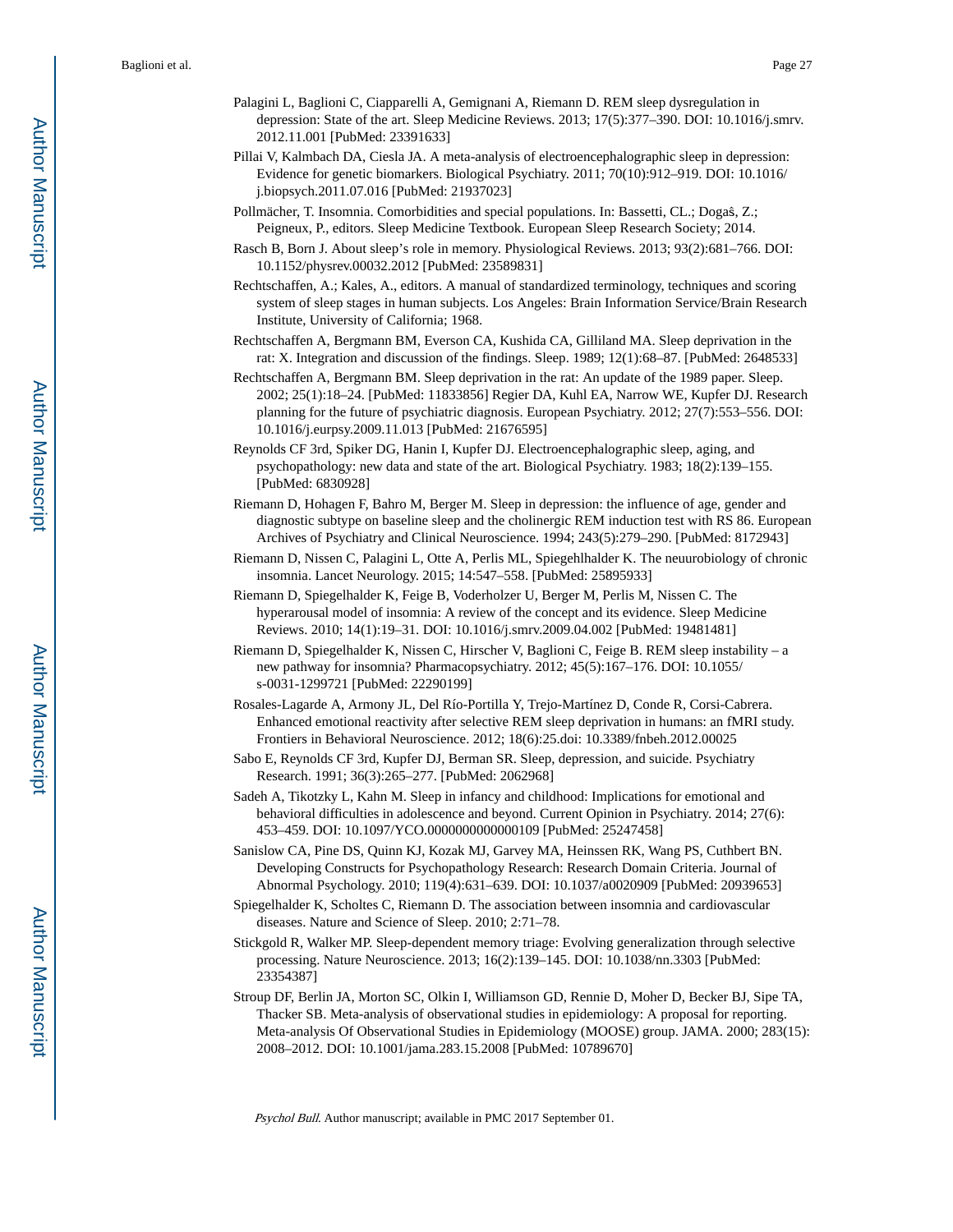- Swanson LM, Hoffmann R, Armitage R. Sleep macroarchitecture in depression: Sex differences. Open Sleep Journal. 2010; 3:12–18. DOI: 10.2174/1874620901003010012
- Talbot LS, Maguen S, Metzler TJ, Schmitz M, McCaslin SE, Richards A, Perlis ML, Posner DA, Weiss B, Ruoff L, Varbel J, Neylan TC. Cognitive behavioral therapy for insomnia in posttraumatic stress disorder: A randomized controlled trial. Sleep. 2014; 37(2):327–341. DOI: 10.5665/sleep.3408 [PubMed: 24497661]
- Tanner-Smith EE, Tipton E. Robust variance estimation with dependent effect sizes: Practical considerations including a software tutorial in Stata and SPSS. Research Synthesis Methods. 2014; 5:13–30. [PubMed: 26054023]
- van der Helm E, Yao J, Dutt S, Rao V, Saletin JM, Walker MP. REM sleep depotentiates amygdala activity to previous emotional experience. Current Biology. 2011; 21(23):2029–2032. 2011;21(23): 2029–2032. DOI: 10.1016/j.cub.2011.10.052 [PubMed: 22119526]
- Vgontzas AN, Fernandez-Mendoza J, Duanping L, Bixler EO. Insomnia with objective short sleep duration: The most biologically severe phenotype of the disorder. Sleep Medicine Reviews. 2013; 17(4):241–254. DOI: 10.1016/j.smrv.2012.09.005 [PubMed: 23419741]
- Wagner U, Gais S, Haider H, Verleger R, Born J. Sleep inspires insight. Nature. 2004; 427(6972):352– 355. DOI: 10.1038/nature02223 [PubMed: 14737168]
- Walker MP. The role of sleep in cognition and emotion. Annuals of the New York Academy of Sciences. 2009; 1156:168–197. DOI: 10.1111/j.1749-6632.2009.04416.x
- Walker MP, Liston C, Hobson JA, Stickgold R. Cognitive flexibility across the sleep-wake cycle: REM-sleep enhancement of anagram problem solving. Cognitive Brain Research. 2002; 14(3): 317–324. DOI: 10.1016/S0926-6410(02)00134-9 [PubMed: 12421655]
- Wetter TC, Collado-Seidel V, Pollmächer T, Yassouridis A, Trenkwalder C. Sleep and periodic leg movement patterns in drug-free patients with Parkinson's disease and multiple system atrophy. Sleep. 2000; 23(3):361–167. [PubMed: 10811380]
- World Health Organization. , editor. International statistical classification of diseases and related health problems. - 10th revision, edition 2010. WHO Library Cataloguing-in-Publication Data; 2010.

## **List of references of the 91 studies included in this meta-analysis**

- 1. Armitage R, Emslie GJ, Hoffmann RF, Rintelmann J, Rush A. Delta sleep EEG in depressed adolescent females and healthy controls. Journal of Affective Disorders. 2001; 63(1–3):139–148. DOI: 10.1016/S0165-0327(00)00194-4 [PubMed: 11246090]
- 2. Armitage R, Emslie GJ, Hoffmann RF, Weinberg WA, Kowatch RA, Rintelmann J, Rush A. Ultradian rhythms and temporal coherence in sleep EEG in depressed children and adolescents. Biological Psychiatry. 2000; 47(4):338–350. DOI: 10.1016/S0006-3223(99)00129-8 [PubMed: 10686269]
- 3. Armitage R, Hoffmann RF, Rush AJ. Biological rhythm disturbance in depression: temporal coherence of ultradian sleep EEG rhythms. Psychological Medicine. 1999; 29(6):1435–1448. [PubMed: 10616950]
- 4. Armitage R, Trivedi M, Hoffmann R, Rush AJ. Relationship between objective and subjective sleep measures in depressed patients and healthy controls. Depression and Anxiety. 1997; 5(2):97–102. [PubMed: 9262940]
- 5. Arriaga F, Paiva T, Matos-Pires A, Cavaglia F, Lara E, Bastos L. The sleep of non-depressed patients with panic disorder: A comparison with normal controls. Acta Psychiatrica Scandinavica. 1996; 93(3):191–194. [PubMed: 8739665]
- 6. Bastien CH, Guimond S, St-Jean G, Lemelin S. Signs of insomnia in borderline personality disorder individuals. Journal of Clinical Sleep Medicine. 2008; 4(5):462–470. [PubMed: 18853705]
- 7. Battaglia M, Ferini-Strambi L, Smirne S, Bernadeschi L, Bellodi L. Ambulatory polysomnography of never-depressed borderline subjects: A high-risk approach to rapid eye movement latency. Biological Psychiatry. 1993; 33(5):326–334. [PubMed: 8471690]
- 8. Brower KJ, Hoffmann R, Conroy DA, Arnedt JT, Armitage R. Sleep homeostasis in alcohol dependent depressed and healthy control men. European Archives of psychiatry and clinical neuroscience. 2011; 261(8):559–566. DOI: 10.1007/s00406-011-0195-5 [PubMed: 21312040]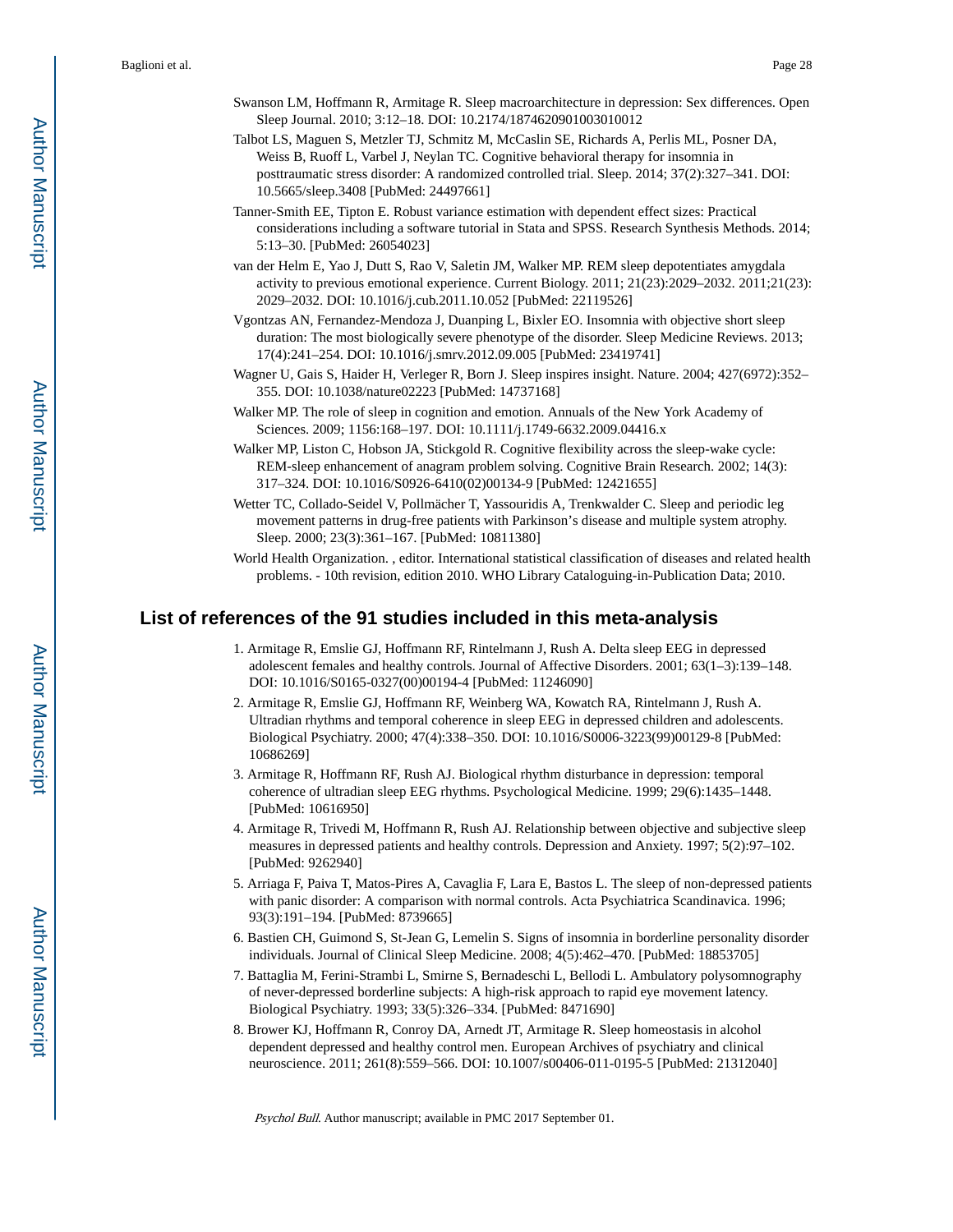- 9. Brown TM, Black B, Uhde TW. The sleep architecture of social phobia. Biological Psychiatry. 1994; 35(6):420–421. [PubMed: 8018789]
- 10. Bruni O, Ferri R, Vittori E, Novelli L, Vignati M, Porfirio MC, Curatolo P. Sleep architecture and NREM alterations in children and adolescents with Asperger syndrome. Sleep. 2007; 30(11): 1577–1585. [PubMed: 18041490]
- 11. Brunner DP, Kräuchi K, Dijk DJ, Leonhardt G, Haug HJ, Wirz-Justice A. Sleep electroencephalogram in seasonal affective disorder and in control women: Effects of midday light treatment and sleep deprivation. Biological Psychiatry. 1996; 40(6):485–496. DOI: 10.1016/0006-3223(95)00656-7 [PubMed: 8879468]
- 12. Burdick RS, Hoffmann R, Armitage R. Short note: Oral contraceptives and sleep in depressed and healthy women. Sleep. 2002; 25(3):347–349. [PubMed: 12003166]
- 13. Clark C, Dupont R, Golshan S, Gillin J, Rapaport MH, Kelsoe JR. Preliminary evidence of an association between increased REM density and poor antidepressant response to partial sleep deprivation. Journal of Affective Disorders. 2000; 59(1):77–83. DOI: 10.1016/ S0165-0327(99)00135-4 [PubMed: 10814775]
- 14. Clark CP, Gillin CJ, Golshan S. Do differences in sleep architecture exist between depressives with comorbid simple phobia as compared with pure depressives? Journal of Affective Disorders. 1995; 33(4):251–255. [PubMed: 7790679]
- 15. De la Fuente, José Manuel; Bobes, J.; Morlán, I.; Bascarán, MT.; Vizuete, C.; Linkowski, P.; Mendlewicz, J. Is the biological nature of depressive symptoms in borderline patients without concomitant Axis I pathology idiosyncratic? Sleep EEG comparison with recurrent brief, major depression and control subjects. Psychiatry Research. 2004; 129(1):65–73. DOI: 10.1016/ j.psychres.2004.05.025 [PubMed: 15572186]
- 16. Della Marca G, Farina B, Mennuni GF, Mazza S, Di Giannantonio M, Spadini V, Mazza M. Microstructure of sleep in eating disorders: Preliminary results. Eating and Weight Disorders. 2004(1):77–80. 9.
- 17. Delvenne V, Kerkhofs M, Appelboom-Fondu J, Lucas F, Mendlewicz J. Sleep polygraphic variables in anorexia nervosa and depression: A comparative study in adolescents. Journal of Affective Disorders. 1992; 25(3):167–172. [PubMed: 1527271]
- 18. Dew MA, Reynolds Charles F III, Buysse DJ, Houck PR, Hoch CC, Monk TH, Kupfer DJ. Electroencephalographic sleep profiles during depression: Effects of episode duration and other clinical and psychosocial factors in older adults. Archives of General Psychiatry. 1996; 53(53): 148–156. [PubMed: 8629890]
- 19. Diomedi M, Curatolo P, Scalise A, Placidi F, Caretto F, Gigli GL. Sleep abnormalities in mentally retarded autisitc subjects: Down's syndrome with mental retardation and normal subjects. Brain and Development. 1999; 21(8):548–553. [PubMed: 10598057]
- 20. Dow BM, Kelsoe JR, Gillin JC. Sleep and dreams in Vietnam PTSD and depression. Biological Psychiatry. 1996; 39(1):42–50. DOI: 10.1016/0006-3223(95)00103-4 [PubMed: 8719125]
- 21. Dykierek P, Stadtmüller G, Schramm P, Bahro M, van Calker D, Braus DF, Riemann D. The value of REM sleep parameters in differentiating Alzheimer's disease from old-age depression and normal aging. Journal of Psychiatric Research. 1998; 32(1):1–9. [PubMed: 9693995]
- 22. Elia M, Ferri R, Musumeci SA, Del Gracco S, Bottita M, Scuderi C, Grubar JC. Sleep in subjects with autistic disorder: A neurophysiological and psychological study. Brain and Development. 2000; 22(2):88–92. [PubMed: 10722958]
- 23. Emslie GJ, Rush AJ, Weinberg WA, Rinterlmann JW, Roffwarg HP. Sleep EEG features of adolescents with major depression. Biological Psychiatry. 1994; 36(9):573–581. [PubMed: 7833421]
- 24. Engdahl BE, Eberly RE, Hurwitz TD, Mahowald MW, Blake J. Sleep in a community sample of elderly war veterans with and without posttraumatic stress disorder. Biological Psychiatry. 2000; 47(6):520–525. [PubMed: 10715358]
- 25. Forbes EE, Bertocci MA, Gregory AM, Ryan ND, Axelson DA, Birmaher B, Dahl RE. Objective Sleep in Pediatric Anxiety Disorders and Major Depressive Disorder. Journal of the American Academy of Child & Adolescent Psychiatry. 2008; 47(2):148–155. DOI: 10.1097/chi. 0b013e31815cd9bc [PubMed: 18176336]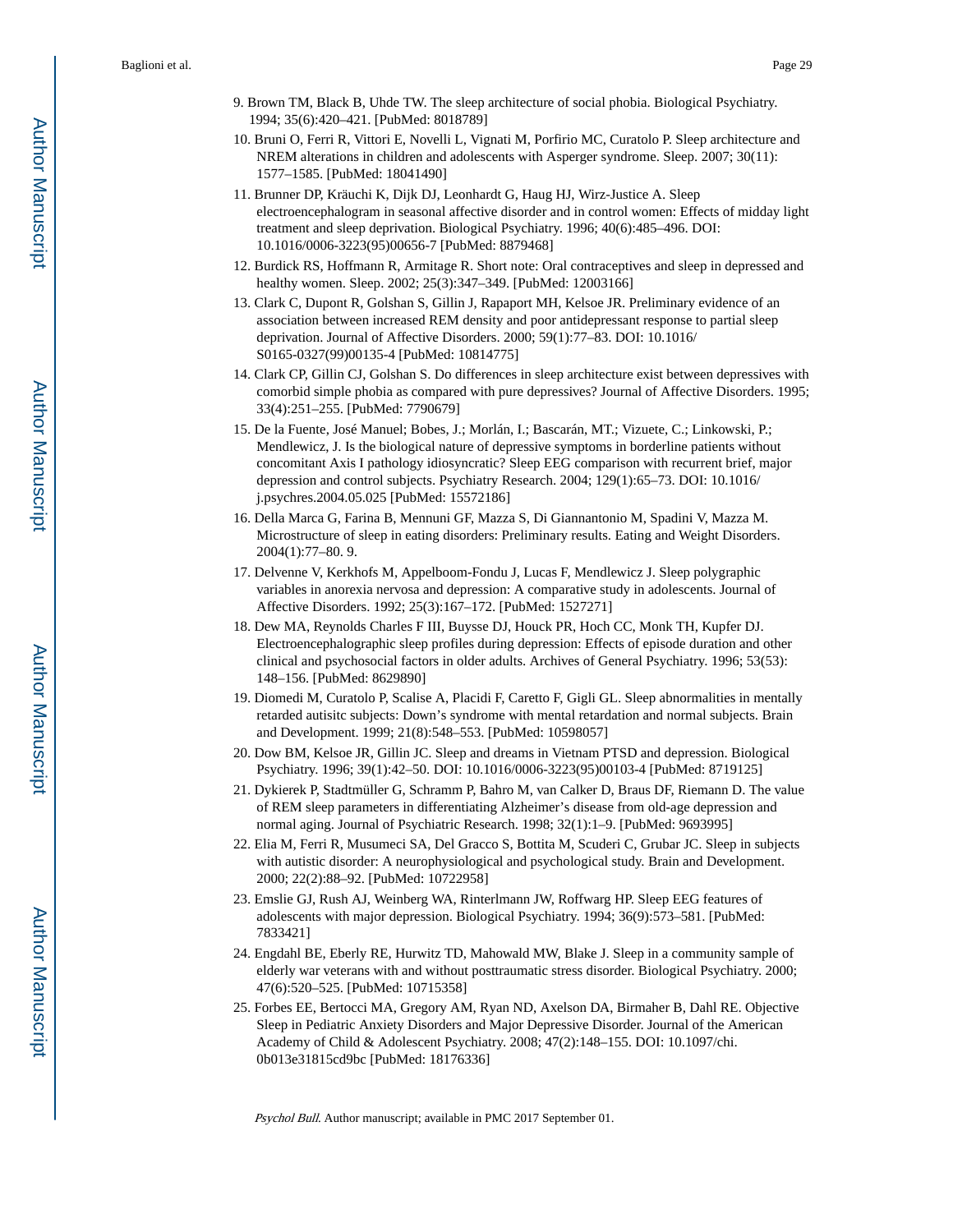- 26. Germain A, Nielsen TA. Sleep pathophysiology in posttraumatic stress disorder and idiopathic nightmare suffers. Biological Psychiatry. 2003; 54(10):1092–1098. DOI: 10.1016/ S0006-3223(03)00071-4 [PubMed: 14625152]
- 27. Germain A, Nofzinger EA, Kupfer DJ, Buysse DJ. Neurobiology of non-REM sleep in depression - further evidence for hypofrontality and thalamic dysregulation. American Journal of Psychiatry. 2004; 161(10):1856–1863. [PubMed: 15465983]
- 28. Giannotti F, Cortesi F, Cerquiglini A, Vagnoni C, Valente D. Sleep in children with autism with and without autistic regression. Journal of Sleep Research. 2011; 20(2):338–347. DOI: 10.1111/j. 1365-2869.2010.00882.x [PubMed: 21518065]
- 29. Goldstein MR, Plante DT, Hulse BK, Sarasso S, Landsness EC, Tononi G, Benca RM. Overnight changes in waking auditory evoked potential amplitude reflect altered sleep homeostasis in major depression. Acta Psychiatrica Scandinavica. 2012; 125(6):468–477. DOI: 10.1111/j. 1600-0447.2011.01796.x [PubMed: 22097901]
- 30. Habukawa M, Uchimura N, Maeda M, Kotorii Nozomu, Maeda H. Sleep findings in young adult patients with posttraumatic stress disorder. Biological Psychiatry. 2007; 62(10):1179–1182. DOI: 10.1016/j.biopsych.2007.01.007 [PubMed: 17543289]
- 31. Herbst E, Metzler TJ, Lenoci M, McCaslin SE, Inslicht S, Marmar CR, Neylan TC. Adaptation effects to sleep studies in participants with and without chronic posttraumatic stress disorder. Psychophysiology. 2010; 47(6):1127–1133. DOI: 10.1111/j.1469-8986.2010.01030.x [PubMed: 20456661]
- 32. Hoffmann R, Hendrickse W, Rush A, Armitage R. Slow-wave activity during non-REM sleep in men with schizophrenia and major depressive disorders. Psychiatry Research. 2000; 95(3):215– 225. DOI: 10.1016/S0165-1781(00)00181-5 [PubMed: 10974360]
- 33. Hohagen F, Lis S, Krieger S, Winkelmann G, Riemann D, Fritsch-Montero R, Berger M. Sleep EEG of patients with obsessive-compulsive disorder. European Archives of psychiatry and clinical neuroscience. 1994; 243(5):273–278. [PubMed: 8172942]
- 34. Hubain P, Le Bon O, Vandenhende F, van Wijnendaele R, Linkowski P. Major depression in males: Effects of age, severity and adaptation on sleep variables. Psychiatry Research. 2006; 145(2–3): 169–177. DOI: 10.1016/j.psychres.2005.08.027 [PubMed: 17074401]
- 35. Hudson JI, Lipinski JF, Keck PE JR, Aizley HG, Lukas SE, Rothschild AJ, Kupfer D. Polysomnographic characteristics of young manic patients. Comparison with unipolar depressed patients and normal control subjects. Archives of General Psychiatry. 1992; 49(5):378–383. [PubMed: 1586273]
- 36. Irwin M, Smith TL, Gillin CJ. Electroencephalographic sleep and natural killer activity in depressed patients and control subjects. Psychosomatic Medicine. 1992; 54(1):10–21. [PubMed: 1553396]
- 37. Irwin M, Clark C, Kennedy B, Christian Gillin J, Ziegler M. Nocturnal catecholamines and immune function in insomniacs, depressed patients, and control subjects. Brain, Behavior, and Immunity. 2003; 17(5):365–372. DOI: 10.1016/S0889-1591(03)00031-X
- 38. Keshavan MS, Reynolds CF, Miewald JM, Montrose DM, Sweeney JA, Vasko RC, Kupfer DJ. Delta sleep deficits in schizophrenia: Evidence from automated analyses of sleep. Archives of General Psychiatry. 1998; 55(5):443–448. [PubMed: 9596047]
- 39. Kirov R, Uebel H, Albrecht B, Banaschewski T, Juliana Yordanova, Rothenberger A. Attentiondeficit/hyperactivity disorder (ADHD) and adaptation night as determinants of sleep patterns in children. Eur Child Adolesc Psychiatry. 2012; (21):681–691. [PubMed: 22810917]
- 40. Kobayashi I, Huntley E, Lavela J, Mellman TA. Subjectively and objectively measured sleep with and without posttraumatic stress disorder and trauma exposure. Sleep. 2012; 35(7):957–965. DOI: 10.5665/sleep.1960 [PubMed: 22754042]
- 41. Konofal E, Lecendreux M, Bouvard MP, Mouren-Simeoni MC. High levels of nocturnal activity in children with attention-deficit hyperactivity disorder: A video analysis. Psychiatry and Clinical Neurosciences. 2001; 55(2):97–103. [PubMed: 11285086]
- 42. Landry P, Marchand L, Mainguy N, Marchand A, Montplaisir J. Electroencephalography during sleep of patients with nocturnal panic disorder. The Journal of Nervous and Mental Disease. 2002; 190(8):559–562. [PubMed: 12193844]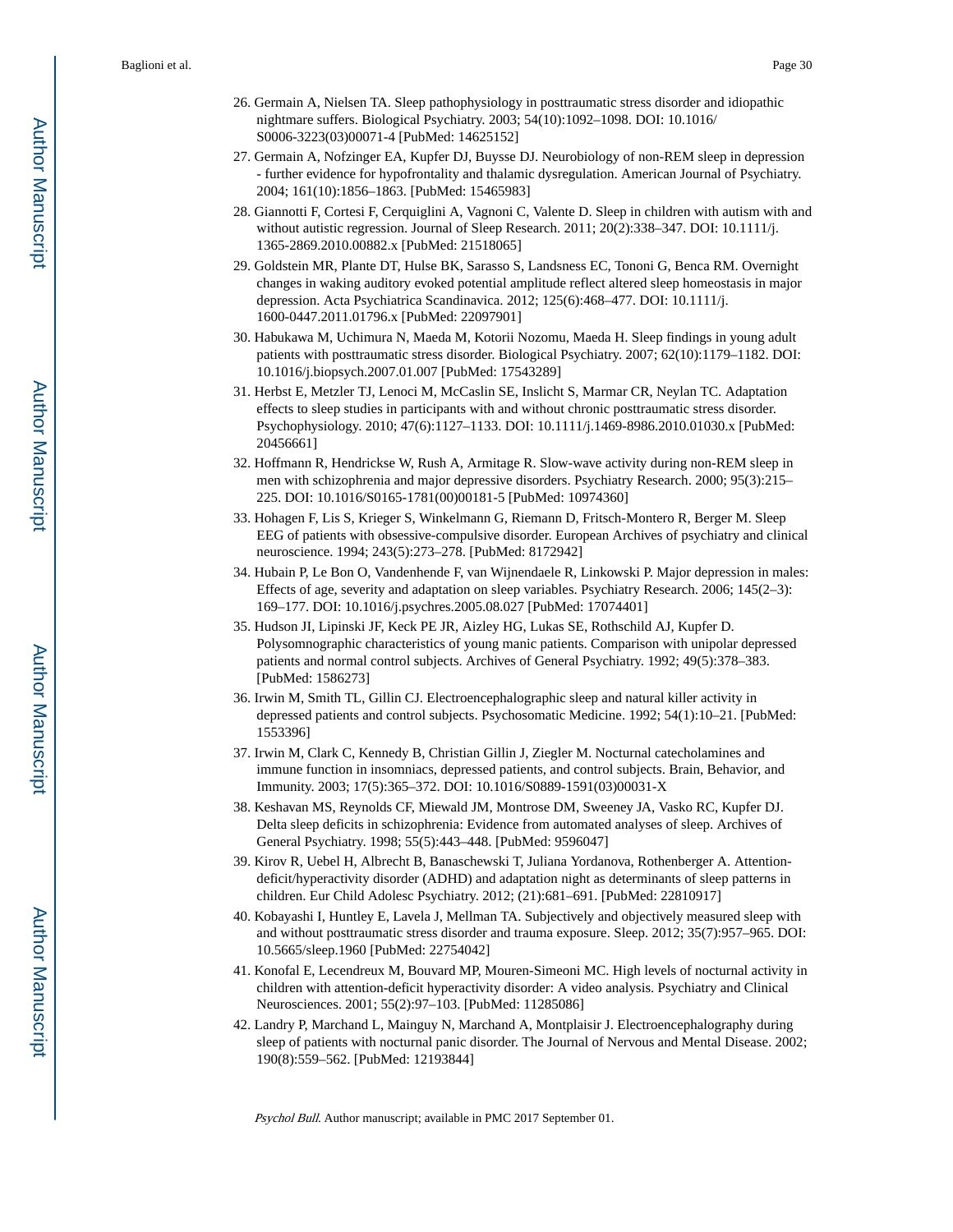- 43. Lauer CJ, Krieg JC. Weight gain and all-night EEG-sleep in anorexia nervosa. Biological Psychiatry. 1992; 31(6):622–625. [PubMed: 1581443]
- 44. Lauer CJ, Krieg JC, Garcia-Borreguero D, Özdaglar A, Holsboer F. Panic disorder and major depression: A comparative electroencephalographic sleep study. Psychiatry Research. 1992; 44(1): 41–54. [PubMed: 1461946]
- 45. Lauer CJ, Schreiber W, Pollmächer T, Holsboer F, Krieg JC. Sleep in schizophrenia: A polysomnographic study on drug-naive patients. Neuropsychopharmacology. 1997; 16(1):51–60. [PubMed: 8981388]
- 46. Leistedt S, Dumont M, Lanquart JP, Jurysta F, Linkowski P. Characterization of the sleep EEG in acutely depressed men using detrended fluctuation analysis. Clinical Neurophysiology. 2007; 118(4):940–950. DOI: 10.1016/j.clinph.2007.01.003 [PubMed: 17314064]
- 47. Limoges É, Mottron L, Bolduc C, Berthiaume C, Godbout R. Atypical sleep architecture and the autism phenotype. Brain. 2005; 128(5):1049–1061. DOI: 10.1093/brain/awh425 [PubMed: 15705609]
- 48. Lindberg N, Tani P, Appelberg B, Stenberg D, Naukkarinen H, Rimón R, Virkkunen M. Sleep among habitually violent offenders with antisocial personality disorder. Neuropsychobiology. 2003; 47(1):198–205. DOI: 10.1159/000071215 [PubMed: 12824743]
- 49. Lindberg N, Tani P, Sailas E, Virkkala J, Urrila AS, Virkkunen M. Sleep in conduct-disordered adolescents - A polysomnographic and spectral power analysis study: Externalizing disorders. Psychiatry Research. 2008; 159(3):339–345. DOI: 10.1016/j.psychres.2007.11.021 [PubMed: 18462804]
- 50. Lindberg N, Virkkunen M, Tani P, Appelberg B, Rimón R, Porkka-Heiskanen T. Growth hormoneinsulin-like growth factor-1 axis, leptin and sleep in anorexia nervosa patients. Neuropsychobiology. 2003; 47(2):78–85. DOI: 10.1159/000070013 [PubMed: 12707489]
- 51. Liscombe MP, Hoffmann RF, Trivedi MH, Parker MK, Rush J, Armitage R. Quantitative EEG amplitude across REM sleep periods in depression: Preliminary report. Journal of psychiatry and neuroscience. 2002; 27(1):40–46. [PubMed: 11836975]
- 52. Lopez J, Hoffmann R, Armitage R. Reduced sleep spindle activity in early-onset and elevated risk for depression. Journal of the American Academy of Child & Adolescent Psychiatry. 2010; 49(9): 934–943. [PubMed: 20732629]
- 53. Meliska CJ, Martínez LF, López AM, Sorenson DL, Nowakowski S, Parry BL. Relationship of morningness–eveningness questionnaire score to melatonin and sleep timing, body mass index and atypical depressive symptoms in peri- and post-menopausal women. Psychiatry Research. 2011; 188(1):88–95. DOI: 10.1016/j.psychres.2010.12.010 [PubMed: 21237517]
- 54. Mellman TA, David D, Kulick-Bell R, Hebding J, Nolan B. Sleep disturbance and its relationship to psychiatry morbidity after hurricane Andrew. American Journal of Psychiatry. 1995; 152(1): 1659–1663. [PubMed: 7485631]
- 55. Mellman TA, Nolan B, Hebding J, Kulick-Bell R, Dominguez R. A polysomnographic comparison of veterans with combat-related PTSD, depressed men, and non-ill controls. Sleep. 1997; 20(1): 46–51. [PubMed: 9130334]
- 56. Miano S, Bruni O, Elia M, Trovato A, Smerieri A, Verrillo E, Ferri R. Sleep in children with autistic spectrum disorder: A questionnaire and polysomnographic study. Sleep Medicine. 2007; 9(9):64–70. [PubMed: 17728182]
- 57. Miano S, Donfrancesco R, Bruni O, Ferri R, Galiffa S, Pagani J, Villa MP. NREM sleep instability is reduced in children with attention-deficit/hyperactivity disorder: Externalizing disorders. Sleep. 2006; 29(6):797–803. [PubMed: 16796218]
- 58. Modell S, Ising M, Holsboer F, Lauer CJ. The Munich vulnerability study on affective disorders: stability of polysomnographic findings over time. Biological Psychiatry. 2002; 52(5):430–437. DOI: 10.1016/S0006-3223(02)01398-7 [PubMed: 12242059]
- 59. Moeller FG, Gillin J, Irwin M, Golshan S, Kripke DF, Schuckit M. A comparison of sleep EEGs in patients with primary major depression and major depression secondary to alcoholism. Journal of Affective Disorders. 1993; 27(1):39–42. DOI: 10.1016/0165-0327(93)90095-2 [PubMed: 8432959]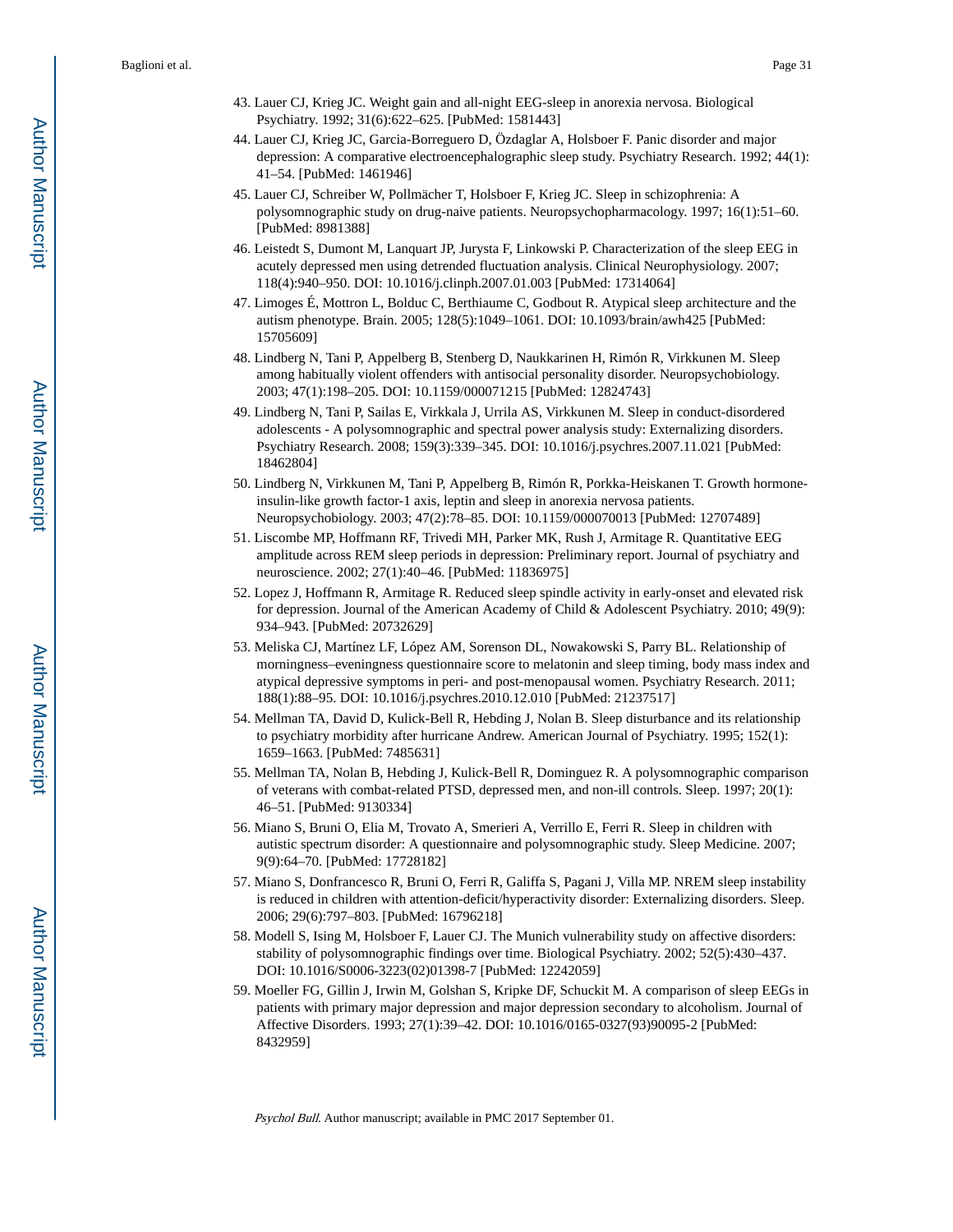- 60. Motivala SJ, Sarfatti A, Olmos L, Irwin MR. Inflammatory Markers and Sleep Disturbance in Major Depression. Psychosomatic Medicine. 2005; 67(2):187–194. DOI: 10.1097/01.psy. 0000149259.72488.09 [PubMed: 15784782]
- 61. Nobili L, Baglietto MG, Beelke M, de Carli F, Di Comite R, Fiocchi I, Ferrillo F. Impairment of the production of delta sleep in anorectic adolescents. Sleep. 2004; 27(8):1553–1559. [PubMed: 15683147]
- 62. Nofzinger EA, Schwartz RM, Reynolds CF, Thase ME, Jennings J, Frank E, Kupfer DJ. Correlation of nocturnal penile tumescence and daytime affect intensity in depressed men. Psychiatry Research. 1993; 49(2):139–150. DOI: 10.1016/0165-1781(93)90101-L [PubMed: 8153188]
- 63. Palchikov VE, Zolotarev Dmitry Y, Danilenko Konstantin V, Putilov AA. Effects of the Seasons and of Bright Light Administered at Different Times of Day on Sleep EEG and Mood in Patients with Seasonal Affective Disorder. Biological Rhythm Research. 1997; 28(2):166–184. DOI: 10.1076/brhm.28.2.166.12994
- 64. Philipsen A, Feige B, Al-Shajlawi A, Schmahl C, Bohus M, Richter H, Riemann D. Increased delta power and discrepancies in objective and subjective sleep measurements in borderline personality disorder. Journal of Psychiatric Research. 2005; 39(5):489–498. [PubMed: 15992558]
- 65. Philipsen A, Feige B, Hesslinger B, Ebert D, Carl C, Hornyak M, Riemann D. Sleep in adults with attention-deficit/hyperactivity disorder: A controlled polysomnographic study including spectral analysis of the sleep EEG. Sleep. 2005; 28(7):877–884. [PubMed: 16124669]
- 66. Prihodova I, Paclt I, Kemlink D, Nevsimalova S. Sleep microstructure is not altered in children with attention-deficit/hyperactivtiy disorder (ADHD). Physiology Research. 2012; 61(1):125–133.
- 67. Raboni M, Alonso F, Tufik S, Suchecki D. Improvement of mood and sleep alterations in posttraumatic stress disorder patients by eye movement desensitization and reprocessing. Frontiers in behavioral neuroscience. 2014; 8(209)
- 68. Rao U, Dahl RE, Ryan ND, Birmaher B, Williamson DE, Rao R, Kaufman J. Heterogeneity in EEG sleep findings in adolescent depression: unipolar versus bipolar clinical course. Journal of Affective Disorders. 2002; 70(3):273–280. DOI: 10.1016/S0165-0327(01)00396-2 [PubMed: 12128239]
- 69. Riemann D, Hohagen F, Bahro M, Berger M. Sleep in depression: the influence of age, gender and diagnostic subtype on baseline sleep and the cholinergic REM induction test with RS 86. European archives of psychiatry and clinical neuroscience. 1994; 243(5):279–290. [PubMed: 8172943]
- 70. Riemann D, Kammerer J, Löw H, Schmidt MH. Sleep in adolescents with primary major depression and schizophrenia: A pilot study. Journal of child psychology and psychiatry, and allied disciplines. 1995; 36(2):313–326.
- 71. Röschke J, Mann K. The sleep EEG's microstructure in depression: Alterations of the phase relations between EEG rhythms during REM and NREM sleep. Sleep Medicine. 2002; 3(6):501– 505. [PubMed: 14592145]
- 72. Röschke J, Prentice-Cuntz T, Wagner P, Mann K, Frank C. Amplitude frequency characteristics of evoked potentials during sleep: An analysis of the brain's transfer properties in depression. Biological Psychiatry. 1996; 40(8):736–743. DOI: 10.1016/0006-3223(95)00495-5 [PubMed: 8894066]
- 73. Röschke J, Wagner P, Mann K, Prentice-Cuntz T, Frank C. An analysis of the brain's transfer properties in schizophrenia: Amplitude frequency characteristics and evoked potentials during sleep. Biological Psychiatry. 1998; 43(7):503–510. [PubMed: 9547929]
- 74. Ross RJ, Ball WA, Dinges DF, Kribbs NB, Morrison AR, Silver SM, Mulvaney FD. Rapid eye movement sleep disturbance in posttraumatic stress disorder. Biological Psychiatry. 1994; 35(3): 195–202. [PubMed: 8173020]
- 75. Rotenberg VS, Indursky P, Kayumov L, Sirota P, Melamed Y. The relationship between subjective sleep estimation and objective sleep variables in depressed patients. International Journal of Psychophysiology. 2000; 37(3):291–297. DOI: 10.1016/S0167-8760(00)00110-0 [PubMed: 10858574]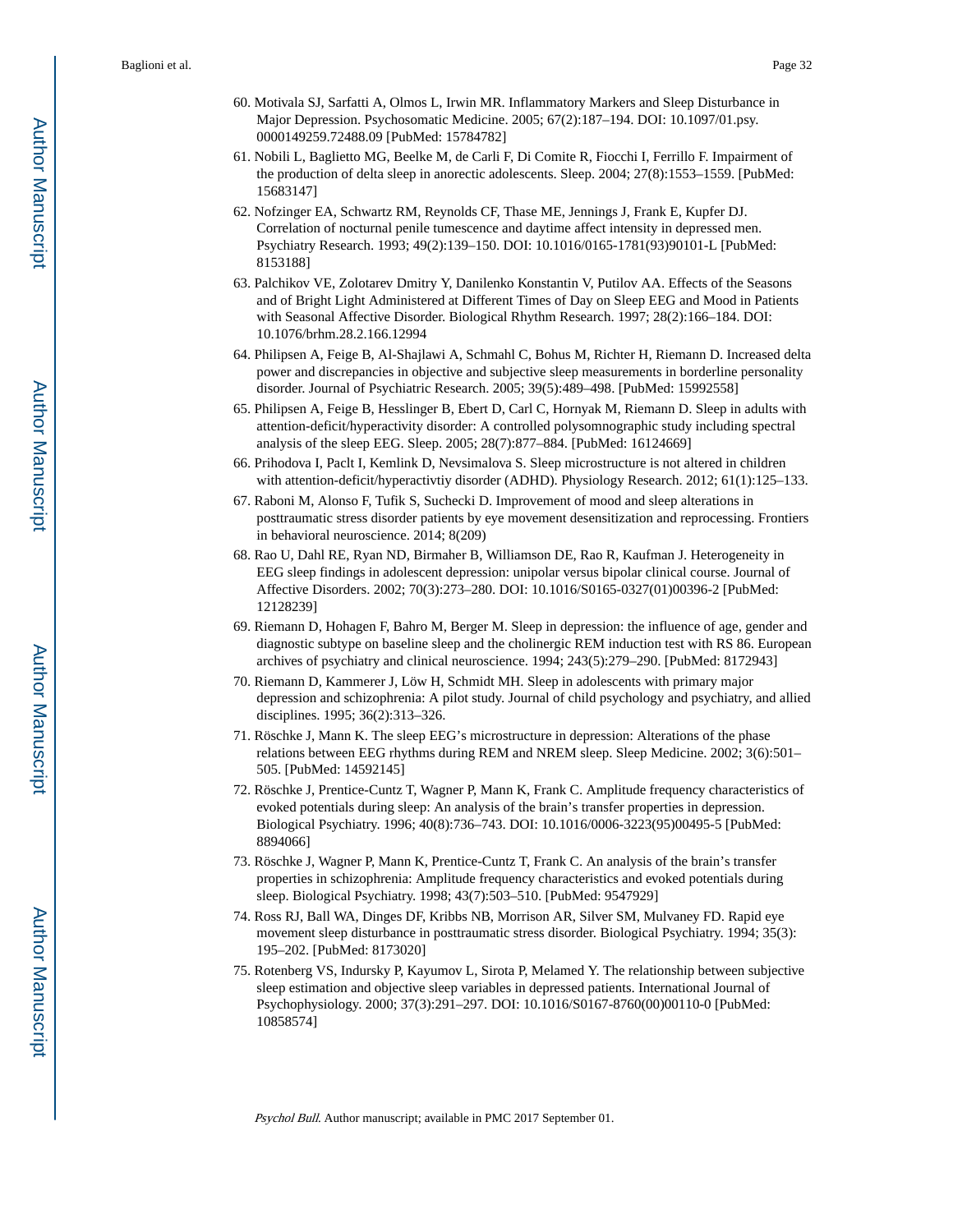- 76. Schredl M, Paul F, Reinhard I, Ebner-Priemer UW, Schmahl C, Bohus M. Sleep and dreaming in patients with borderline personality disorder: A polysomnographic study. Psychiatry Research. 2012; 30(2–3):430–436. DOI: 10.1016/j.psychres.2012.04.036
- 77. Schwartz PJ, Rosenthal NE, Kajimura N, Han L, Turner EH, Bender C, Wehr TA. Ultradian oscillations in cranial thermoregulation and electroencephalographic slow-wave activity during sleep are abnormal in humans with annual winter depression. Brain Research. 2000; 866(1–2): 152–167. DOI: 10.1016/S0006-8993(00)02271-X [PubMed: 10825491]
- 78. Shipley JE, Schteingart DE, Tandon R, Pande AC, Grunhaus L, Haskett RF, Starkman MN. EEG sleep in cushing's disease and cushing's syndrome: comparison with patients with major depressive disorder. Biological Psychiatry. 1992; 32(2):146–155. DOI: 10.1016/0006-3223(92)90017-T [PubMed: 1330006]
- 79. Sobanski E, Schredl M, Kettler N, Alm B. Sleep in adults with attention deficit hyperactivity disorder (ADHD) before and during treatment with methylphenidate: A controlled polysomnographic study. Sleep. 2008; 31(3):375–381. [PubMed: 18363314]
- 80. Stein MB, Enns MW, Kryger MH. Sleep in nondepressed patients with panic disorder: II. Polysomnographic assessment of sleep architecture and sleep continuity. Journal of Affective Disorders. 1993; 28(1):1–6. [PubMed: 8326076]
- 81. Swanson LM, Hoffmann RF, Armitage R. Sleep macroarchitecture in depression: Sex differences. The Open Sleep Journal. 2010; 3(3):12–18. DOI: 10.2174/1874620901003010012
- 82. Tandon R, Shipley JE, Taylor S, Greden JF, Eiser A, DeQuardo J, Goodson J. Electroencephalographic sleep abnormalities in schizophrenia. Relationship to positive/negative symptoms and prior neuroleptic treatment. Archives of General Psychiatry. 1992; 49(3):185–194. [PubMed: 1348923]
- 83. Tani P, Lindberg N, Nieminen-von Wendt T, von Wendt L, Virkkala J, Appelberg B, Porkka-Heiskanen T. Sleep in young adults with Asperger syndrome. Neuropsychobiology. 2004; 50(2): 147–152. DOI: 10.1159/000079106 [PubMed: 15292669]
- 84. Thase ME, Reynolds Charles F III, Frank E, Jennings J, Nofzinger EA, Fascizka AL, Kupfer DJ. Polysomnographic studies of unmedicated depressed men before and after cognitive behavioral therapy. American Journal of Psychiatry. 1994; 151(11):1615–1622. [PubMed: 7943449]
- 85. van Liempt S, Arends J, Cluitmans PJ, Westenberg HG, Kahn RS, Vermetten E. Sympathetic activity and hypothalamo-pituitary–adrenal axis activity during sleep in post-traumatic stress disorder: A study assessing polysomnography with simultaneous blood sampling. Psychoneuroendocrinology. 2012; 38(1):155–165. DOI: 10.1016/j.psyneuen.2012.05.015 [PubMed: 22776420]
- 86. Wickniak A, Antczak J, Wierzbicka A, Jernajczyk W. Alterations in pattern of rapid eye movement activity during REM sleep in depression. Acta Neurobiologiae Experimentalis. 2002; 62(4):243– 250. [PubMed: 12659290]
- 87. Wojnar J, Brower KJ, Dopp R, Wojnar M, Emslie G, Rintelmann J, Armitage R. Sleep and body mass index in depressed children and healthy controls. Sleep Medicine. 2010; 11(3):295–301. DOI: 10.1016/j.sleep.2009.02.012 [PubMed: 20138579]
- 88. Woodward SH, Murburg MM, Bliwise DL. PTSD-related hyperarousal assessed during sleep. Psychology and Behavior. 2000; 70(70):197–203.
- 89. Yang C, Winkelman JW. Clinical significance of sleep EEG abnormalities in chronic schizophrenia. Schizophrenia Research. 2006; 82(2–3):251–260. DOI: 10.1016/j.schres. 2005.10.021 [PubMed: 16377158]
- 90. Yetkin S, Aydin H, Özgen F. Polysomnography in patients with posttraumatic stress disorder. Psychiatry and Clinical Neurosciences. 2010; 64(64):309–317. DOI: 10.1111/j. 1440-1819.2010.02084.x [PubMed: 20602730]
- 91. Yetkin S, Aydin H, Özgen F, Sütcigil L, Bozkurt A. Sleep architecture in schizophrenia patients. Turkish Journal of Psychiatry. 2011; 22(1):1–8. [PubMed: 21360350]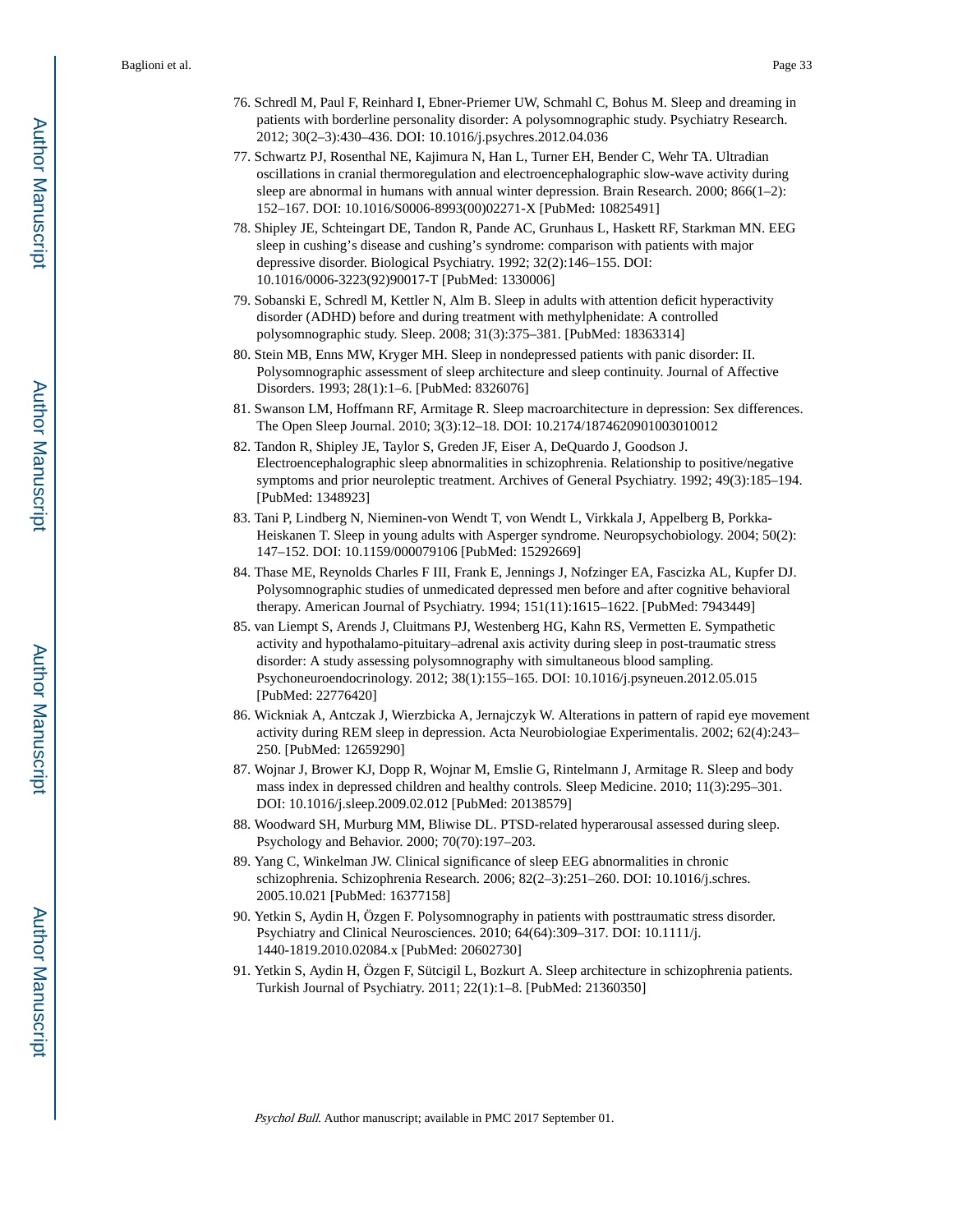## **List of references of the 205 studies excluded in this meta-analysis**

- 1. Akinci G, Oztura I, Hiz S, Akdogan O, Karaarslan D, Ozek H, Akay A. Sleep Structure in Children With Attention-Deficit/Hyperactivity Disorder. Journal of child neurology. 2015:1–6.
- 2. Alfano CA, Reynolds K, Scott N, Dahl RE, Mellman TA. Polysomnographic sleep patterns of nondepressed, non-medicated children with generalized anxiety disorder. Journal of Affective Disorders. 2013; 147(1–3):379–384. [PubMed: 23026127]
- 3. Anderson JL, Rosen LN, Mendelson WB, Jacobsen FM, Skwerer RG, Joseph-Vanderpool JR, Rosenthal NE. Sleep in fall/winter seasonal affective disorder: Effects of light and changing seasons. Journal of Psychosomatic Research. 1994; 38(4):323–337. DOI: 10.1016/0022-3999(94)90037-X [PubMed: 8064650]
- 4. Antonijevic IA, Murck H, Frieboes RM, Uhr M, Steiger A. On the role of menopause for sleependocrine alterations associated with major depression. Psychoneuroendocrinology. 2003; 28(3): 401–418. [PubMed: 12573305]
- 5. Arana-Lechuga Y, Nuñez-Ortiz R, Terán-Pérez G, Castillo-Montoya C, Jiménez-Anguiano A, Gonzalez-Robles RO, Velázquez-Moctezuma J. Sleep-EEG patterns of school children suffering from symptoms of depression compared to healthy controls. World Journal of Biological Psychiatry. 2008; 9(2):115–120. DOI: 10.1080/15622970701216665 [PubMed: 17853292]
- 6. Armitage R. Sleep and circadian rhythms in mood disorders. Acta Psychiatrica Scandinavica. 2007; 115(Suppl 433):104–115.
- 7. Armitage R, Calhoun J, Rush A, Roffwarg HP. Comparison of the delta EEG in the first and second non-REM periods in depressed adults and normal control. Psychiatry Research. 1992; 41(1):65–72. DOI: 10.1016/0165-1781(92)90019-Y [PubMed: 1561289]
- 8. Armitage R, Hoffmann R, Emslie G, Rintelmann J, Robert J. Sleep microarchitecture in childhood and adolescent depression: Temporal coherence. Clinical EEG and Neuroscience. 2006; 37(1):1–9. [PubMed: 16475478]
- 9. Armitage R, Hoffmann R, Fitch T, Trivedi M, Rush AJ. Temporal characteristics of delta activity during NREM sleep in depressed outpatients and healthy adults: group and sex effects. Sleep. 2000; 23(5):607–617. [PubMed: 10947028]
- 10. Armitage R, Hoffmann R, Trivedi M, Rush AJ. Slow-wave activity in NREM sleep: sex and age effects in depressed outpatients and healthy controls. Psychiatry Research. 2000; 95(3):201–213. [PubMed: 10974359]
- 11. Armitage R, Roffwarg HP, Rush AJ, Calhoun JS, Purdy DG, Giles DE. Digital period analysis of sleep EEG in depression. Biological Psychiatry. 1992; 31(1):52–68. [PubMed: 1543798]
- 12. Asaad T, Okasha T, Okasha A. Sleep EGG findings in ICD-10 borderline personality disorder in Egypt. Journal of Affective Disorders. 2002; 71(1–3):11–18. [PubMed: 12167496]
- 13. Avery DH, Shah SH, Eder DN, Wildschiodtz G. Nocturnal sweating and temperature in depression. Acta Psychiatrica Scandinavica. 1999; 100(4):295–301. [PubMed: 10510699]
- 14. Bardwell WA, Moore P, Ancoli-Israel S, Dimsdale JE. Does obstructive sleep apnea confound sleep architecture findings in subjects with depressive symptoms? Biological Psychiatry. 2000; 48(10):1001–1009. DOI: 10.1016/S0006-3223(00)00887-8 [PubMed: 11082475]
- 15. Benson KL, Sullivan EV, Lim KO, Lauriello J, Zarcone Vincent P Jr, Pfefferbaum A. Slow wave sleep and computed tomographic measures of brain morphology in schizophrenia. Psychiatry Research. 1996; 60(2–3):125–134. [PubMed: 8723303]
- 16. Benson KL, Zarcone Vincent P Jr. Rapid eye movement sleep eye movements in schizophrenia and depression. Archives of General Psychiatry. 1993; 50(6):474–482. [PubMed: 8498882]
- 17. Bertocci MA, Dahl RE, Williamson DE, Iosif AM, Birmaher B, Axelson D, Ryan ND. Subjective Sleep Complaints in Pediatric Depression: A Controlled Study and Comparison With EEG Measures of Sleep and Waking. Journal of the American Academy of Child & Adolescent Psychiatry. 2005; 44(11):1158–1166. DOI: 10.1097/01.chi.0000179057.54419.17 [PubMed: 16239865]
- 18. Bertolazi AN, Fagondes SC, Hoff LS, Dartora EG, da Silva Miozzo Ilsis Cristine, de Barba Maria Emília Ferreira, Menna Barreto Sérgio Saldanha. Validation of the Brazilian Portuguese version of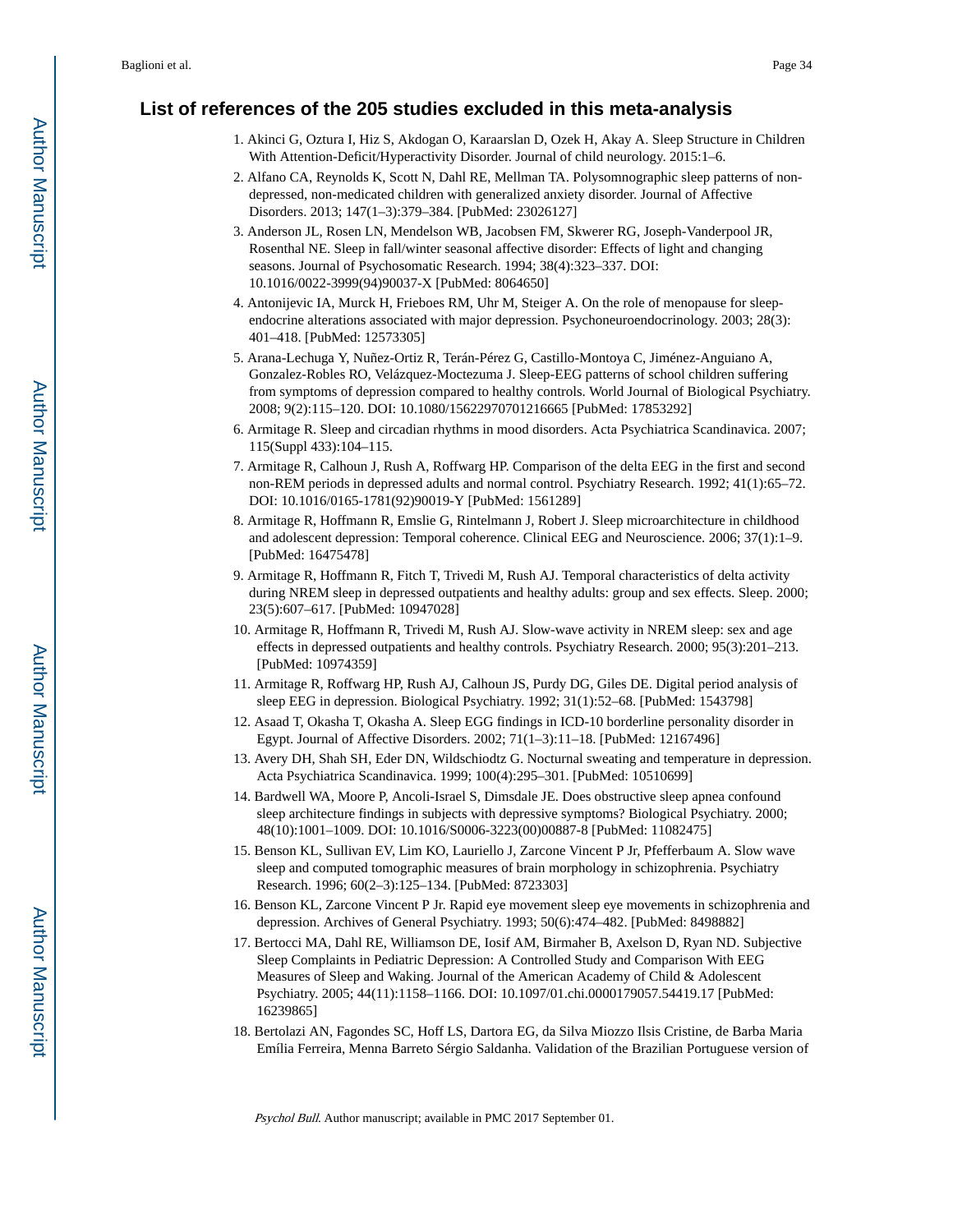the Pittsburgh Sleep Quality Index. Sleep Medicine. 2011; 12(1):70–75. DOI: 10.1016/j.sleep. 2010.04.020 [PubMed: 21145786]

- 19. Bioulac S, Chaufton C, Taillard J, Claret A. Excessive Daytime Sleepiness in Adult Patients With ADHD as Measured by the Maintenance of Wakefulness Test, an Electrophysiologic Measure. Journal of Clinical Psychiatry. 2015; 76(7):943–948. [PubMed: 25610980]
- 20. Breslau N, Roth T, Burduvali E, Kapke A, Schultz L, Roehrs T. Sleep in lifetime posttraumatic stress disorder - A community-based polysomnographic study. Archives of General Psychiatry. 2004; 61:508–516. [PubMed: 15123496]
- 21. Brown TM, Boudewyns PA. Periodic limb movements of sleep in combat veterans with posttraumatic stress disorder. Journal of Traumatic Stress. 1996; 9(1):129–136. [PubMed: 8750456]
- 22. Buckley AW, Rodriguez AJ, Jennison K, Buckley J, Thurm A, Sato S, Swedo S. REM sleep percentage in children with autism compared with children with developmental delay and typical development. Archives of Pediatric and Adolescent Medicine. 2010; 164(11):1032–1037. DOI: 10.1001/archpediatrics.2010.202
- 23. Buckley AW, Sassower K, Rodriguez AJ, Jennison K, Wingert K, Buckley J, Swedo S. An open label trial of donepezil for enhancement of rapid eye movement sleep in young children with autism spectrum disorders. Journal of Child and Adolescent Psychopharmacology. 2011; 21(4): 353–357. DOI: 10.1089/cap.2010.0121 [PubMed: 21851192]
- 24. Buljan R, Hrabric K, Jukic V, Bisko A. Disturbed sleep in war veterans according to overnight polysomnography. Likecnicki vjesnik. 2008; 130(3–4):101–103.
- 25. Cartwright R, Agargun MY, Kirkby J, Friedman JK. Relation of dreams to waking concerns. Psychiatry Research. 2006; 141(3):261–270. DOI: 10.1016/j.psychres.2005.05.013 [PubMed: 16497389]
- 26. Cartwright R, Baehr E, Kirkby J, Pandi-Perumal SR, Kabat J. REM sleep reduction, mood regulation and remission in untreated depression. Psychiatry Research. 2003; 121(2):159–167. DOI: 10.1016/S0165-1781(03)00236-1 [PubMed: 14656450]
- 27. Chen, X-s; Zhang, M-d; Lou, F-y; Wang, H-x; Wang, J-j; Liang, J-h; Liu, X-w. Lieferschein. Zhonghua-yixue-zazhi. 2006:2467–2470. [PubMed: 17156674]
- 28. Choi J, Yoon IY, Kim HW, Chung S, Yoo HJ. Differences between Objective and Subjective Sleep Measures in Children with Attention Deficit Hyperactivity Disorder. Journal of Clinical Sleep Medicine. 2010; 6(6):589–595. [PubMed: 21206548]
- 29. Clark C. Is there a relationship between delta sleep at night and afternoon cerebral blood flow, assessed by HMPAO-SPECT in depressed patients and normal control subjects? Preliminary data. Psychiatry Research: Neuroimaging. 1998; 84(2–3):89–99. DOI: 10.1016/S0925-4927(98)00049-3 [PubMed: 10710166]
- 30. Cohen DJ, Begley A, Alman JJ, Cashmere DJ, Pietrone RN, Seres RJ, Germain A. Quantitative electroencephalography during rapid eye movement (REM) and non-REM sleep in combatexposed veterans with and without post-traumatic stress disorder. Journal of Sleep Research. 2013; 22(1):76–82. [PubMed: 22845675]
- 31. Cooper J, Tyler L, Wallace I, Burgess KR. No evidence of sleep apnea in children with attention deficit hyperactivity disorder. Clinical pediatrics. 2004; 43(7):609–614. [PubMed: 15378146]
- 32. Coplan JD, Wolk SI, Goetz RR, Ryan ND, Dahl RE, Mann JJ, Weissman MM. Nocturnal growth hormone secretion studies in adolescents with or without major depression re-examined: Integration of adult clinical follow-up data. Biological Psychiatry. 2000; 47:594–604. [PubMed: 10745051]
- 33. Cowdin N, Kobayashi I, Mellman TA. Theta frequency activity during rapid eye movement (REM) sleep is greater in people with resilience versus PTSD. Experimental Brain Research. 2014; 232:1479–1485. [PubMed: 24531640]
- 34. Cricco M, Simonsick EM, Foley DJ. The impact of insomnia on cognitive functioning in older adults. Journal of the American Geriatrics Society. 2001; 49(9):1185–1189. [PubMed: 11559377]
- 35. Dahl RE, Ryan ND, Matty MK, Birmaher B, Al-Shabbout M, Williamson DE, Kupfer DJ. Sleep onset abnormalities in depressed adolescents. Biological Psychiatry. 1996; 39(6):400–410. DOI: 10.1016/0006-3223(95)00190-5 [PubMed: 8679785]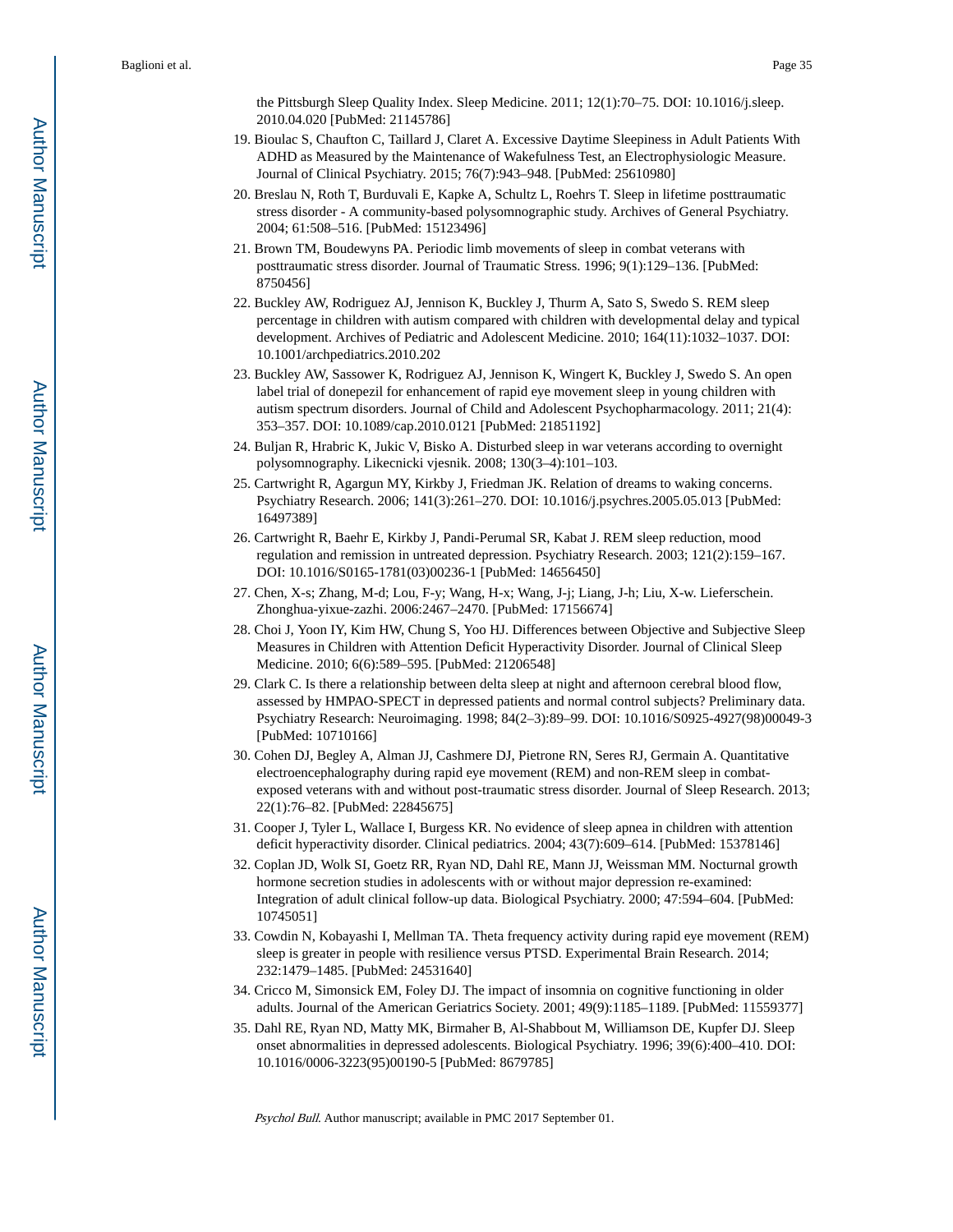- 36. Dahl RE, Ryan ND, Perel J, Birmaher B, Al-Shabbout M, Nelson B, Puig-Antich J. Cholinergic REM induction test with arecoline in depressed children. Psychiatry Research. 1994; 51(3):269– 282. DOI: 10.1016/0165-1781(94)90014-0 [PubMed: 8208873]
- 37. Daoust AM, Limoges É, Bolduc C, Mottron L, Godbout R. EEG spectral analysis of wakefulness and REM sleep in high functioning autistic spectrum disorders. Clinical Neurophysiology. 2004; 115(6):1368–1373. DOI: 10.1016/j.clinph.2004.01.011 [PubMed: 15134704]
- 38. De Bellis, Michael D.; Dahl, RE.; Perei, JM.; Birmaher, B.; Al-Shabbout, M.; Williamson, Douglas E.; Nelson, BR.; Ryan, ND. Nocturnal ACTH, Cortisol, Growth Hormone, and Prolactin Secretion in Prepubertal Depression. Journal of the American Academy of Child & Adolescent Psychiatry. 1996; 35(9):1130–1138. [PubMed: 8824056]
- 39. De la Fuente, José Manuel; Bobes, J.; Vizuete, C.; Mendlewicz, J. Sleep-EEG in borderline patients without concomitant major depression: a comparison with major depressives and normal control subjects. Psychiatry Research. 2001; 105(1–2):87–95. DOI: 10.1016/ S0165-1781(01)00330-4 [PubMed: 11740978]
- 40. De la Fuente, José Manuel; Staner, L.; Kerkhofs, M.; Linkowski, P.; Mendlewicz, J. Polysomnographic characteristics in recurrent brief depression: A comparative study with major depression and controls. Acta Psychiatrica Belgica. 1992; 92(3):179. [PubMed: 1345432]
- 41. Dotan Y, Suraiya S, Pillar G. Sleep spindles in post traumatic stress disorder significant importance of selective serotonin reuptake inhbitors. Harefuah. 2008; 147(10):763–767. [PubMed: 19039901]
- 42. Douglass AB, Benson K, Hill EM, Zarcone VP JR. Markovian analysis of phasic measures of REM sleep in normal, depressed, and schizophrenic subjects. Biological Psychiatry. 1992; 31(6): 542–559. [PubMed: 1581435]
- 43. Douglass AB, Shipley JE, Haines RF, Scholten RC, Dudley E, Tapp A. Schizophrenia, narcolepsy, and HLA-DR 15, DQ6. Biological Psychiatry. 1993; 34:773–780. [PubMed: 8292681]
- 44. Dresler M, Kluge M, Pawlowski M, Schüssler P, Steiger A, Genzel L. A double dissociation of memory impairments in major depression. Journal of Psychiatric Research. 2011; 45(12):1593– 1599. DOI: 10.1016/j.jpsychires.2011.07.015 [PubMed: 21864847]
- 45. Eidelman P, Talbot LS, Gruber J, Hairston I, Harvey AG. Sleep architecture as correlate and predictor of symptoms and impairment in inter-episode bipolar disorder: taking on the challenge of medication effects. Journal of Sleep Research. 2010; 19(4):516–524. DOI: 10.1111/j. 1365-2869.2010.00826.x [PubMed: 20408930]
- 46. Engdahl BE, Dikel TN, Eberly RE, Blank A Jr. Posttraumatic stesss disorder in a community group of former prisoners of war: A normative response to severe trauma. American Journal of Psychiatry. 1997; 154(11):1576–1581. [PubMed: 9356567]
- 47. Farina B, Della Marca G, Grochochinski VJ, Mazza M, Buysse DJ, Di Giannantonio M, Frank E. Microstructure of sleep in depressed patients according to the cyclic alternating pattern. Journal of Affective Disorders. 2003; 77(3):227–235. DOI: 10.1016/S0165-0327(02)00147-7 [PubMed: 14612222]
- 48. Ferini-Strambi L, Bellodi L, Oldani A, Bertella S, Smirne S, Battaglia M. Cyclic alternating pattern of sleep electroencephalogram in patients with panic disorder. Biological Psychiatry. 1996; 40(3): 225–227. [PubMed: 8830957]
- 49. Ferrarelli F, Huber R, Peterson MJ, Massimini M, Murphy M, Riedner BA, Tononi G. Reduced sleep spindle activity in schizophrenia patients. American Journal of Psychiatry. 2007; 164(3): 483–492. [PubMed: 17329474]
- 50. Ferrarelli F, Peterson MJ, Sarasso S, Riedner BA, Murphy MJ, Benca RM, Tononi G. Thalamic dysfunction in schizophrenia suggested by whole-night deficits in slow and fast spindles. American Journal of Psychiatry. 2010; 167(11):1139–1148. DOI: 10.1176/appi.ajp.2010.09121731
- 51. Ferri R, Bruni O, Novelli L, Picchietti MA, Picchietti DL. Time structure of leg movement activity during sleep in attention-deficit/hyperactivity disorder and effects of levodopa. Sleep Medicine. 2013:359–366. [PubMed: 23415543]
- 52. Fisher A, Woodward SH. Cardiac stability at differing levels of temporal analysis in panic disorder, posttraumatic stress disorder, and healthy controls. Psychophysiology. 2014; 51:80–87. [PubMed: 24102634]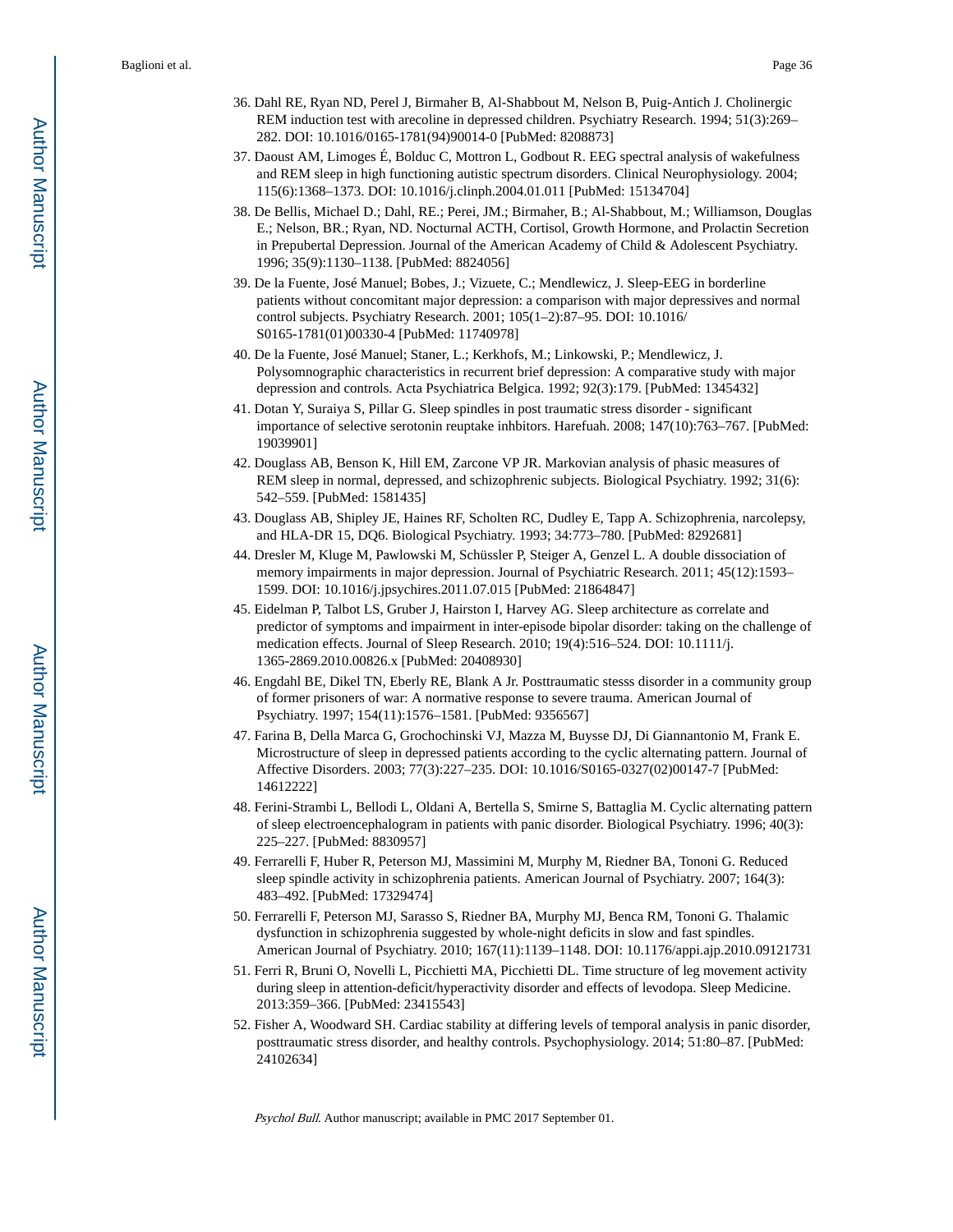- 53. Forbes EE, Williamson DE, Ryan ND, Birmaher B, Axelson DA, Dahl RE. Peri-sleep-onset cortisol levels in children and adolescents with affective disorders. Biological Psychiatry. 2006; 59(1):24–30. DOI: 10.1016/j.biopsych.2005.06.002 [PubMed: 16112658]
- 54. Forest G, Poulin J, Daoust AM, Lussier I, Stip E, Godbout R. Attention and non-REM sleep in neuroleptic-naive persons with schizophrenia and control participants. Psychiatry Research. 2007; 149:33–40. DOI: 10.1016/j.psychres.2005.11.005 [PubMed: 17141330]
- 55. Franzen PL, Woodward SH, Bootzin RR, Germain A, Colrain IM. K-complexes are not preferentially evoked to combat sounds in combat-exposed Vietnam veterans with and without post-traumatic stress disorder. International Journal of Psychophysiology. 2012; 83:393–398. DOI: 10.1016/j.ijpsycho.2011.12.009 [PubMed: 22226900]
- 56. Friess E, Modell S, Brunner H, Tagaya H, Lauer C, Holsboer F, Ising M. The Munich vulnerability study on affective disorders: microstructure of sleep in high-risk subjects. European archives of psychiatry and clinical neuroscience. 2008; 258(5):285–291. DOI: 10.1007/s00406-007-0795-2 [PubMed: 18504636]
- 57. Frölich J, Lehmkuhl G, Wiater A. Schlafstörungen bei hyperkinetischen Kindern Polysomnografische Untersuchungen zur Schlaf-struktur und -architektur. Zeitschrift für Kinder und Jugendpsychiatrie und Psychotherapie. 2005; 33(3):205–216. DOI: 10.1024/1422-4917.33.3.205 [PubMed: 16097268]
- 58. Fuller KH, Waters WF, Binks PG, Anderson T. Generalized anxiety And sleep architecture A polysomnographic investigation: Anxiety and sleep. Sleep. 1997; 20(5):370–376. [PubMed: 9381061]
- 59. Fuller KH, Waters WF, Scott O. An investigation of slow-wave sleep processes in chronic PTSD patients. Journal of Anxiety Disorders. 1994; 8(3):227–236. DOI: 10.1016/0887-6185(94)90004-3
- 60. Galland BC, Tripp EG, Gray A, Taylor BJ. Apnea-hypopnea indices and snoring in children diagnosed with ADHD: A matched case-control study. Sleep and Breathing. 2010; 15(3):455–462. DOI: 10.1007/s11325-010-0357-0 [PubMed: 20440568]
- 61. Galland BC, Tripp EG, Taylor BJ. The sleep of children with attention deficit hyperactivity disorder on and off methylphenidate: a matched case-control study. Journal of Sleep Research. 2010; 19:366–373. DOI: 10.1111/j.1365-2869.2009.00795.x [PubMed: 20050995]
- 62. Gann H, van Calker D, Feige B, Cloot O, Brück R, Berger M, Riemann D. Polysomnographic comparison between patients with primary alcohol dependency during subacute withdrawal and patients with a major depression. European Archives of Psychiatry and Clinical Neurosciences. 2004; 254(4):263–271. DOI: 10.1007/s00406-004-0494-1
- 63. Germain A, Buysse DJ, Shear MK, Fayyad R, Austin C. Clinical correlates of poor sleep quality in posttraumatic stress disorder. Journal of Traumatic Stress. 2004; 17(6):477–484. DOI: 10.1007/ ~10960-004-57%-6 [PubMed: 15730066]
- 64. Germain A, Hall M, Shear MK, Nofzinger EA, Buysse DJ. Ecological study of sleep disruption in PTSD: A pilot study. Annals of the New York Academy of Sciences. 2006; 1071:438–441. DOI: 10.1196/annals.1364.038 [PubMed: 16891594]
- 65. Germain A, Hall M, Shear MK, Nofzinger EA, Buysse DJ. Sleep disruption in PTSD: A pilot study with home-based polysomnography. Sleep and Biological Rhythms. 2006; 4:286–289. DOI: 10.1111/j.1479-8425.2006.00230.x
- 66. Gillin CJ, Sohn J-W, Stahl Stephen M, Lardon M, Kelsoe JR, Rapaport MH, Ruiz C, Golshan S. Ipsapirone, a 5-HT1A agonist, suppresses REM sleep equally in unmedicated depressed patients and normal controls. Neuropsychopharmacology. 1996; 15:109–115. [PubMed: 8840346]
- 67. Godbout R, Bergeron C, Limonges É, Stip E, Mottron L. A laboratory study of sleep in Asperger's syndrome. NeuroReport. 2000; 11(1):127–130. [PubMed: 10683843]
- 68. Göder R, Aldenhoff JB, Boigs M, Braun S, Koch J, Fritzer G. Delta power in sleep in relation to neuropsychological performance in healthy subjects and schizophrenia patients. The Journal of Neuropsychiatry and Clinical Neuroscience. 2006; 18(4):529–535.
- 69. Göder R, Boigs M, Braun S, Friege L, Fritzer G, Aldenhoff JB, Hinze-Selch D. Impairment of visuospatial memory is associated with decreased slow wave sleep in schizophrenia. Journal of Psychiatric Research. 2004; 38(6):591–599. [PubMed: 15458855]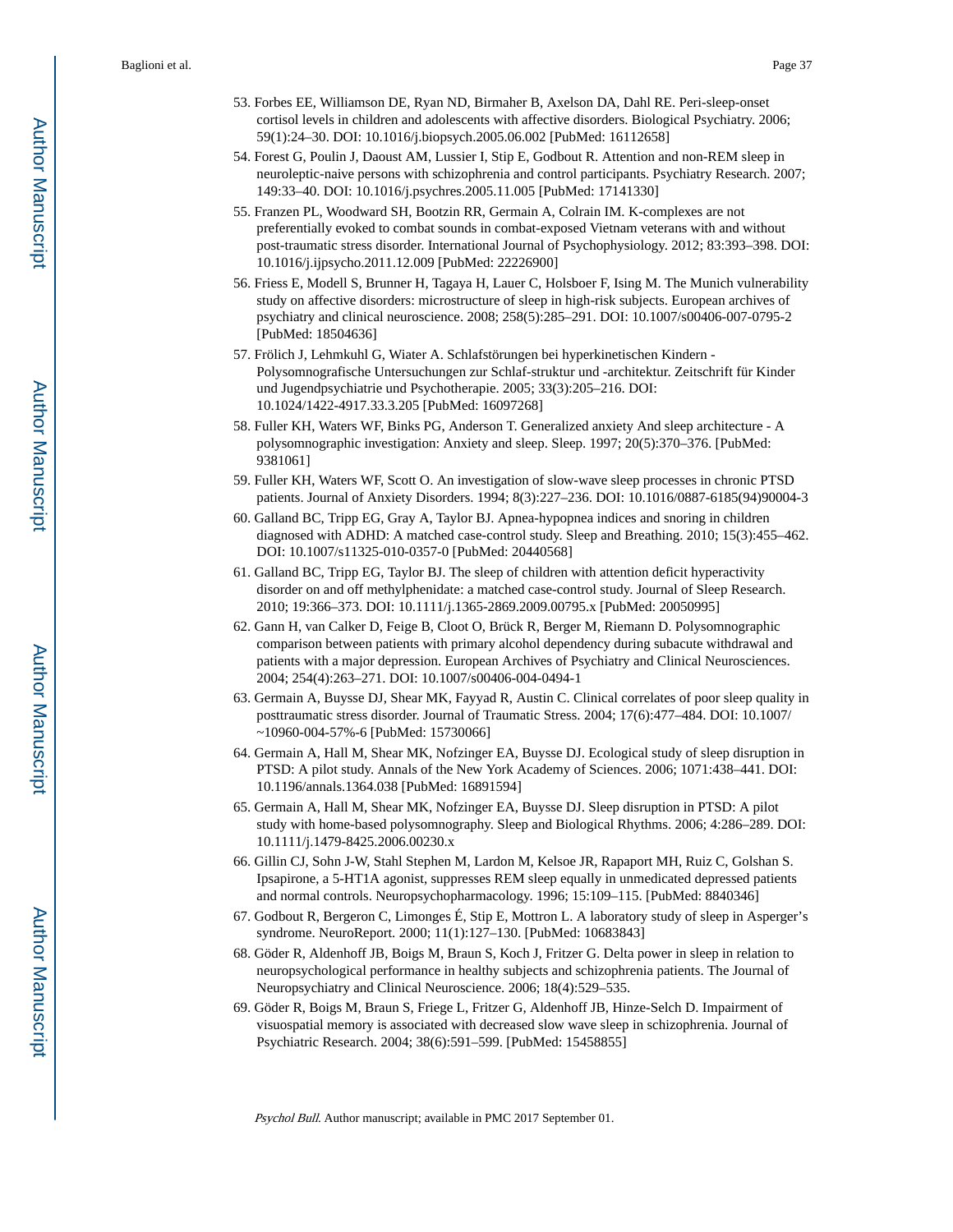- 70. Goetz RR, Wolk SI, Coplan JD, Ryan ND, Weissman MM. Premorbid polysomnographic signs in depressed adolescents: a reanalysis of EEG sleep after longitudinal followup in adulthood. Biological Psychiatry. 2001; 49(11):930–942. DOI: 10.1016/S0006-3223(00)01092-1 [PubMed: 11377411]
- 71. Golan N, Shahar E, Ravid S, Pilar G. Sleep disorders and daytime sleepiness in children with attention-deficit/hyperactive disorder. Sleep. 2004; 27(2):261–266. [PubMed: 15124720]
- 72. Goraya JS, Cruz M, Valencia I, Kaleyias J, Khurana D, Hardison HH, Kothare SV. Sleep study abnormalities in children with attention deficit hyperactivity disorder. Pediatric Neurology. 2009; 40(1)doi: 10.1016/j.pediatrneurol.2008.09.007
- 73. Gregory AM, Cousins JC, Forbes EE, Trubnick L, Ryan ND, Axelson DA, Dahl RE. Sleep items in the Child Behavior Checklist: A comparison with sleep diaries, actigraphy, and polysomnography. Journal of the American Academy of Child & Adolescent Psychiatry. 2011; 50(5):499–507. [PubMed: 21515199]
- 74. Grissom EM, Brubaker B, Capdvila Oscar Sans, Hawley Wayne R, Gozal D. Eye movement during REM sleep in children with attention deficit hyperactivity disorder. Developmental Neuropsychology. 2009; 34(5):552–559. DOI: 10.1080/87565640903133475 [PubMed: 20183718]
- 75. Gruber R, Fonti L, Bergmame Lana, Wiebe S, Amsel P, Frenette S. Contributions of circadian tendencies and behavioral problems to sleep onset problems of children with ADHD. BMC Psychiatry. 2012; (12)
- 76. Gruber R, Xi T, Frenette S, Robert M, Vannasinh P, Carrier J. Sleep disturbances in prepubertal children with attention deficit hyperactivity disorder: A home polysomnography study. Sleep. 2009; 32(3):343–350. [PubMed: 19294954]
- 77. Hornung OP, Regen F, Warnstedt C, Anghelescu I, Danker-Hopfe H, Heuser I, Lammers C-H. Declerative and procedural memory consolidation during sleep in patients with borderline personality disorder. Journal of Psychiatric Research. 2008; 42(8):653–658. DOI: 10.1016/ j.jpsychires.2007.07.001 [PubMed: 17706671]
- 78. Hu, Y-q; Xie, G-r; Yang, K. Sleep electroencephalogram physiological characteristics in patients with depression and insomnia. Chinese Journal of Clinical Psychology. 2010; 18(1):53–55.
- 79. Huang Y-S, Chen N-H, Hsueh-Yu L, Wu Y-Y, Chao C-C, Guilleminault C. Sleep disorders in Taiwanese children with attention deficit/hyperactivity disorder. Journal of Sleep Research. 2004; 13:269–277. [PubMed: 15339263]
- 80. Huang YS, Guilleminault C, Li H-Y, Yang C-M, Wu Y-Y, Chen N-H. Attention-deficit/ hyperactivity disorder with obstructive sleep apnea: A treatment outcome study. Sleep Medicine. 2007; 8(1):18–30. DOI: 10.1016/j.sleep.2006.05.016 [PubMed: 17157069]
- 81. Hubain P, Souery D, Jönck L, Staner L, van Veeren C, Kerkhofs M, Linkowski P. Relationship between the Newcastle scale and sleep polysomnographic variables in major depression: a controlled study. European Neuropsychopharmacology. 1995; 5(2):129–134. DOI: 10.1016/0924-977X(95)00011-D [PubMed: 7549455]
- 82. Hudson JI, Lipinski JF, Keck PE, Aizley HG, Vuckovic A, Zierk KC, Pope HG. Polysomnographic characteristics of schizophrenia in comparison with mania and depression. Biological Psychiatry. 1993; 34(3):191–193. [PubMed: 8399812]
- 83. Hurwitz TD, Mahowald MW, Kuskowski M, Engdahl BE. Polysomnographic sleep is not clinically impaired in Vietnam combat veterans with chronic posttraumatic stress disorder. Biological Psychiatry. 1998; 44(10):1066–1073. [PubMed: 9821572]
- 84. Husain AM, Mebust Kimberly A, Carwile ST, Miller PP, Radtke RA. Depression in sleep disorders clinics. Sleep and Breathing. 1997; 2:73–75. [PubMed: 19404700]
- 85. Ilankovi A, Damjanovi A, Ilankovi V, Filipovi B, Jankovi S, Ilankovi N. Polysomnographic sleep patterns in depressive, schizophrenic and healthy subjects. Psychiatra Danubina. 2014; 26(1): 20–26.
- 86. Iorio G, Marciano F, Martino M, Kemali D. Statistical comparison of transition sleep variables in depressed and normal subjects. European Psychiatry. 1994; 9:95–1000.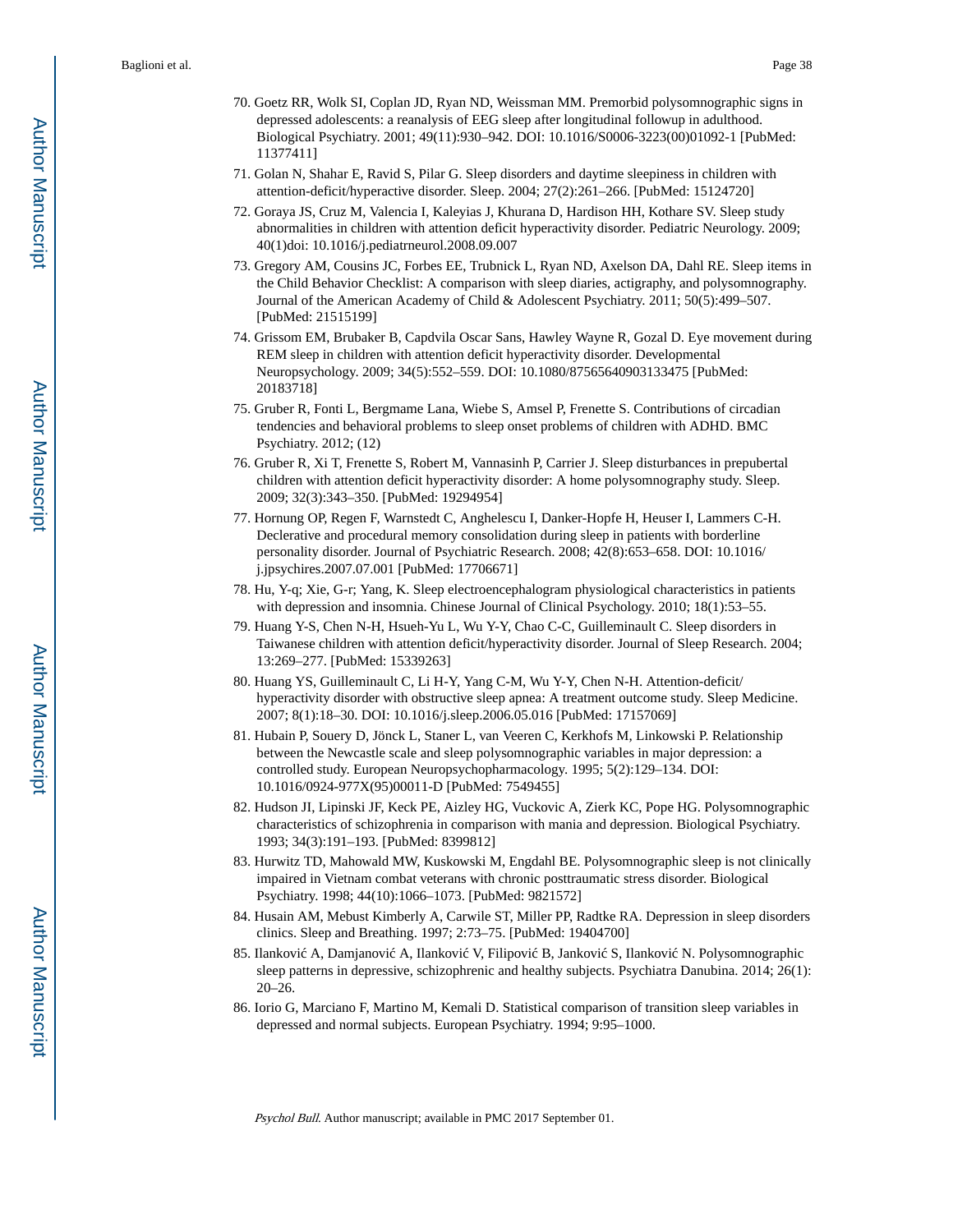- 87. Kaminski M, Blinowska K, Szelenberger W. Investigation of coherence structure and EEG activity propagation during sleep. Acta Neurobiologiae Experimentalis. 1995; 55(3):213–219. [PubMed: 8553915]
- 88. Kaplana KA, Talbota L, Gruberb J, Harveya A. Evaluating sleep in bipolar disorder: comparison between actigraphy, polysomnography, and sleep diary. Bipolar Disorders. 2012; 14(8):870–879. [PubMed: 23167935]
- 89. Keshavan MS, Miewald J, Haas G, Sweeney J, Ganguli R, Reynolds CF. Slow-wave sleep and symptomatology in schizophrenia and related psychotic disorders. Journal of Psychiatric Research. 1995; 29(4):303–314. [PubMed: 8847657]
- 90. Keshavan MS, Reynolds CF, Montrose D, Miewald J, Downs C, Sabo EM. Sleep and suicidality in psychotic patients. Acta Psychiatrica Scandinavica. 1994; 89(2):122–125. [PubMed: 8178662]
- 91. Keshavan MS, Tandon R. Sleep abnormalities in schizophrenia: pathophysiological significance. Psychological Medicine. 1993; 23(4):831–835. [PubMed: 8134508]
- 92. Kirov R, Kinkelbur J, Banaschewski T, Rothenberger A. Sleep patterns in children with attentiondeficit/hyperactivity disorder, tic disorder, and comorbidity. Journal of child psychology and psychiatry, and allied disciplines. 2007; 48:561–570. DOI: 10.1111/j.1469-7610.2007.01729.x
- 93. Kirov R, Kinkelbur J, Heipke S, Kostanecka-Endress T, Westhoff M, Cohrs S, Rothenberger A. Is there a specific polysomnographic sleep pattern in children with attention deficit/hyperactivity disorder? Journal of Sleep Research. 2004; 13(1):87–93. [PubMed: 14996040]
- 94. Kisley MA, Olincy A, Robbins E, Polk SD, Adler LE, Waldo MC, Freedman R. Sensory gating impairment associated with schizophrenia persists into REM sleep. Psychphysiology. 2003; 40(1): 29–38.
- 95. Klein E, Koren D, Arnon I, Lavie P. No evidence of sleep disturbance in post-traumatic stress disorder: A polysomnographic study in injured victims of traffic incidents. Israel Journal of Psychiatry and related sciences. 2002; 39(1):3–10. [PubMed: 12013708]
- 96. Klein E, Koren D, Arnon I, Lavie P. Sleep complaints are not corrobaorated by objective sleep measures in post-traumatic stress disorder: A 1-year prospective study in survivors of motor vehicle crashes. Journal of Sleep Research. 2003; 12:35–41. [PubMed: 12603785]
- 97. Kluge M, Schüssler P, Dresler M, Yassouridis A, Steiger A. Sleep onset REM periods in obsessive compulsive disorder. Psychiatry Research. 2007; 152(1):29–35. DOI: 10.1016/j.psychres. 2006.04.003 [PubMed: 17316824]
- 98. Koenigsberg HW, Pollak CP, Fine J, Kakuma T. Lactate sensitivity in sleeping panic disorder patients and healthy controls. Biological Psychiatry. 1992; 32(6):539–542. [PubMed: 1445970]
- 99. Koenigsberg HW, Pollak CP, Fine J, Kakuma T. Cardiac and respiratory activity in panic disorder: Effects of sleep and sleep lactate infusions. American Journal of Psychiatry. 1994; 151(8):1148– 1152. [PubMed: 8037249]
- 100. Kooij JS, Middelkoop HA, van Giles K, Buitelaar, Jan K. The effect of stimulants on nocturnal motor activity and sleep quality in adults with ADHD: An open-label case-control study. Journal of Clinical Psychiatry. 2001; 62(12):952–956. [PubMed: 11780875]
- 101. Koorengevel KM, Beersma DG, Den Boer JA, Van den Hoofdakker Rutger H. Sleep in seasonal affective disorder patients in forced desynchrony: An explorative study. Journal of Sleep Research. 2002; 11(4):347–356. [PubMed: 12464103]
- 102. Krakow B, Melendrez D, Pedersen B, Johnston L, Hollifield M, Germain A, Schrader R. Complex insomnia: Insomnia and sleep-disordered breathing in a consecutive series of crime victims with nightmares and PTSD. Biological Psychiatry. 2001; 49(11):948–953. [PubMed: 11377413]
- 103. Kutcher S, Williamson P, Marton P, Szalai J. REM latency in endogenously depressed adolescents. British Journal of Psychiatry. 1992; 161:399–402. [PubMed: 1393312]
- 104. Landolt H-P, Gilin C. Similar sleep EEG topography in middle-aged depressed patients and healthy controls. Sleep. 2005; 28(2):239–247. [PubMed: 16171249]
- 105. Lauer CJ, Riemann D, Wiegand M, Berger M. From early to late adulthood. Changes in EEG sleep of depressed patients and healthy volunteers. Biological Psychiatry. 1991; 29(10):979–993. [PubMed: 2065140]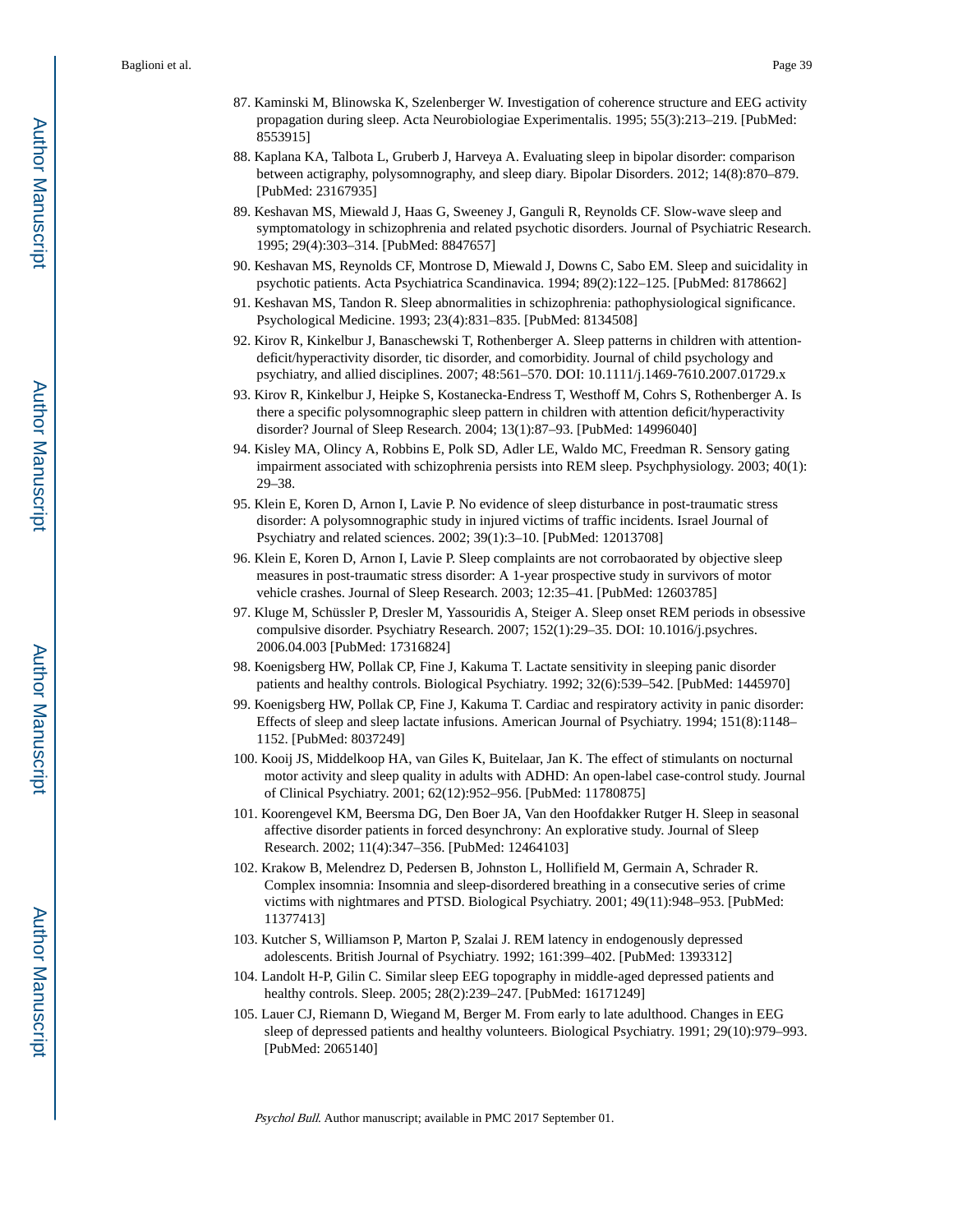- 106. Lauer CJ, Schreiber W, Holsboer F, Krieg JC. In quest of identifying vulnerability markers for psychiatric disorders by all-night polysomnography. Archives of General Psychiatry. 1995; 52(2): 145–153. [PubMed: 7848050]
- 107. Lavie P, Katz N, Pillar G, Zinger Y. Elevated awakening thresholds during sleep: Characteristics of chronic war-related posttraumatic stress disorder patients. Biological Psychiatry. 1998; 44(10): 1060–1065. [PubMed: 9821571]
- 108. Le Bon O, Hoffmann R, Staner L, Armitage R. Relationships between the number of ultradian cycles and key sleep variables in outpatients with major depressive disorder. Psychiatry Research. 2009; 165:1–2. DOI: 10.1016/j.psychres.2007.08.012 [PubMed: 19054571]
- 109. Lecendreux M, Konofal E, Bouvard MP, Falissard B, Mouren-Simeoni MC. Sleep and alertness in children with ADHD. Journal of child psychology and psychiatry, and allied disciplines. 2000; 41(6):803–812.
- 110. Lee JH, Woo JI, Meltzer HY. Effects of clozapine on sleep measures and sleep-associated changes in growth hormone and cortisol in patients with schizophrenia. Psychiatry Research. 2001; 103(2–3):157–166. [PubMed: 11549404]
- 111. Leistedt SJ, Coumans N, Dumont M, Lanquart JP, Stam CJ, Linkowski P. Altered sleep brain functional connectivity in acutely depressed patients. Human Brain Mapping. 2009; 30(7):2207– 2219. DOI: 10.1002/hbm.20662 [PubMed: 18937282]
- 112. Léveillé C, Barbeau EB, Bolduc C, Limoges É, Berthiaume C, Chevrier Élyse, Mottron Laurent, Godbout R. Enhanced connectivity between visual cortex and other regions of the brain in autism: A REM sleep EEG coherence study. Autism Research. 2010; 3(5):280–285. DOI: 10.1002/aur.155 [PubMed: 20717953]
- 113. Lewis CF, Tandon R, Shipley JE, DeQuardo JR, Jibson M, Taylor SF, Goldman M. Biological predictors of suicidality in schizophrenia. Acta Psychiatrica Scandinavica. 1996; 94(6):416–420. [PubMed: 9020992]
- 114. Lindberg N, Tani P, Porkka-Heiskanen T, Appelberg B, Rimón R, Virkkunen M. ADHD and sleep in homicidal men with antisocial personality disorder. Neuropsychobiology. 2004; 50(1):41–47. DOI: 10.1159/000077940 [PubMed: 15179019]
- 115. Lindberg N, Tani P, Sailas E, Putkonen H, Takala P, Urrila AS, Virkkunen M. Sleep architecture in homicidal women with antisocial personality disorder - A preliminary study. Psychiatry Research. 2006; 145(1):67–73. DOI: 10.1016/j.psychres.2005.10.014 [PubMed: 17070601]
- 116. Lopes MC, Quera-Salva MA, Guilleminault C. Non-REM sleep instability in patients with major depressive disorder: Subjective improvement and improvement of non-REM sleep instability with treatment (Agomelatine). Sleep Medicine. 2007; 9(1):33–41. DOI: 10.1016/j.sleep. 2007.01.011 [PubMed: 17826314]
- 117. Malow BA, Marzec ML, McGrew SG, Wang L, Henderson LM, Stone WL. Characterizing sleep in children with autism spectrum disorders: A multidimensional approach. Sleep. 2006; 29(12): 1563–1571. [PubMed: 17252887]
- 118. Mann K, Rossbach W, Müller MJ, Müller-Siecheneder F, Pott T, Linde I, Hiemke C. Nocturnal hormone profiles in patients with schizophrenia treated with olanzapine. Psychoneuroendocrinology. 2006; 31(2):256–264. [PubMed: 16185814]
- 119. Manoach DS, Thakkar KN, Stroynowski E, Ely A, McKinley SK, Wamsley EJ, Stickgold R. Reduced overnight consolidation of procedural learning in chronic medicated schizophrenia is related to specific sleep stages. Journal of Psychiatric Research. 2010; 44(2):112–120. DOI: 10.1016/j.jpsychires.2009.06.011 [PubMed: 19665729]
- 120. Mehl RC, O'Brien LM, Jones JH, Dreisbach JK, Mervis CB, Gozal D. Correlates of Sleep and Pediatric Bipolar Disorder. Sleep. 2006; 29(2):193–197. [PubMed: 16494087]
- 121. Mellman TA, Bustamante V, Fins AI, Pigeon WR, Nolan B. REM sleep and the early development of posttraumatic stress disorder. American Journal of Psychiatry. 2002; 159(10): 1696–1701. [PubMed: 12359675]
- 122. Mellman TA, Knorr BR, Pigeon WR, Leiter JC, Akay M. Heart rate variability during sleep and the early development of posttraumatic stress disorder. Biological Psychiatry. 2004; 55(9):953– 956. DOI: 10.1016/j.biopsych.2003.12.018 [PubMed: 15110740]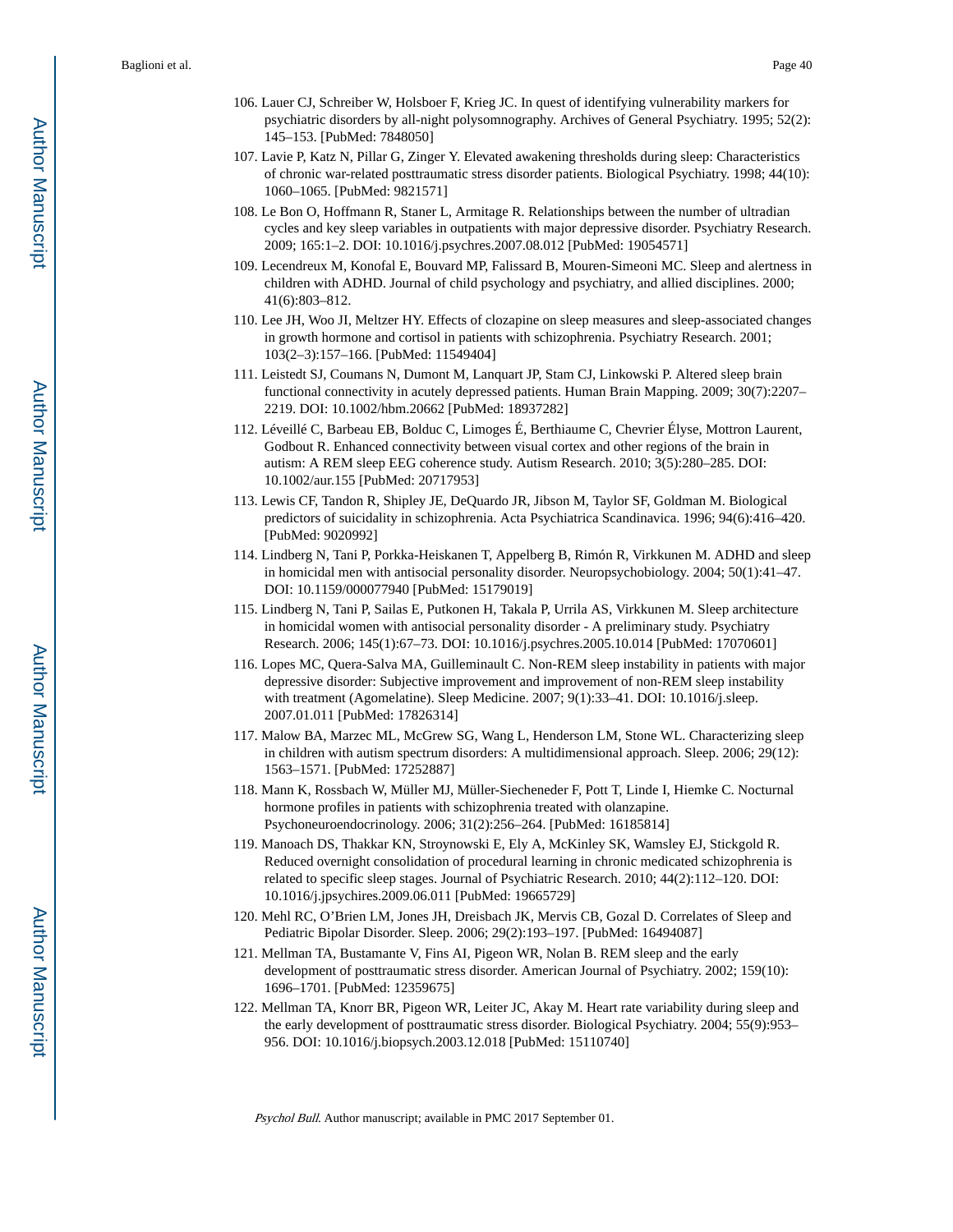- 123. Mellman TA, Kulick-Bell R, Ashlock LE, Nolan B. Sleep events among veterans with combatrelated posttraumatic stress disorder. American Journal of Psychiatry. 1995; 152:110–115. [PubMed: 7802100]
- 124. Mellman TA, Kumar A, Kulick-Bell R, Kumar M, Nolan B. Nocturnal/daytime urine noradrenergic measures and sleep in combat-related PTSD. Biological Psychiatry. 1995; 38(3): 174–179. [PubMed: 7578660]
- 125. Moo Estrella, Jesús Antonio; Valencia Flores, M.; Ulloa Flores, Rosa Elena; Ostrosky Solís, F.; Reyes Lagunes, I. Estructura del sueño y funciones ejecutivas en niños con depresión. Salud Mental. 2011; 34(5):459–468.
- 126. Murck H, Held K, Ziegenbein M, Künzel H, Koch K, Steiger A. The Renin-Angiorensin-Aldosterone system in patients with depression compared to controls - a sleep endocrine study. BMC Psychiatry. 2003; 3:15. [PubMed: 14585110]
- 127. Neylan TC, van Kammen DP, Kelley ME, Peters JL. Sleep in schizophrenic patients on and off haloperidol therapy. Clinically stable vs relapsed patients. Archives of General Psychiatry. 1992; 49(8):643–649. [PubMed: 1637254]
- 128. Neylan TC, Lenoci M, Maglione ML, Rosenlicht NZ, Metzler TJ, Otte C, Marmar CR. Delta sleep response to metyrapone in post-traumatic stress disorder. Neuropsychopharmacology. 2003; 28(9):1666–1676. [PubMed: 12799616]
- 129. Nishino S, Mignot E, Benson KL, Zarcone Vincent P Jr. Cerebrospinal fluid prostaglandins and corticotropin releasing factor in schizophrenics and controls: Relationship to sleep architecture. Psychiatry Research. 1998; 78(3):141–150. [PubMed: 9657418]
- 130. Nishino S, Ripley B, Mignot E, Benson KL, Zarcone Vincent P Jr. CSF hypocretin-1 levels in schizophrenics and controls: Relationship to sleep architecture. Psychiatry Research. 2002; 110(1):1–7. [PubMed: 12007588]
- 131. Nobili L, Baglietto MG, de Carli F, Savoini M, Schiavi G, Zanotto E, de Negri M. A quantified analysis of sleep electroencephalography in anorectic adolescents. Biological Psychiatry. 1999; 45(6):771–775. [PubMed: 10188008]
- 132. Nofzinger EA, Nichols Thomas E, Meltzer CC, Price J, Steppe DA, Miewald JM, Moore RY. Changes in forebrain function from waking to REM sleep in depression: preliminary analyses of [18F]FDG PET studies. Psychiatry Research. 1999; 91(2):59–78. [PubMed: 10515462]
- 133. Nofzinger EA, Schwartz RM, Reynolds Charles F III, Thase ME, Jennings J, Frank E, Kupfer DJ. 1994Affect intensity and phasic REM sleep in depessed.pdf. Journal of Consulting and Clinical Psychology. 1994; 62(1):83–91. [PubMed: 8034834]
- 134. O'Brien LM, Holbrook CR, Mervis CB, Klaus CJ, Bruner JL, Raffield TJ, Gozal D. Sleep and neurobehavioral characteristics of 5- to 7-year-old children with parentally reported symptoms of attention-deficit/hyperactivity disorder. Pediatrics. 2003; 111(3):554–563. DOI: 10.1542/peds. 111.3.554 [PubMed: 12612236]
- 135. O'Brien LM, Ivanenko A, McLaughlin Carbtree V, Holbrook CR, Bruner JL, Klaus CJ, Gozal D. Sleep disturbances in children with attention deficit hyperactivity disorder. Pediatric Research. 2003; 54(2):237–243. DOI: 10.1203/01.PDR.0000072333.11711.9A [PubMed: 12736394]
- 136. O'Brien LM, Ivanenko A, McLaughlin Carbtree V, Holbrook CR, Bruner JL, Klaus CJ, Gozal D. The effect of stimulants on sleep characteristics in children with attention deficit/hyperactivity disorder. Sleep Medicine. 2003; 4(4):309–316. DOI: 10.1016/S1389-9457(03)00071-6 [PubMed: 14592303]
- 137. Orff H, Meliska C, Lopez A. Polysomnographic evaluation of sleep quality and quantitative variables in women as a function of mood, reproductive status, and age. Dialogs in clinical neuroscience. 2012; 14(4):413–424.
- 138. Otte C, Lenoci M, Metzler TJ, Yehuda R, Marmar CR, Neylan TC. Hypothalamic-pituitaryadrenal axis activity and sleep in posttraumatic stress disorder. Neuropsychopharmacology. 2005; 30(6):1173–1180. [PubMed: 15714228]
- 139. Otte C, Lenoci M, Metzler TJ, Yehuda R, Marmar CR, Neylan TC. Effects of metyrapone on hypothalamic-pituitary-adrenal axis and sleep in women with post-traumatic stress disorder. Biological Psychiatry. 2007; 61(8):952–956. DOI: 10.1016/j.biopsych.2006.08.018 [PubMed: 17336940]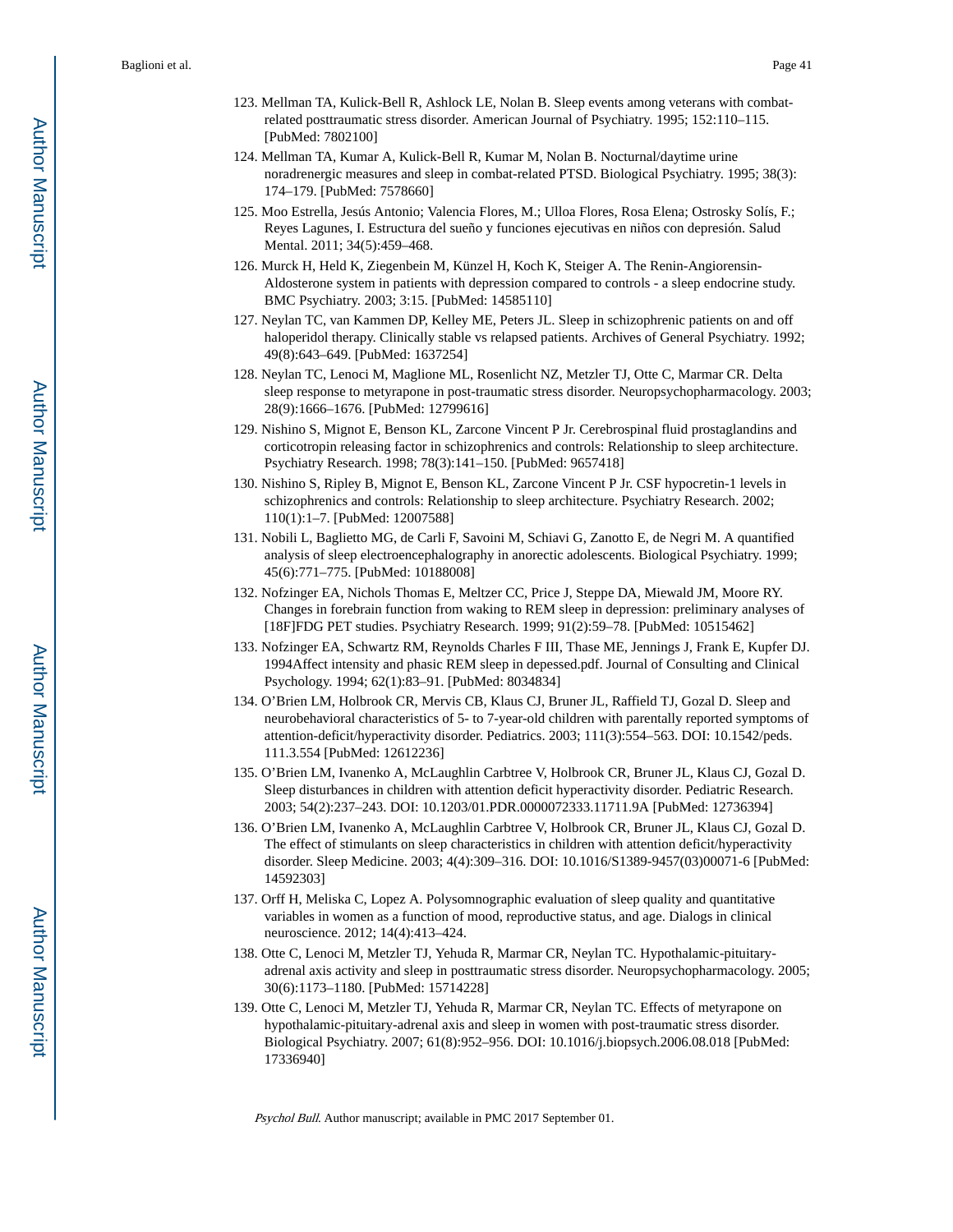- 140. Parry BL, Meliska CJ, Martinez F, Basavaraj N, Zirpoli GG, Sorenson DL, Kripke DF. Menopause: Neuroendocrine changes and hormone replacement therapy. Journal of the American Medical Women's Association (JAMWA). 2004; 59(2):135–145.
- 141. Parry BL, Mostofi N, LeVeau B, Nahum HC, Golshan S, Laughlin GA, Gillin J. Sleep EEG studies during early and late partial sleep deprivation in premenstrual dysphoric disorder and normal control subjects. Psychiatry Research. 1999; 85(2):127–143. DOI: 10.1016/ S0165-1781(98)00128-0 [PubMed: 10220004]
- 142. Patriquin M, Mellman TA, Glaze D, Alfano C. Polysomnographic Sleep Characteristics of Generally-Anxious and Healthy Children Assessed in the Home Environment. Affective Disorders. 2014; 161:79–83.
- 143. Perlis ML, Smith MT, Andrewas PJ, Off H, Giles DE. Beta/Gamma EEG activity in patients with primary and secondary insomnia and good sleeper controls. Sleep. 2001; 24(1):110–117. [PubMed: 11204046]
- 144. Picchietti DL, Underwood DJ, Farris WA, Walters AS, Shah MM, Dahl RE, Hening WA. Further studies on periodic limb movement disorder and restless legs syndrome in children with attention-deficit hyperactivity disorder. Movement Disorders. 1999; 14(6):1000–1007. [PubMed: 10584676]
- 145. Picchietti MA, Picchietti DL, England SJ, Walters AS, Couvadelli BV, Lewin DS, Hening W. Children show individual night-to-night variability of periodic limb movements in sleep. Sleep. 2009; 32(4):530–535. [PubMed: 19413147]
- 146. Poulin J, Daoust AM, Forest G, Stip E, Godbout R. Sleep architecture and its clinical correlates in first episode and neuroleptic-naive patients with schizophrenia. Schizophrenia Research. 2003; 62(1–2):147–153. DOI: 10.1016/S0920-9964(02)00346-8 [PubMed: 12765755]
- 147. Prehn-Kristensen A, Göder R, Fischer J, Wilhelm I, Seeck-Hirschner M, Aldenhoff J, Baving L. Reduced sleep-associated consolidation of declarative memory in attention-deficit/hyperactivity disorder. Sleep Medicine. 2011; 12(7):672–679. DOI: 10.1016/j.sleep.2010.10.010 [PubMed: 21697007]
- 148. Prehn-Kristensen A, Molzow I, Munz M, Wilhelm I, Müller K, Freytag D, Baving L. Sleep restores daytime deficits in procedural memory in children with attention-deficit/hyperactivity disorder. Research in Developmental Disabilities. 2011; 32(6):2480–2488. DOI: 10.1016/j.ridd. 2011.06.021 [PubMed: 21820271]
- 149. Prihodova I, Paclt I, Kemlink D, Skibova J, Ptacek R, Nevsimalova S. Sleep disorders and daytime sleepiness in children with attention-deficit/hyperactivity disorder: A two-night polysomnographic study with a multiple sleep latency test. Sleep Medicine. 2010; 11(9):922– 928. DOI: 10.1016/j.sleep.2010.03.017 [PubMed: 20817551]
- 150. Rao U, Dahl RE, Ryan ND, Birmaher B, Williamson DE, Giles DE, Nelson B. The relationship between longitudinal clinical course and sleep and cortisol changes in adolescent depression. Biological Psychiatry. 1996; 40(6):474–484. [PubMed: 8879467]
- 151. Rao U, Ryan ND, Birmaher B, Dahl RE, Williamson DE, Kaufman J, Nelson B. Unipolar depression in adolescents: Clinical outcome in adulthood. Journal of the American Academy of Child & Adolescent Psychiatry. 1995; 34(5):566–578. [PubMed: 7775352]
- 152. Rao U, Ryan ND, Dahl RE, Birmaher B, Rao R, Williamson DE, Perei JM. Factors associated with the development of substance use disorder in depressed adolescents. Journal of the American Academy of Child & Adolescent Psychiatry. 1999; 38(9):1109–1117. [PubMed: 10504809]
- 153. Riemann D, Hohagen F, Krieger S, Gann H, Müller WE, Olbrich R, Berger M. Cholinergic REM induction test: Muscarinic supersensitivity underlies polysomnographic findings in both depression and schizophrenia. Journal of Psychiatric Research. 1994; 28(3):195–210. [PubMed: 7932282]
- 154. Riemann D, König A, Hohagen F, Kiemen A, Voderholzer U, Backhaus J, Berger M. How to preserve the antidepressive effect of sleep deprivation: A comparison of sleep phase advance and sleep phase delay. European archives of psychiatry and clinical neuroscience. 1999; 249(5):231– 237. [PubMed: 10591988]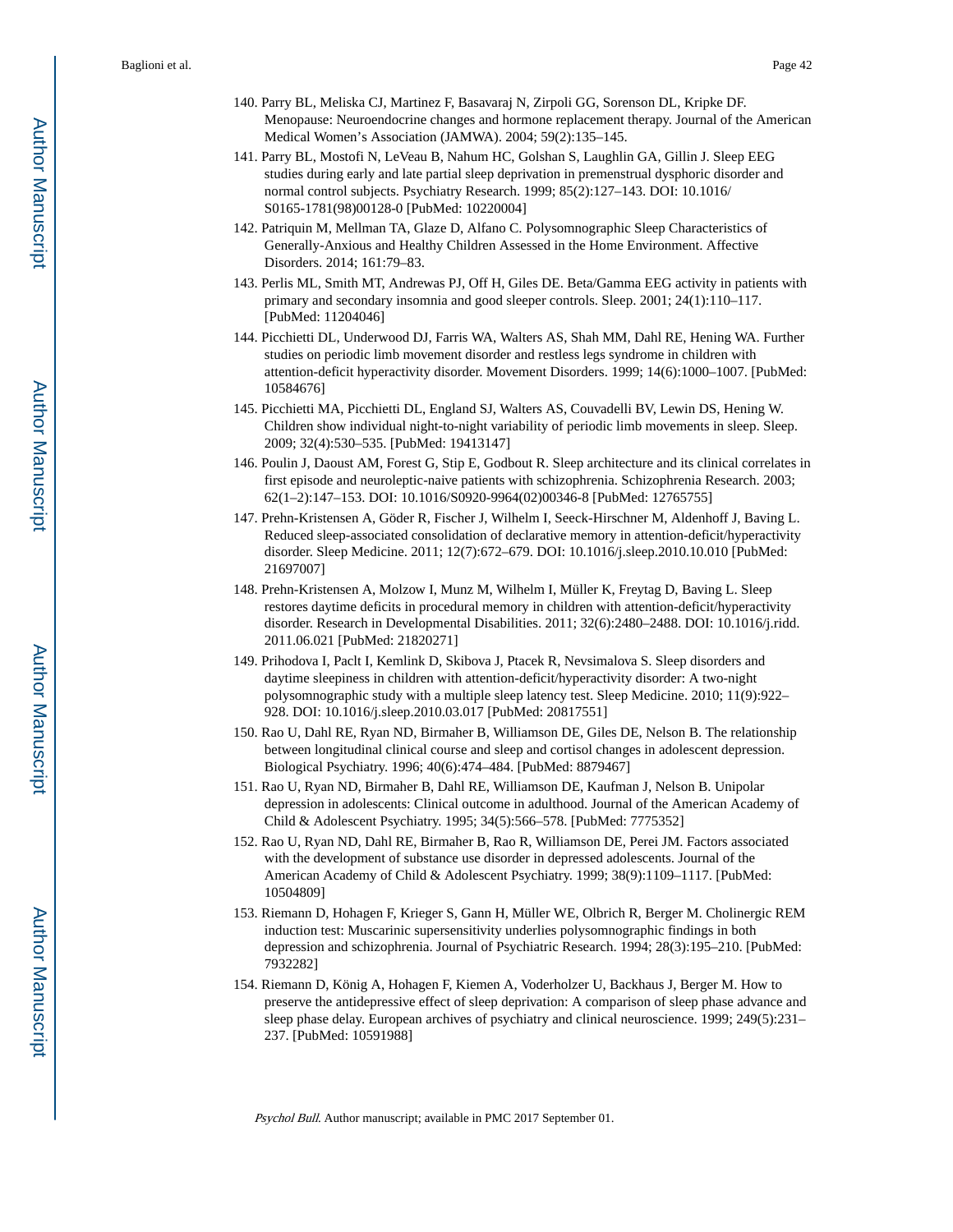- 155. Robert JJ, Hoffmann RF, Emslie GJ, Hughes C, Rintelmann J, Moore J, Armitage R. Sex and age differences in sleep macroarchitecture in childhood and adolescent depression. Sleep. 2006; 29(3):351–358. [PubMed: 16553021]
- 156. Robinson D, Walsleben J, Pollack S, Lerner G. Nocturnal polysomnography in obsessivecompulsive disorder. Psychiatry Research. 1998; 80(3):257–263. [PubMed: 9796941]
- 157. Röschke J, Aldenhoff JB. Estimation of the dimensionality of sleep-EEG data in schizophrenics. European archives of psychiatry and clinical neuroscience. 1993; 242(4):191–196. [PubMed: 8461345]
- 158. Röschke J, Fell J, Beckmann P. Nonlinear analysis of sleep EEG in depression: Calculation of the largest lyapunov exponent. European Archives of psychiatry and clinical neuroscience. 1995; 245(1):27–35. [PubMed: 7786909]
- 159. Röschke J, Mann K, Fell J. Nonlinear EEG dynamics during sleep in depression and schizophrenia. International Journal of Neuroscience. 1994; 75(3–4):271–284. [PubMed: 8050867]
- 160. Ross RJ, Ball WA, Dinges DF, Kribbs NB, Morrison AR, Silver SM, Mulvaney FD. Motor dysfunction during sleep in posttraumatic stress disorder. Sleep. 1994; 17(8):723–732. [PubMed: 7701184]
- 161. Ross RJ, Ball WA, Sanford LD, Morrison AR, Dinges DF, Silver SM, McGinnis DE. Rapid eye movement sleep changes during the adaptation night in combat veterans with posttraumatic stress disorder. Biological Psychiatry. 1999; 45(7):938–941. [PubMed: 10202585]
- 162. Rotenberg VS, Kayumov L, Indursky P, Hadjez J, Kimhi R, Sirota P, Elizur A. Rem sleep in depressed patients: Different attempts to achieve adaptation. Journal of Psychosomatic Research. 1997; 42(6):565–575. DOI: 10.1016/S0022-3999(97)00012-3 [PubMed: 9226604]
- 163. Rotenberg VS, Hadjez J, Kimhi R, Indurski P, Sirota P, Mosheva T, Elizur A. First night effect in depression: New data and a new approach. Biological Psychiatry. 1997; 42(4):267–274. [PubMed: 9270903]
- 164. Rotenberg VS, Shamir E, Barak Y, Indursky P, Kayumov L, Mark M. REM sleep latency and wakefulness in the first sleep cycle as markers of major depression. Progress in Neuro-Psychopharmacology and Biological Psychiatry. 2002; 26(6):1211–1215. DOI: 10.1016/ S0278-5846(02)00216-6 [PubMed: 12452549]
- 165. Saletu B, Anderer P, Brandstätter N, Frey R, Grünberger J, Klösch G, Zeitholfer J. Insomnia in generalized anxiety disorder: Polysomnographic, psychometric and clinical investigations before, during and after therapy with a long-versus a short-half-life benzodiazepine (Quazepam versus Triazolam). Neuropsychobiology. 1994; 29(2):69–90. [PubMed: 8170529]
- 166. Saletu B, Klösch G, Gruber G, Anderer P, Udomratn P, Frey R. First-night-effects on generalized anxiety disorder (GAD)-based insomnia: Laboratory versus home sleep recordings: Disrupted nocturnal sleep-Insomnia and hypnotics. Sleep. 1996; 19(9):691–697. [PubMed: 9122554]
- 167. Saletu-Zyhlarz GM, Abu-Bakr MH, Anderer P, Gruber G, Mandl M, Strobl R, Saletu B. Insomnia in depression: Differences in objective and subjective sleep and awakening quality to normal controls and acute effects of trazodone. Progress in Neuro-Psychopharmacology and Biological Psychiatry. 2002; 26(2):249–260. DOI: 10.1016/S0278-5846(01)00262-7 [PubMed: 11817501]
- 168. Saletu-Zyhlarz GM, Anderer P, Berger P, Gruber G, Oberndorfer S, Saletu B. Nonorganic insomnia in panic disorder: Comparative sleep laboratory studies with normal controls and placebo-controlled trials with alprazolam. Human Psychopharmacology. 2000; 15(4):241–254. [PubMed: 12404319]
- 169. Saletu-Zyhlarz GM, Saletu B, Anderer P, Brandstätter N, Frey R, Gruber G, Linzmayer L. Nonorganic insomnia in generalized anxiety disorder: 1. Controlled studies on sleep, awakening and daytime vigilance utilizing polysomnography and EEG mapping. Neuropsychobiology. 1997; 36(3):117–129. [PubMed: 9313244]
- 170. Salín-Pascual RJ, Drucker-Colín R. A novel effect of nicotine on mood and sleep in major depression. NeuroReport. 1998; 9(1):57–60. [PubMed: 9592048]
- 171. Schaltenbrand N, Lengelle R, Toussaint M, Luthringer R, Carelli G, Jacqmin A, Macher JP. Sleep stage scoring using the neural network model: Comparison between visual and automatic analysis in normal subjects and patients. Sleep. 1996; 19(1):26–35. [PubMed: 8650459]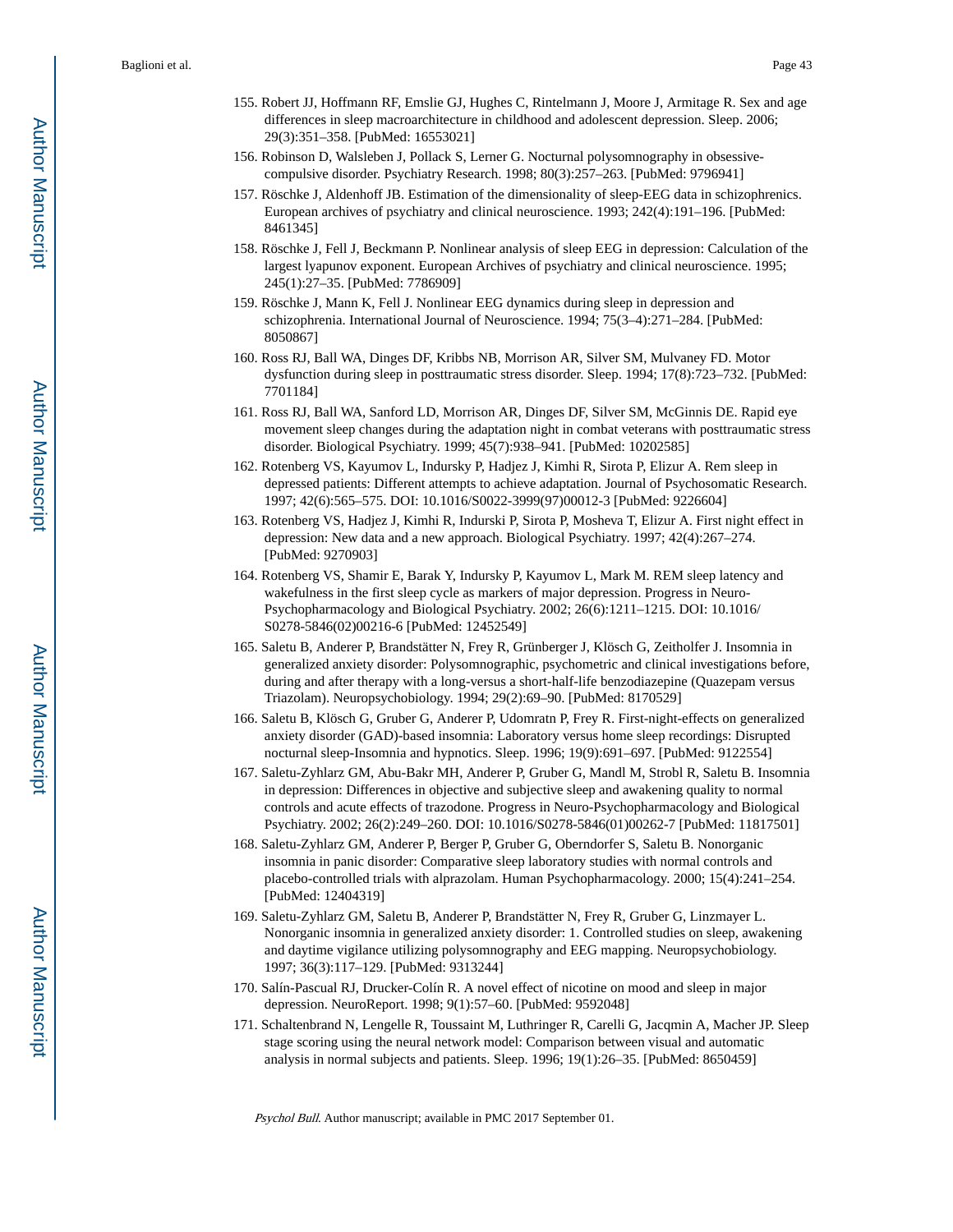- 172. Sekimoto M. Cortical regional differences of delta waves during all-night sleep in schizophrenia. Schizophrenia Research. 2011; 126(1–3):284–290. DOI: 10.1016/j.schres.2010.11.003 [PubMed: 21112744]
- 173. Sekimoto M, Kato M, Watanabe T, Kajmura N, Takahashi K. Reduced frontal asymmetry of delta waves during all-night sleep in schizophrenia. Schizophrenia Bulletin. 2007; 33(6):1307–1311. DOI: 10.1093/schbul/sbl069 [PubMed: 17172634]
- 174. Sharpley AL, Bhagwagar Z, Hafizi S, Whale W Richard, Gijsman HJ, Cowen PJ. Risperidone augmentation decreases rapid eye movement sleep and decreases wake in treatment-resistant depressed patients. Journal of Clinical Psychiatry. 2003; 64(2):192–196. [PubMed: 12633128]
- 175. Silvestri R, Gagliano A, Aricò I, Calarese T, Cedro C, Bruni O, Bramandi P. Sleep disorders in children with attention-deficit/hyperactivity disorder (ADHD) recorded overnight by videopolysomnography. Sleep Medicine. 2009; 10:1132–1138. DOI: 10.1016/j.sleep.2009.04.003 [PubMed: 19527942]
- 176. Sloan EP, Natarajan M, Baker B, Dorian P, Mironov D, Barr A, Shapiro CM. Nocturnal and daytime panic attacks - Comparison of sleep architecture, heart rate variability, and response to sodium lactate challenge. Biological Psychiatry. 1999; 45(10):1313–1320. [PubMed: 10349038]
- 177. Sobanski E, Alm B, Hennig O, Riemann D, Feige B, Schultz L. Daytime Sleepiness in Adults With ADHD: A Pilot Trial With a Multiple Sleep Latency Test. Journal of Attention Disorders. 2014; 1(7)
- 178. Souery D, Hubain P, Joenck L, van Veeren C, Kerkhofs M, Staner L, Linkowski P. Validation of the Newcastle scale through sleep polysomnographic studies in major depression: comparison with age matched controls. Acta Psychiatrica Belgica. 1994; 94(2):110. [PubMed: 7502659]
- 179. Steiger A, von Bardeleben U, Guldner J, Lauer C, Rothe B, Holsboer F. The sleep eeg and nocturnal hormonal secretion studies on changes during the course of depression and on effects of cns-active drugs. Progress in Neuro-Psychopharmacology and Biological Psychiatry. 1993; 17(1):125–137. DOI: 10.1016/0278-5846(93)90037-S [PubMed: 8416599]
- 180. Stein MB, Millar TW, Larsen DK, Krieger MH. Irregular breathing during sleep in patients with panic disorder. American Journal of Psychiatry. 1995; 152:1168–1173. [PubMed: 7625465]
- 181. Stephens, RJ. REM sleep and aggressive behaviour in children with Tourette's syndrome (TS), attention deficit hyperactivity disorder (ADHD) and comorbid TS and ADHD. Depamnent of Hurnan Development and Applied Psychology; Toronto, Canada: 2001.
- 182. Stephens RJ, Chung S, Jovanovic D, Guerra R, Stephens B, Sandor P, Shapiro CM. Relationship between polysomnographic sleep architecture and behavior in medication-free children with TS, ADHD, TS and DAHD, and controls. Jornal of developmental and behavioral pediatrics. 2013
- 183. Szklo-Coxe M, Young T, Peppard PE, Finn LA, Benca RM. Prospective Associations of Insomnia Markers and Symptoms With Depression. American Journal of Epidemiology. 2010; 171(6):709– 720. DOI: 10.1093/aje/kwp454 [PubMed: 20167581]
- 184. Taillard J, Lemoine P, Boule P, Drogue M, Mouret J. Sleep and heart rate circadian rhythm in depression: The necessity to separate. Chronobiology International. 1993; 10(1):63–72. [PubMed: 8443845]
- 185. Tekell JL, Hoffmann R, Hendrickse W, Greene RW, Rush AJ, Armitage R. High frequency EEG activity during sleep: characteristics in schizophrenia and depression. Clinical EEG and Neuroscience. 2005; 36(1):25–35. [PubMed: 15683195]
- 186. Thase ME, Kupfer DJ, Fascizka AL, Buysse DJ, Simons AD, Frank E. Identifying an abnormal electroencephalographic sleep profile to characterize major depressive disorder. Biological Psychiatry. 1997; 41(9):964–973. [PubMed: 9110102]
- 187. Thase ME, Reynolds CF, Jennings J, Frank E, Garamoni GL, Nofzinger EA, Kupfer DJ. Diminished nocturnal penile tumescence in depression: A replication study. Biological Psychiatry. 1992; 31(11):1136–1142. DOI: 10.1016/0006-3223(92)90158-V [PubMed: 1525277]
- 188. Ulmer CS, Sutherland M, Edinger JD, Davidson J, Connor KM, Zhang W, Krystal AD. REM sleep bout duration and frequency in PTSD. Journal of Aggression, Maltreatment and Trauma. 2012; 21:67–76. DOI: 10.1080/10926771.2012.630339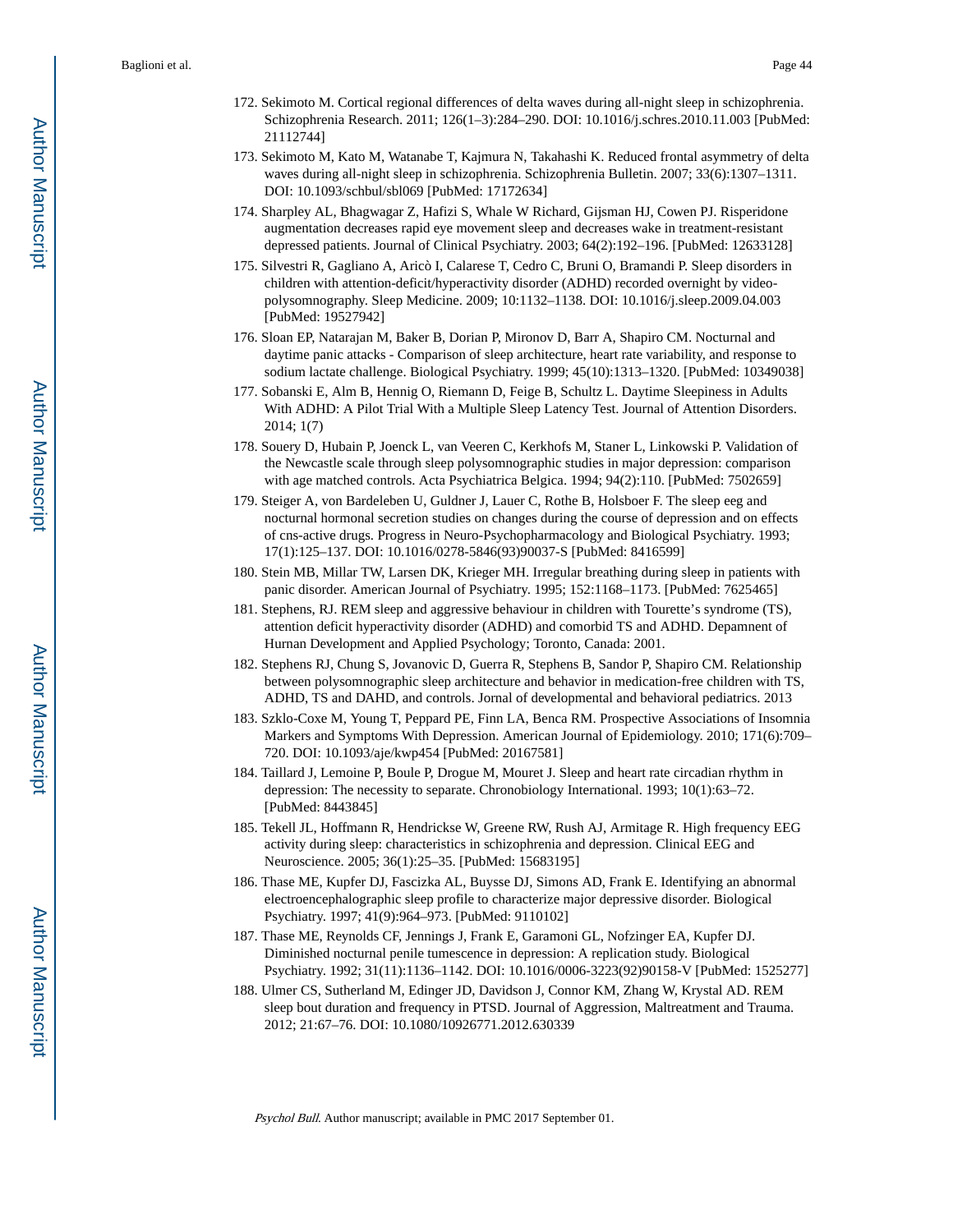- 189. Valdizán-Usón JR, Abril-Villalba B, Méndez-García M, Sans-Capdevila O. Polisomnograma nocturno en el autismo infantil sin epilepisa. Revista de Neurologia. 2002; 34(12):1101–1105. [PubMed: 12134270]
- 190. Voderholzer U, Hohagen F, Klein T, Jungnickel J, Kirschbaum C, Berger M, Riemann D. Impact of sleep deprivation and subsequent recovery sleep on cortisol in unmedicated depressed patients. American Journal of Psychiatry. 2004; 161(8):1404–1410. [PubMed: 15285966]
- 191. Voderholzer U, Riemann D, Huwig-Poppe C, Kuelz AK, Kordon A, Bruestle K, Hohagen F. Sleep in obsessive compulsive disorder: Polysomnographic studies under baseline conditions and after experimentally induced serotin deficiency. European Archives of psychiatry and clinical neuroscience. 2007; 257(3):173–182. DOI: 10.1007/s00406-006-0708-9 [PubMed: 17149537]
- 192. Waldrop AE, Back SE, Sensenig A, Brady KT. Sleep disturbances associated with posttraumatic stress disorder and alcohol dependence. Addictive Behaviors. 2008; 33(2):328–335. DOI: 10.1016/j.addbeh.2007.09.019 [PubMed: 17964738]
- 193. Wallace DM, Shafazand S, Ramos AR, Carvalho DZ, Gardener H, Lorenzo D, Wohlgemuth WK. Insomnia characteristics and clinical correlates in Operation Enduring Freedom/Operation Iraqi Freedom veterans with post-traumatic stress disorder and mild traumatic brain injury: An exploratory study. Sleep Medicine. 2011; 12(9):850–859. DOI: 10.1016/j.sleep.2011.06.004 [PubMed: 21925943]
- 194. Wamsley EJ, Tucker MA, Shinn AK, Ono KE, McKinley SK, Ely AV, Manoach DS. Reduced sleep spindles and spindle coherence in schizophrenia: Mechanisms of impaired memory consolidation. Biological Psychiatry. 2012; 71(2):154–161. DOI: 10.1016/j.biopsych. 2011.08.008 [PubMed: 21967958]
- 195. Wickniak A, Riemann D, Kiemen A, Voderholzer U, Jernajczyk W. Comparison between eye movement latency and REM sleep parameters in major depression. European archives of psychiatry and clinical neuroscience. 2000; 250(1):48–52. [PubMed: 10738865]
- 196. Wiebe S, Carrier J, Frenette S, Gruber R. Sleep and sleepiness in children with attention deficit/ hyperactivity disorder and controls. Journal of Sleep Research. 2013; (22):41–49. [PubMed: 22762354]
- 197. Williamson DE, Dahl RE, Birmaher B, Goetz RR, Nelson B, Ryan ND. Stressful life events and EEG sleep in depressed and normal control adolescents. Biological Psychiatry. 1995; 37(12): 859–865. DOI: 10.1016/0006-3223(94)00240-4 [PubMed: 7548460]
- 198. Woodward SH, Bliwise DL, Friedman MJ, Gusman DF. First night effects in post-traumatic stress disorder inpatients. Sleep. 1996; 19(4):312–317. [PubMed: 8776789]
- 199. Woodward SH, Bliwise DL, Friedman MJ, Gusman DF. Subjective versus objective sleep in Vietnam combat veterans hospitalized for PTSD. Journal of Traumatic Stress. 1996; 9(1):137– 143. [PubMed: 8750457]
- 200. Woodward SH, Friedman MJ, Bliwise DL. Sleep and depression in combat-related PTSD inpatients. Biological Psychiatry. 1996; 39(3):189–192.
- 201. Woodward SH, Leskin GA, Sheikh JI. Movement during sleep: Associations with posttraumatic stress disorder, nightmares, and comorbid panic disorder. Sleep. 2002; 25(6):669–676. [PubMed: 12224845]
- 202. Woodward SH, Stegman WK, Pavao JR, Arsenault NJ, Hartl TI, Drescher KD, Weaver C. Selfselection bias in sleep and psychophysiological studies of posttraumatic stress disorder. Journal of Traumatic Stress. 2007; 20(4):619–623. [PubMed: 17721964]
- 203. Yang AC, Yang CH, Hong CJ, Tsai SJ, Kuo CH, Peng CK, Thomas RJ. Sleep state instabilities in major depressive disorder: Detection and quantification with electrocardiogram-based cardiopulmonary coupling analysis. Psychophysiology. 2011; 48(2):285–291. DOI: 10.1111/j. 1469-8986.2010.01060.x [PubMed: 20624250]
- 204. Yeragani VK, Cashmere D, Miewald J, Tancer M, Keshavan MS. Decreased coherence in higher frequency ranges (beta and gamma) between central and frontal EEG in patients with schizophrenia: A preliminary report. Psychiatry Research. 2006; 141(1):53–60. DOI: 10.1016/ j.psychres.2005.07.016 [PubMed: 16343645]
- 205. Zarcone, Vincent P., Jr; Benson, KL. Middle ear muscle activity (MEMA) in schizophrenia using a noninvasive technique. Sleep. 1995; 18(4):266–271. [PubMed: 7618025]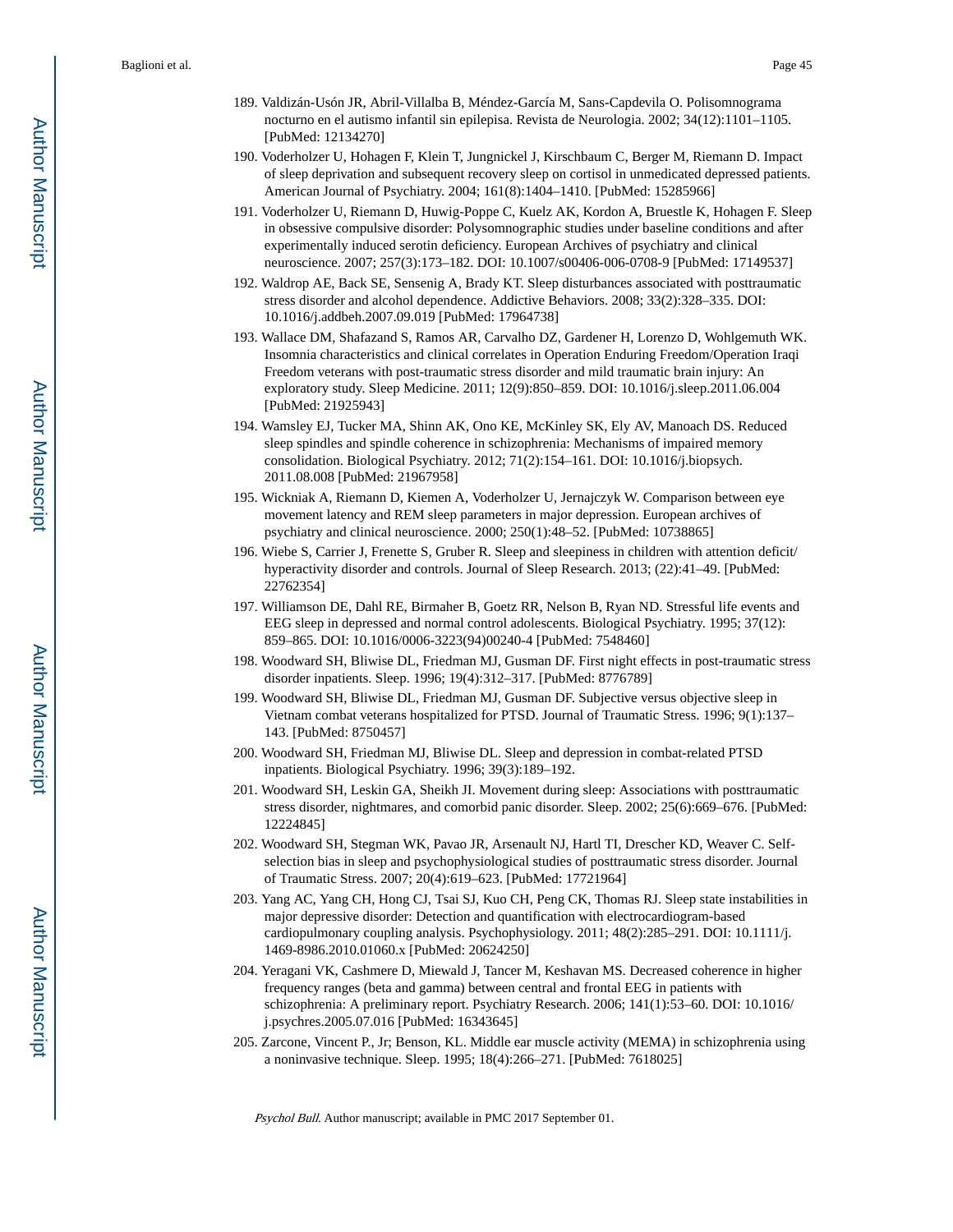Author Manuscript Author Manuscript



## **Figure 1.**

Search flow with respect to each disorder.

\*Six studies were considered for more than one disorder: 4 for both affective and anxiety disorders; 1 for affective and borderline personality disorder; and 1 for affective disorders and schizophrenia. Moreover for pervasive developmental disorders, studies focused either on autistic disorder or Asperger syndrome. Two studies included both a group with autistic disorder and a group with Asperger syndrome. In total, we could analyze 6 studies for autistic disorder and 3 for Asperger syndrome. In addition, searching for 'antisocial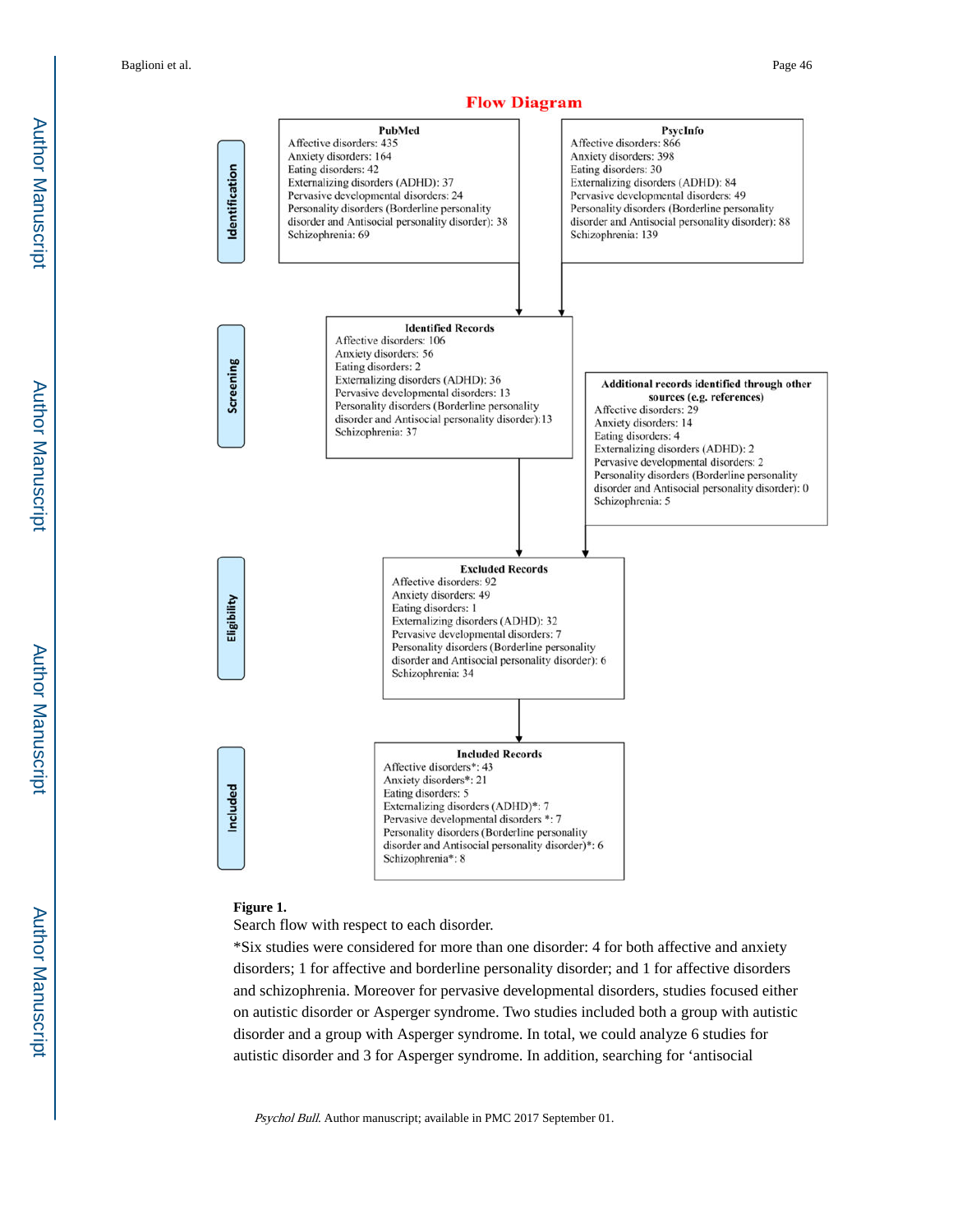personality disorder', one study was found comparing subjects with conduct disorder with healthy controls, which was added to the list "externalizing disorders". Finally, some of the included studies compared more than two groups, for example considering sex or age differences, which resulted in a total of 114 comparisons to analyze (from 91 studies). Please refer to Table S1 for detailed information for each included study.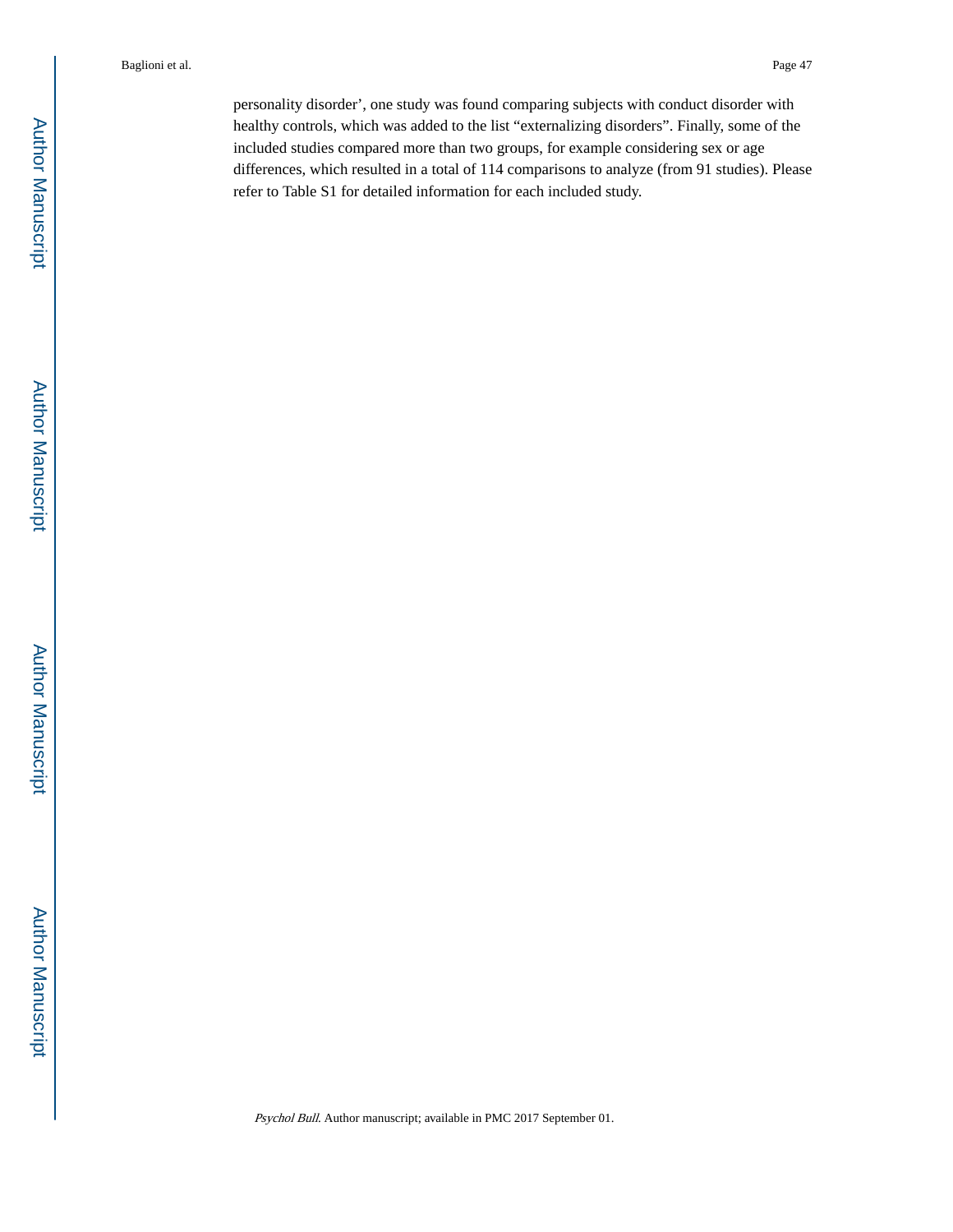|                                                                                            | <b>Sleep continuity</b>  |        |           |      | Sleep depth |                        |      | <b>REM pressure</b> |   |   |
|--------------------------------------------------------------------------------------------|--------------------------|--------|-----------|------|-------------|------------------------|------|---------------------|---|---|
| <b>Disorder</b>                                                                            |                          |        |           |      |             |                        |      |                     |   |   |
| Affective disorders (all)<br>. Major depressive disorder<br>. Seasonal affective disorder* |                          |        |           |      |             |                        |      | $\div$              |   |   |
| Anxiety disorders (all)<br>. Panic disorder<br>. Post-traumatic stress disorder            |                          |        |           |      |             |                        |      |                     |   |   |
| Eating disorders (Anorexia nervosa)                                                        |                          |        |           |      |             |                        |      |                     |   |   |
| <b>Externalizing disorders (ADHD)</b>                                                      |                          |        |           |      |             |                        |      |                     |   |   |
| Asperger syndrome                                                                          |                          |        |           |      |             |                        |      |                     |   |   |
| Autistic disorder                                                                          |                          |        |           |      |             |                        |      |                     |   |   |
| <b>Borderline Personality disorder</b>                                                     | $\overline{\phantom{0}}$ |        |           |      |             |                        |      |                     |   |   |
| Schizophrenia                                                                              | $^{+}$                   |        |           | $+$  |             |                        |      |                     |   |   |
|                                                                                            | $-2$<br>$-1$             | 0<br>1 | $-2$<br>2 | $-1$ | 0<br>1      | $\overline{2}$<br>$-2$ | $-1$ | 0                   | 1 | 2 |

## **Figure 2.**

Graphical summary of the main results for sleep domains. Effect sizes and significance values are reported in Tables 3,4 and 5.

\*No analyses for sleep depth in seasonal affective disorder (SAD) could be run due to lack of a sufficient number of studies.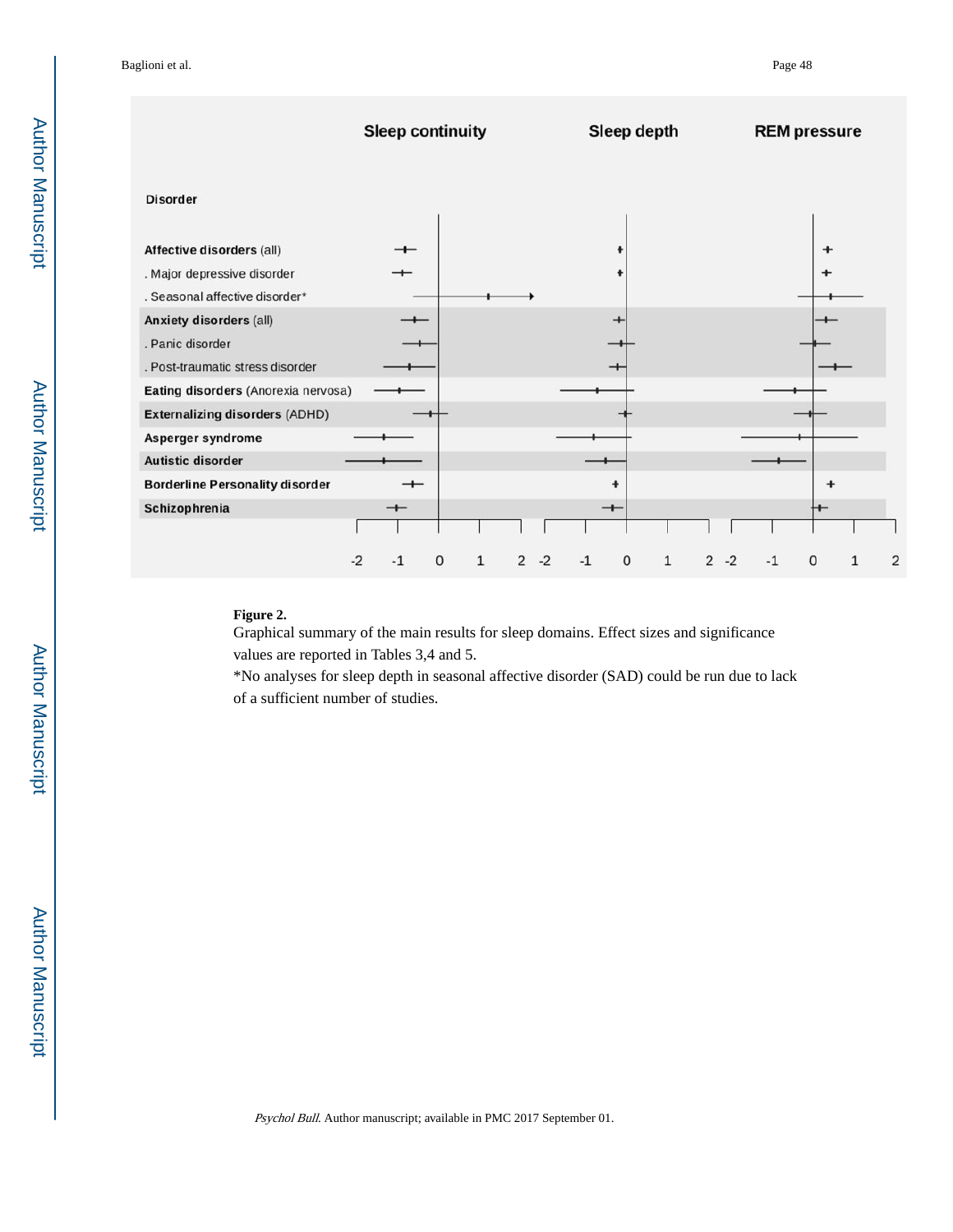| í |
|---|
|   |
|   |
|   |
| í |
| ï |
|   |

Author Manuscript

Author Manuscript

| ۹<br>Φ |  |
|--------|--|
|        |  |
|        |  |
|        |  |

Study characteristics. Study characteristics.

| <b>Disorder</b>                                   | N_studies                 | $N$ _comparisons <sup>*</sup> | N_patients          | N_controls     | Age_range                                                               | $\sim$<br>$\mathbf{r}$                                                                                    | QA (mean $\pm$<br>$\mathbf{a}$ | QA (median)        |
|---------------------------------------------------|---------------------------|-------------------------------|---------------------|----------------|-------------------------------------------------------------------------|-----------------------------------------------------------------------------------------------------------|--------------------------------|--------------------|
|                                                   |                           |                               |                     |                | x< 18 yrs: 6 st.                                                        |                                                                                                           |                                |                    |
| Affective disorders                               | $\frac{4}{3}$             |                               |                     | 1217           | $18 < x < 60$ yrs: 29 st.                                               | (patients)<br>48.5                                                                                        |                                | $\circ$            |
|                                                   |                           | 55                            | 1627                |                | $x>60$ yrs: 2 st.                                                       | (controls)<br>44.3                                                                                        | $8.56 \pm 1.26$                |                    |
|                                                   |                           |                               |                     |                | $>18$ : 5 st; adolescents + adults: 1 st                                |                                                                                                           |                                |                    |
|                                                   |                           |                               |                     |                | x< 18 yrs: 6 st.                                                        |                                                                                                           |                                |                    |
|                                                   |                           |                               |                     |                | $18 < x < 60$ yrs: 25 st.                                               | 44.9                                                                                                      |                                |                    |
| Major depression                                  | $\widetilde{\mathcal{E}}$ | $50\,$                        | 1524                | 1128           | $x>60$ yrs: 2 st.                                                       | (controls)<br>$\begin{array}{c} \text{(patients)}\\ \text{39.8} \end{array}$                              | $8.63 \pm 1.15$                | 8.5                |
|                                                   |                           |                               |                     |                | >18: 4 st; adolescents + adults: 1 st                                   |                                                                                                           |                                |                    |
|                                                   |                           |                               |                     |                | x< 18 yrs: 0 st.                                                        |                                                                                                           |                                |                    |
|                                                   |                           |                               |                     |                | $18 < x < 60$ yrs: 2 st.                                                | 92.8                                                                                                      |                                |                    |
| Seasonal affective disorder                       | $\omega$                  | 3                             | 55                  | $\overline{4}$ | $x>60$ yrs: 0 st.                                                       | $\begin{array}{c} \text{(paths)}\\ \text{92.8}\\ \text{(controls)} \end{array}$                           | $7.33 \pm 2.52$                | $\overline{ }$     |
|                                                   |                           |                               |                     |                | $>18:1$ st                                                              |                                                                                                           |                                |                    |
|                                                   |                           |                               |                     |                | x< 18 yrs: 0 st.                                                        | 49.1                                                                                                      |                                |                    |
| Mixed unipolar and bipolar affective<br>disorders | $\mathfrak{g}$            | $\mathcal{L}$                 | 48                  | 48             | $18 < x < 60$ yrs: 2 st.                                                | (patients)<br>55.5                                                                                        | $9.00 \pm 0.00$                | $\sigma$           |
|                                                   |                           |                               |                     |                | $x>60$ yrs: 0 st.                                                       | (controls)                                                                                                |                                |                    |
| Anxiety disorders                                 | $\overline{c}$            | $\overline{z}$                | 397                 | 409            | $x < 18$ yrs: 1 st.<br>$18 < x < 60$ yrs: 19 st.<br>$x > 60$ yrs: 1 st. | $\begin{array}{c} 28.6 \\ \text{(paths)} \\ 51.3 \end{array}$<br>(controls)                               | $8.57 \pm 0.81$                | $\mathbf{\hat{c}}$ |
| Panic disorder                                    |                           | 4                             | $\pmb{\mathcal{S}}$ | $50\,$         | all $18 < x < 60$ yrs                                                   | $\frac{61.6}{(patients)}$<br>(controls)<br>$60.0$                                                         | $8.75 \pm 0.50$                | $\bullet$          |
|                                                   |                           |                               |                     |                | x< 18 yrs: 0 st.                                                        | 21.4                                                                                                      |                                |                    |
| Post-traumatic stress disorder                    | $\Xi$                     | 13                            | 255                 | 195            | st.<br>$18 < x < 60$ yrs: 12                                            | $\left( \text{pations}\right)$ $33.0$                                                                     | $8.46 \pm 0.97$                | ${}^{\circ}$       |
|                                                   |                           |                               |                     |                | $x>60$ yrs: 1 st.                                                       | (controls)                                                                                                |                                |                    |
| Obsessive compulsive disorder                     |                           |                               | 22                  | $\mathfrak{L}$ | $18 < x < 60$ yrs                                                       | $\begin{array}{c} 54.5 \\ \text{(pations)} \\ 45.5 \\ \text{(controls)} \\ \text{(controls)} \end{array}$ | $Score=9$                      |                    |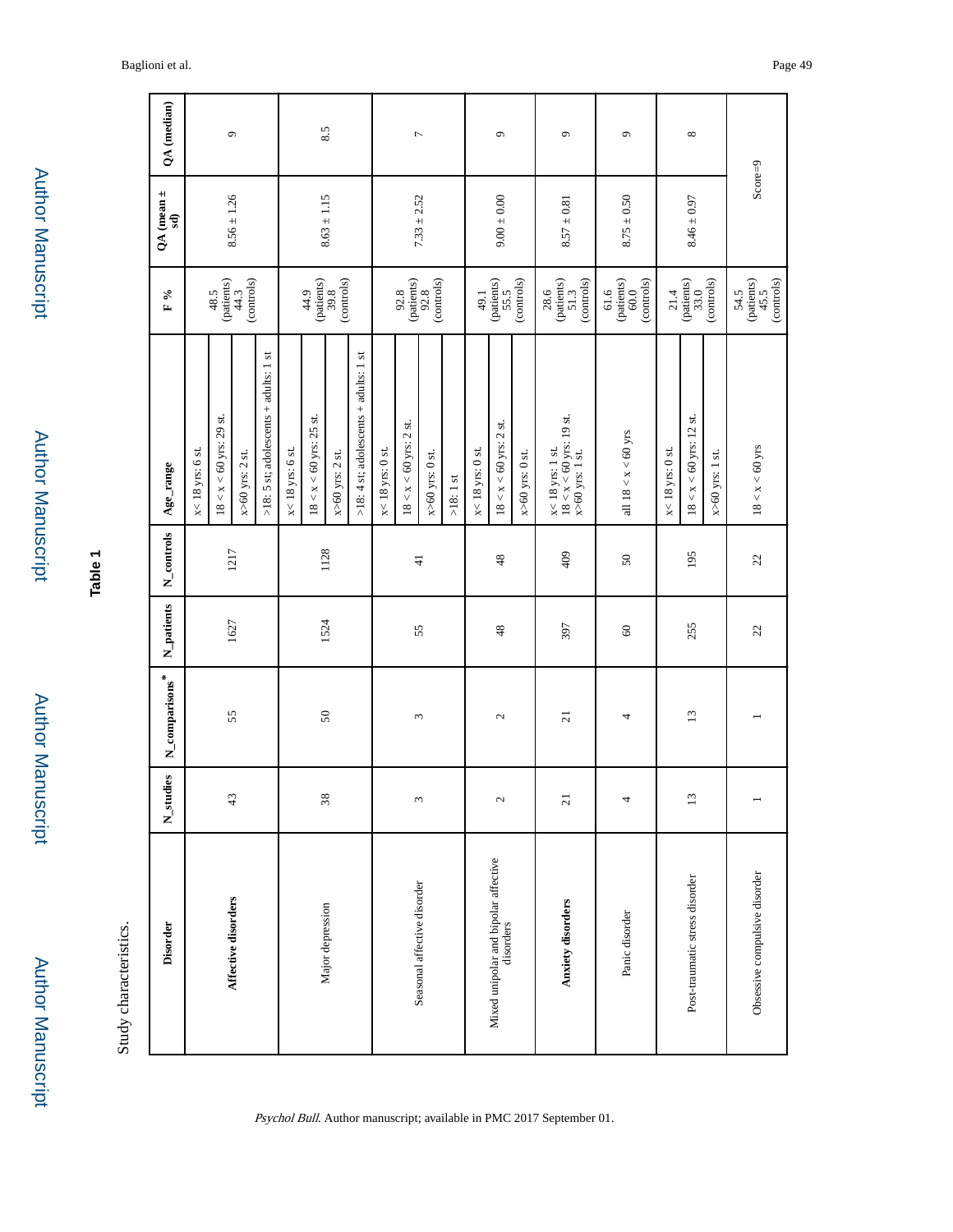| <b>Disorder</b>                                                   | es.<br>$N_{stat}$ | $N_{\_comparisons}^*$ | N_patients      | N_controls      | Age_range                                                                       | $\mathbb{F}$ %                                                                                             | QA (mean $\pm$<br>$\mathbf{S}$ | QA (median)   |
|-------------------------------------------------------------------|-------------------|-----------------------|-----------------|-----------------|---------------------------------------------------------------------------------|------------------------------------------------------------------------------------------------------------|--------------------------------|---------------|
| Specific phobia                                                   |                   |                       | $\overline{1}$  | 25              | $18 < x < 60$ yrs                                                               | (controls)<br>$\left( \text{pations} \right) \\ 36.0$<br>47.4                                              | $Score=9$                      |               |
| Social phobia                                                     |                   |                       | $\overline{17}$ | $\overline{16}$ | $18 < x < 60$ yrs                                                               | $\begin{array}{c} 17.6 \\ \text{(paths)} \\ 31.3 \end{array}$<br>(controls)                                | $Score=8$                      |               |
| Mixed anxiety disorders                                           |                   |                       | $\overline{24}$ | 101             | $< 18$ yrs                                                                      | (controls)<br>$\begin{array}{c} 58.3 \\ \text{(paths)} \\ 46.5 \end{array}$                                | $Score=9$                      |               |
| Eating disorders (only studies on anorexia<br>nervosa were found) | 5                 | 5                     | 58              | $50\,$          | mixed adolescents and adults: 2 st.;<br>young adults: 2 st<br>$<$ 18 yrs: 1 st. | $\begin{array}{c} \text{(paths)}\\ 100 \end{array}$<br>(controls)<br>100                                   | $8.60 \pm 1.52$                | ${}^{\infty}$ |
|                                                                   |                   |                       |                 |                 | adults: 2 st                                                                    |                                                                                                            |                                |               |
| Externalizing disorders'                                          | $\overline{ }$    |                       |                 |                 |                                                                                 |                                                                                                            | $8.29 \pm 0.95$                | ${}^{\infty}$ |
| Attention deficit hyperactivity disorder                          | $\circ$           | $\equiv$              | 128             | 114             | $x < 18$ yrs: 4 st.<br>$18 < x < 60$ yrs: 2 st.<br>$x > 60$ yrs: 0 st.          | (patients)<br>(controls)<br>17.2<br>28.1                                                                   | $8.50 \pm 0.84$                | ${}^{\circ}$  |
| <b>Conduct disorder</b>                                           |                   | No meta-analysis      | $\overline{15}$ | $20\,$          | $<$ 18 yrs: 1 st.                                                               | (controls)<br>(patients)<br>55.0<br>$60.0$                                                                 | $Score=7$                      |               |
| Pervasive developmental disorder"                                 | $\overline{ }$    |                       |                 |                 |                                                                                 |                                                                                                            | $8.14 \pm 1.57$                | $\infty$      |
|                                                                   |                   |                       |                 |                 | $<18$ yrs: $1$ st.                                                              | 20.6                                                                                                       |                                |               |
| Asperger syndrome                                                 | 3                 | 3                     | 34              | 38              | $18 < x < 60$ yrs: 1 st.                                                        | (patients)<br>$23.7\,$                                                                                     | $8.67 \pm 2.08$                | ${}^{\circ}$  |
|                                                                   |                   |                       |                 |                 | mixed adolescents and adults: 1 st.                                             | (controls)                                                                                                 |                                |               |
|                                                                   |                   |                       |                 |                 | $x < 18$ yrs: 4st.                                                              | 13.6                                                                                                       |                                |               |
| Autistic disorder                                                 | $\circ$           | $\overline{ }$        | 103             | $\overline{7}$  | mixed adolescents and adults: 2 st.                                             | $(pations)$<br>$28.2$<br>(controls)                                                                        | $7.75 \pm 1.26$                | ${}^{\circ}$  |
| Personality disorders'                                            | $\circ$           |                       |                 |                 |                                                                                 |                                                                                                            | $8.5 \pm 1.05$                 | 8.5           |
| Borderline personality disorder                                   | 5                 | 5                     | 89              | 85              | $18 < x < 60$ yrs                                                               | (controls)<br>$\left( \begin{smallmatrix} \text{pations} \\ \text{84.7} \end{smallmatrix} \right)$<br>86.0 | $8.4 \pm 1.14$                 | ${}^{\infty}$ |

Baglioni et al. Page 50

Author Manuscript

Author Manuscript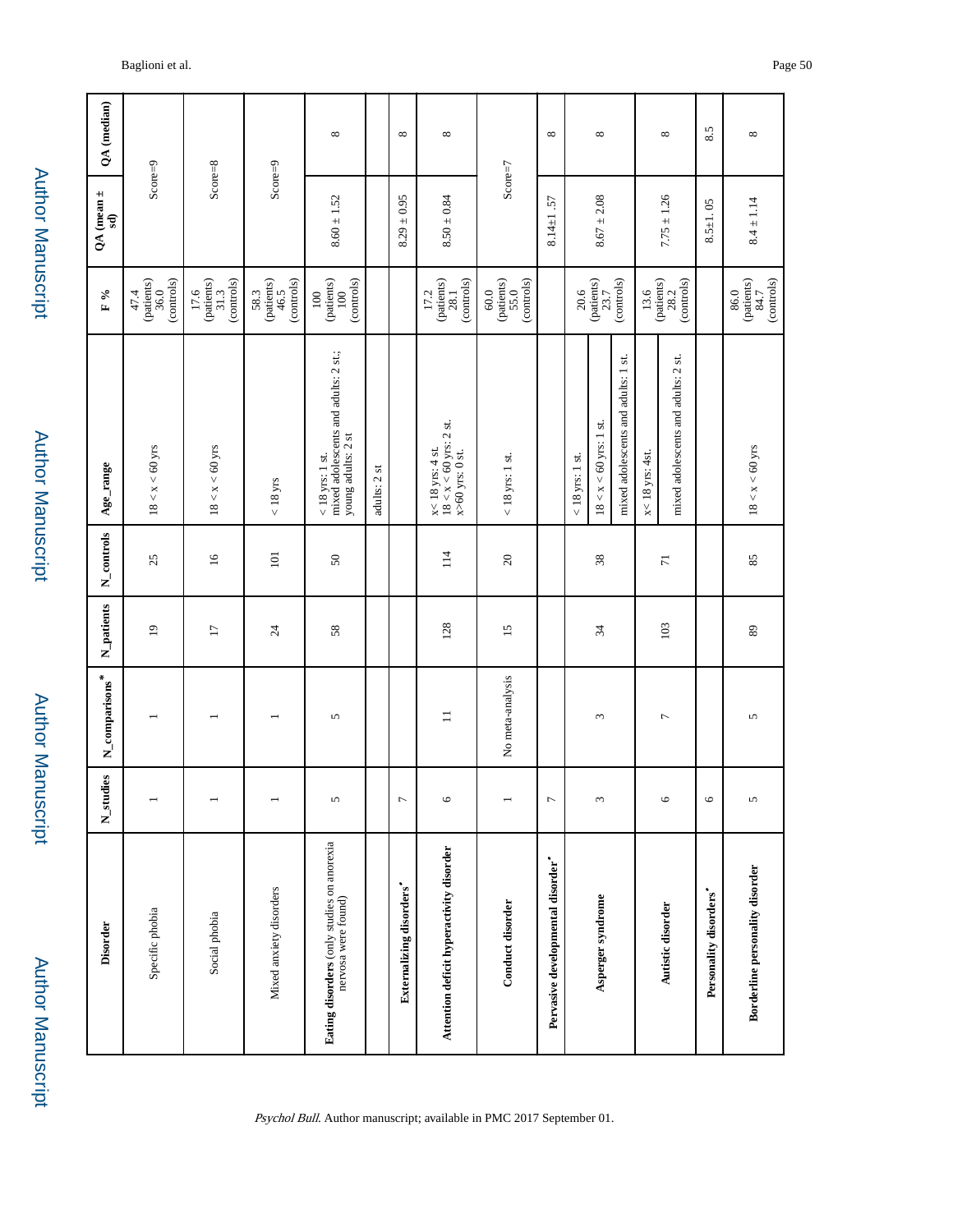| ı. |
|----|
|    |
|    |
|    |
|    |
|    |
|    |
|    |
|    |
| ı  |
|    |
|    |
|    |
|    |
|    |
|    |
|    |
|    |
|    |
|    |
|    |
| ï  |
|    |
|    |

| <b>Disorder</b>                 | N_stu    | dies   N_comparisons*   N_patients   N_controls   Age_range |               |                 |                                               | $_{\rm F}$ %                                                                        | $QA (mean \pm 1)$<br>sd) | QA (median) |
|---------------------------------|----------|-------------------------------------------------------------|---------------|-----------------|-----------------------------------------------|-------------------------------------------------------------------------------------|--------------------------|-------------|
|                                 |          |                                                             |               |                 | $x < 18$ yrs: 0 st.                           |                                                                                     |                          |             |
| Antisocial personality disorder |          | No meta-analysis                                            | $\frac{1}{2}$ |                 | $18 < x < 60$ yrs: 1 st.                      | $\begin{array}{c} 0.0 \\ \text{(paths)} \\ 27.5 \\ \text{(outrols)} \\ \end{array}$ | $Score=7$                |             |
| Schizophrenia disorder          | $\infty$ | $\approx$                                                   | 154           | $\overline{21}$ | $< 18$ yrs: 1 st.<br>$18 < x < 60$ yrs: 7 st. | $25.3$<br>(patients)<br>$22.8$                                                      | $8.5 \pm 1.41$           | ∞           |
|                                 |          |                                                             |               |                 |                                               | (controls)                                                                          |                          |             |

Comparisons refer to the number of contrasts available from the studies selected (i.e., some studies were considered in more than one meta-analytic calculation if data were reported separately depending Comparisons refer to the number of contrasts available from the studies selected (i.e., some studies were considered in more than one meta-analytic calculation if data were reported separately depending on one or more variables (e.g. mental disorders, gender, age, disorder duration, etc.). on one or more variables (e.g. mental disorders, gender, age, disorder duration, etc.).

Abbreviations: st=study/studies; yrs= years; QA= quality assessment; sd=standard deviation; F%=percentage of women. Abbreviations: st=study/studies; yrs= years;  $QA =$  quality assessment; sd=standard deviation;  $P\% =$ percentage of women

Age range  $>$  18 yrs: including both adults and elderly. Age range  $>$  18 yrs: including both adults and elderly.

\*

The study of Yang & Winkelman (2006) did not specify how many of patients/controls were females and for that reason it was not included in the calculation of the percentage of female patients with schizophrenia. schizophrenia.

was found for "schizophrenia" disorder. For "externalizing" disorders only attentional deficit hyperactivity disorder was searched. Although keywords lead to one more study for this category focusing on was found for "schizophrenia" disorder. For "externalizing" disorders only attentional deficit hyperactivity disorder was searched. Although keywords lead to one more study for this category focusing on conduct disorder, this could not be evaluated through meta-analytic computations. For "personality" disorders, borderline and antisocial disorders were searched. However, for this last only one study was conduct disorder, this could not be evaluated through meta-analytic computations. For "personality" disorders, borderline and antisocial disorders were searched. However, for this last only one study was selected, thus no analyses were performed. Finally, being 2 of the 3 studies with patients with Asperger syndrome including also a group of patients with autism and comparing both groups with the same selected, thus no analyses were performed. Finally, being 2 of the 3 studies with patients with Asperger syndrome including also a group of patients with autism and comparing both groups with the same anxiety disorders were considered also as whole categories, and not only for specific disorders. Indeed, the category "eating disorders" included studies evaluating anorexia nervosa only. No subcategory anxiety disorders were considered also as whole categories, and not only for specific disorders. Indeed, the category "eating disorders" included studies evaluating anorexia nervosa only. No subcategory Seven main "mental disorders" categories were considered: affective, anxiety, eating, externalizing, pervasive developmental, personality and schizophrenia disorders. Nevertheless, only affective and Seven main "mental disorders" categories were considered: affective, anxiety, eating, externalizing, pervasive developmental, personality and schizophrenia disorders. Nevertheless, only affective and control participants, no analyses for the category "pervasive developmental disorders" were performed. control participants, no analyses for the category "pervasive developmental disorders" were performed.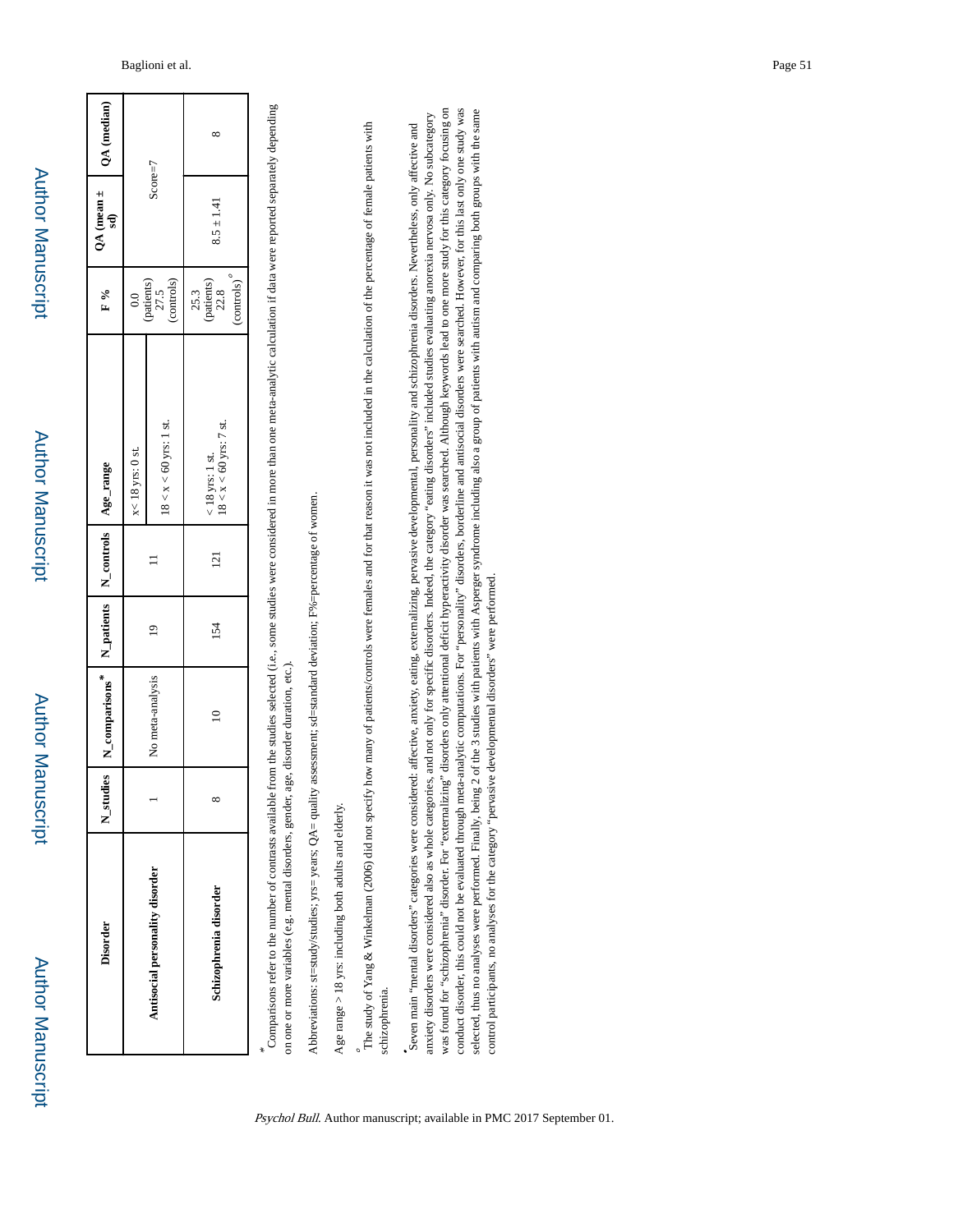Number of comparisons which could be considered for meta-analytic calculations for each disorder and for each sleep variable Number of comparisons which could be considered for meta-analytic calculations for each disorder and for each sleep variable

|                                               | <b>THS</b>                | <b>TOS</b>                    | TST                        | Ź                       | $W\!ASO(%)^I$<br>WAKE/    | REMI                  | <b>REMD</b>        | SL(%)                        | $S2(^{9}/_{0})$              | $\text{SWS}(9/6)$                     | REM(%)                          |
|-----------------------------------------------|---------------------------|-------------------------------|----------------------------|-------------------------|---------------------------|-----------------------|--------------------|------------------------------|------------------------------|---------------------------------------|---------------------------------|
|                                               | Sleep Efficiency<br>Index | <b>Sleep Onset</b><br>Latency | <b>Total Sleep</b><br>Time | Awakenings<br>Number of | Wake after<br>sleep onset | Latency<br><b>REM</b> | <b>REM Density</b> | Duration of<br>stage 1 sleep | stage 2 sleep<br>Duration of | <b>Slow wave sleep</b><br>Duration of | Duration of<br><b>REM</b> sleep |
| Affective disorders $({\rm N\text{=}55})^2$   | 48                        | 52                            | 36                         | $\approx$               | $\overline{15}$           | 52                    | 38                 | 43                           | 42                           | $\frac{4}{6}$                         | $\frac{1}{2}$                   |
| MDD $(N=50)$                                  | $\frac{4}{3}$             | 48                            | 33                         | $\overline{10}$         | $\overline{15}$           | 47                    | 35                 | $\Theta$                     | 39                           | 43                                    | 45                              |
| $SAD(N=3)$                                    | 3                         | 3                             | 3                          |                         |                           | 3                     |                    |                              |                              |                                       | 3                               |
| Anxiety disorders <sup>3</sup> (N=21)         | $\overline{1}$            | $\overline{0}$                | $\overline{9}$             | $\Xi$                   | 3                         | $\frac{8}{2}$         | 4                  | $\overline{4}$               | $\overline{15}$              | 4                                     | 17                              |
| PD (N=4)                                      | 4                         | 4                             | $\epsilon$                 | $\epsilon$              |                           | 4                     |                    |                              | 3                            | 4                                     | $\epsilon$                      |
| $PTSD$ ( $N=13$ )                             | $\supseteq$               | $\equiv$                      | $\overline{13}$            | $\circ$                 |                           | $\supseteq$           | $\circ$            | $\sigma$                     | $\sigma$                     | $\equiv$                              | $\equiv$                        |
| Eating disorders $(N=5)^4$                    |                           |                               |                            |                         |                           |                       |                    |                              |                              |                                       |                                 |
| Anorexia nervosa (N=5)                        | 4                         | ξ                             | 3                          |                         |                           | 5                     |                    | 4                            | 4                            | 4                                     | 4                               |
| Externalizing disorders $(N=6)^5$             |                           |                               |                            |                         |                           |                       |                    |                              |                              |                                       |                                 |
| ADHD (N=6)                                    | $\circ$                   | $\circ$                       | 5                          | 4                       | 5                         | $\circ$               |                    | $\circ$                      | $\circ$                      | $\circ$                               | $\circ$                         |
| Pervasive developmental disorders (N=10) $^6$ |                           |                               |                            |                         |                           |                       |                    |                              |                              |                                       |                                 |
| Asperger syndrome (N=3)                       | ω                         | ω                             | ω                          |                         |                           | ω                     |                    | ε                            | ε                            | ω                                     | ξ                               |
| Autistic disorder (N=7)                       | Γ                         | $\circ$                       | 6                          | $\circ$                 | 1                         | $\circ$               | 3                  | 7                            | 7                            | Γ                                     | Γ                               |
| Personality disorders $(N=5)^7$               |                           |                               |                            |                         |                           |                       |                    |                              |                              |                                       |                                 |
| Borderline personality disorder (N=5)         | 4                         | 5                             | 3                          | 3                       | 4                         | $\mathbf{r}$          | 3                  | 5                            | 5                            | 5                                     | 5                               |
| Schizophrenia<br>$^{\delta}$ (N=10)           | $\approx$                 | $\supseteq$                   | ${}^{\circ}$               | $\circ$                 | 3                         | $\approx$             | $\circ$            | $\circ$                      | $\sigma$                     | $\overline{a}$                        | $\approx$                       |
|                                               |                           |                               |                            |                         |                           |                       |                    |                              |                              |                                       |                                 |

Psychol Bull. Author manuscript; available in PMC 2017 September 01.

indicates that none or less than 3 studies were available and for this reason no meta-analysis was conducted. / indicates that none or less than 3 studies were available and for this reason no meta-analysis was conducted. ABBREVIATIONS: MDD=Major Depression Disorder; SAD= Seasonal Affective Disorder; PD= Panic Disorder; PTSD= Post-Traumatic Stress Disorder; AN= Anorexia Nervosa; ADHD= Attention Deficit Hyperactivity Disorder. ABBREVIATIONS: MDD= Major Depression Disorder; SAD= Seasonal Affective Disorder; PD= Panic Disorder; PTSD= Post-Traumatic Stress Disorder; AN= Anorexia Nervosa; ADHD= Attention Deficit Hyperactivity Disorder. WAKE and WASO generally refer to 2 different parameters: while WASO is generally defined as the difference between SPT and TST; WAKE is generally defined as the amount of wake stages as identified through polysomnographic WASO generally refer to 2 different parameters: while WASO is generally defined as the difference between SPT and TST; WAKE is generally defined as the amount of wake stages as identified through polysomnographic recording studies the 2 parameters were often confused, with one study using the first definition for a parameter named WAKE or the ober way round. Due to the closeness of the 2 definitions we decide to consider them in one single v studies the 2 parameters were often confused, with one study using the first definition for first definition for a parameter named WAKE or the colosences of the 2 definitions we decide to consider them in one single variab studies possible. studies possible.

 $^{2}$ The group "affective disorders" included studies evaluating mixed affective disordar and bipolar affective disorders; this group was not further evaluated); studies focusing on major depression and studies focusing o The group "affective disorders" included studies evaluating mixed affective disorders (e.g. mixed unipolar affective disorders; this group was not further evaluated); studies focusing on major depression and studies focusi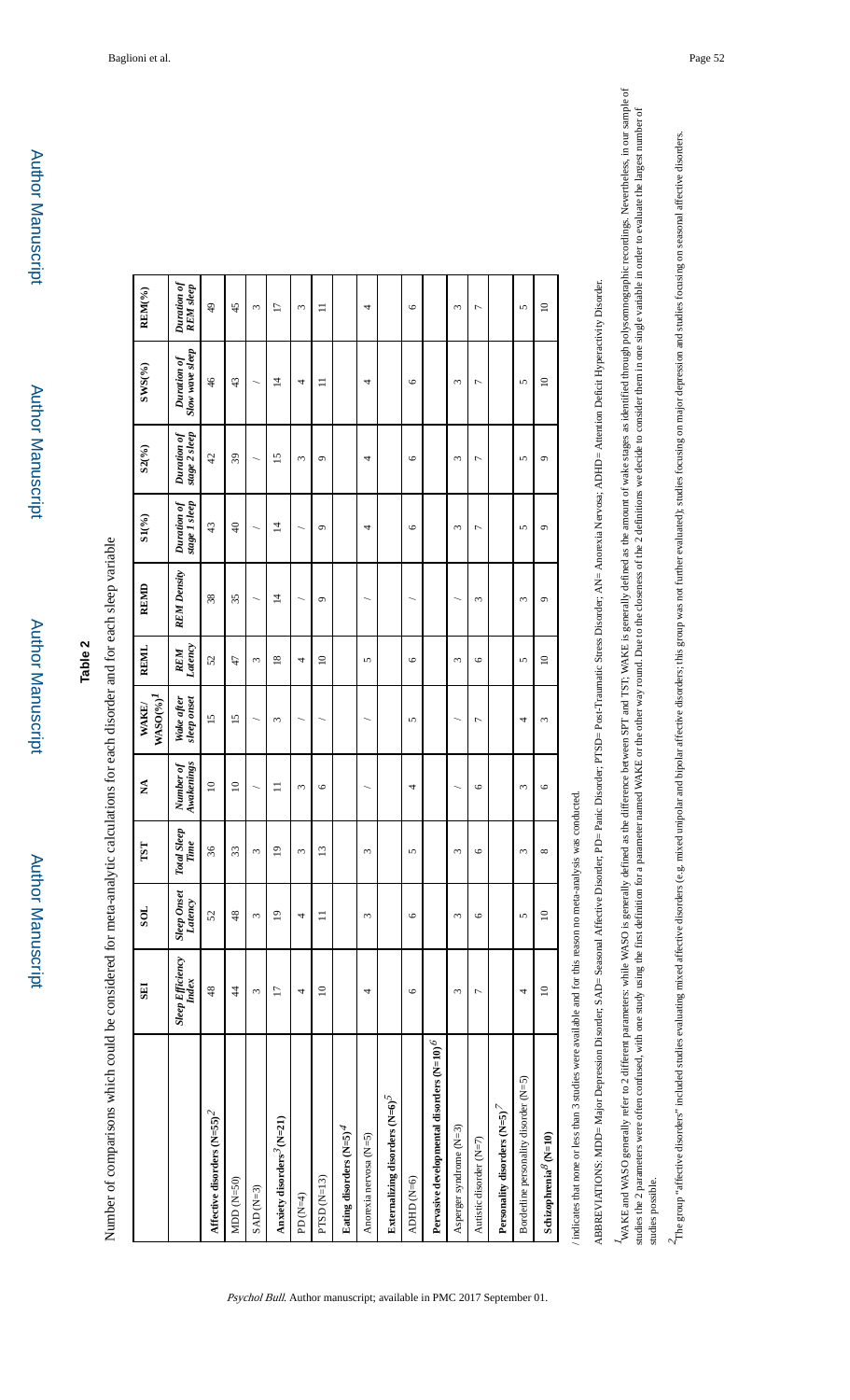The group "anxiety disorders" included studies evaluating mixed anxiety disorders, social phobia, obsessive compulsive disorder, panic disorder and post-traumatic stress disorder. Because of the number of studies available The group "anxiety disorders" included studies evaluating mixed anxiety disorders, social phobia, obsessive compulsive disorder, panic disorder and post-traumatic stress disorder. Because of the number of studies, envaluab traumatic stress disorder could be further evaluated in subgroup analyses. traumatic stress disorder could be further evaluated in subgroup analyses.

 $\stackrel{\text{d}}{+}$  The group "eating disorders" included studies focusing on an<br>orexia nervosa. The group "eating disorders" included studies focusing on anorexia nervosa.

The group "externalizing disorders" included 6 studies focusing on Attention Deficit Hyperactivity Disorder and 1 study evaluating Conduct disorder. Thus, only the 6 studies analyzing PSG in patients with Attention Deficit The group "externalizing disorders" included 6 studies focusing on Attention Deficit Hyperactivity Disorder and Deficit Hyperactivity Disorder and 1 study evaluating Conduct disorder. Thus, only the 6 studies analyzing PSG analysis.

The group "pervasive developmental disorders" included 7 studies in total, 2 of them included both a group of patients with autism and a group of patients with Asperger syndrome and compared them with the same control grou The group "pervasive developmental disorders" included 7 studies in total, 2 of them included both a group of patients with autism and a group of patients with Asperger syndrome and compared them with the same control gro separately and no analyses for the category "pervasive developmental disorders" were performed. separately and no analyses for the category "pervasive developmental disorders" were performed.

The group "personality disorders" included 5 studies focusing on Borderline Personality Disorial Personality Disorder. Thus, only the 5 studies analyzing PSG in patients with Borderline Personality Disorder were considered The group "included 5 studies focusing on Borderline Personality Disorder, and 1 study evaluating Antisocial Personality Disorder. Thus, only the 5 studies analyzing PSG in patients with Borderline Personality Disorder wer analyses.

 $\mathcal{S}_{\rm POI}$ schizophrenia, no further subgroups were considered. For schizophrenia, no further subgroups were considered.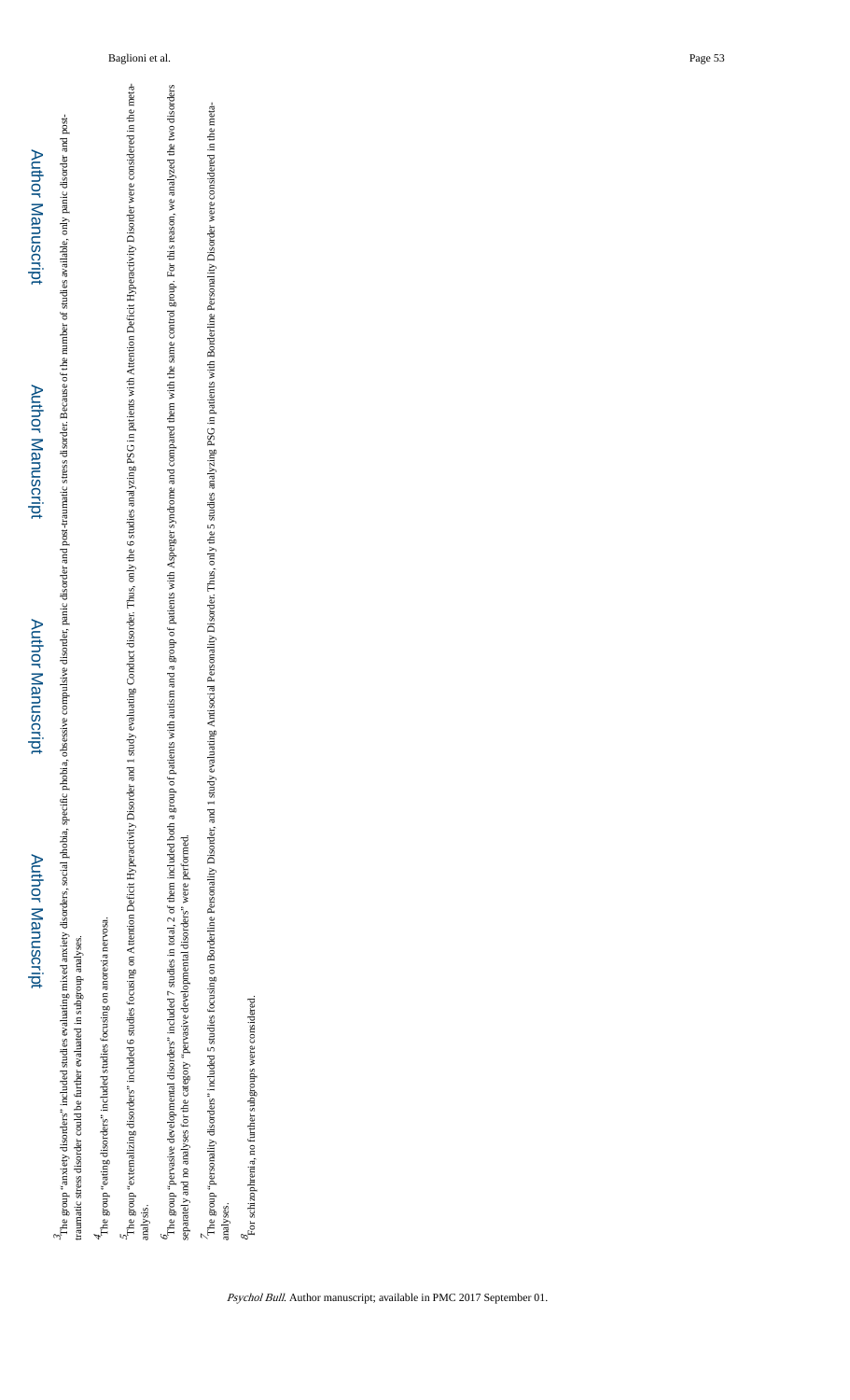| Results for sleep continuity domain.                                                                                                                                                                                      |         |              |                     |       |         |             |              |                 |      |            |              |              |         |      |         |              |      |            |       |         |         |              |             |       |         |
|---------------------------------------------------------------------------------------------------------------------------------------------------------------------------------------------------------------------------|---------|--------------|---------------------|-------|---------|-------------|--------------|-----------------|------|------------|--------------|--------------|---------|------|---------|--------------|------|------------|-------|---------|---------|--------------|-------------|-------|---------|
| <b>SLEEP CONTINUITY</b>                                                                                                                                                                                                   |         |              | <b>MAIN RESULTS</b> |       |         |             |              | $AGE < 18$ yrs. |      |            |              |              | WOMEN   |      |         |              |      | <b>MEN</b> |       |         |         |              | COMORBIDITY |       |         |
|                                                                                                                                                                                                                           | S       | $\mathbf{S}$ | ↔                   | dgf   | p-Value | $_{\rm ES}$ | $\mathbf{S}$ | ⇔               | dgf  | Ľ<br>p-Val | $\mathbf{E}$ | $\mathbf{S}$ |         | dgf  | p-Value | $\mathbf{E}$ | SE   |            | dgf   | p-Value | $_{ES}$ | $\mathbf{S}$ |             | dgf   | p-Value |
| Affective disorders                                                                                                                                                                                                       | $-0,82$ | 0,13         | $-6,23$             | 48,17 | 0,000   | $-1,16$     | 0,44         | $-2,65$         | 7,97 | 0,029      | $-0,75$      | 0,40         | $-1,88$ | 9,95 | 0,089   | $-0,83$      | 0,27 | $-3,04$    | 15,34 | 0,008   | $-0,78$ | 0,26         | $-3,02$     | 15,13 | 0,009   |
| Major depressive disorder                                                                                                                                                                                                 | $-0.90$ | 0,12         | $-7,26$             | 44,26 | 0,000   | $-1,16$     | 0,44         | $-2,65$         | 7,97 | 0,029      | $-1,15$      | 0,21         | $-5,53$ | 7,81 | 0,001   | $-0,83$      | 0,27 | $-3,04$    | 15,34 | 0,008   | $-0,78$ | 0,26         | $-3,02$     | 15,13 | 0,009   |
| Seasonal affective disorder                                                                                                                                                                                               | 1,21    | 0,93         | 1,30                | 1,99  | 0,324   |             |              |                 |      |            |              |              |         |      |         |              |      |            |       |         |         |              |             |       |         |
| Anxiety disorders                                                                                                                                                                                                         | $-0,59$ | 0,17         | $-3,43$             | 17,80 | 0,003   |             |              |                 |      |            |              |              |         |      |         | $-0,92$      | 0,41 | $-2,22$    | 6,07  | 0,068   | $-0,58$ | 0,24         | $-2,45$     | 1,96  | 0,136   |
| Panic diosrder                                                                                                                                                                                                            | $-0,47$ | 0,21         | $-2,17$             | 2,85  | 0,123   |             |              |                 |      |            |              |              |         |      |         |              |      |            |       |         |         |              |             |       |         |
| Post-traumatic stress disorder                                                                                                                                                                                            | $-0,72$ | 0,32         | $-2,27$             | 10,27 | 0,046   |             |              |                 |      |            |              |              |         |      |         | $-0,92$      | 0,41 | $-2,22$    | 6,07  | 0,068   |         |              |             |       |         |
| <b>Eating disorder</b>                                                                                                                                                                                                    |         |              |                     |       |         |             |              |                 |      |            |              |              |         |      |         |              |      |            |       |         |         |              |             |       |         |
| Anorexia nervosa                                                                                                                                                                                                          | $-0.96$ | 0,31         | $-3,10$             | 2,74  | 0,060   |             |              |                 |      |            | $-0,96$      | 0,31         | $-3,10$ | 2,74 | 0,060   |              |      |            |       |         |         |              |             |       |         |
| <b>Externalizing</b> disorders                                                                                                                                                                                            |         |              |                     |       |         |             |              |                 |      |            |              |              |         |      |         |              |      |            |       |         |         |              |             |       |         |
| Attentional deficit hyperactivity<br>disorder                                                                                                                                                                             | $-0,20$ | 0,21         | $-0.97$             | 5,89  | 0,372   | $-0,15$     | 0,17         | $-0,88$         | 4,09 | 0,429      |              |              |         |      |         |              |      |            |       |         | $-0,24$ | 0,25         | $-0.96$     | 4,05  | 0,389   |
| Pervasive developmental disorders                                                                                                                                                                                         |         |              |                     |       |         |             |              |                 |      |            |              |              |         |      |         |              |      |            |       |         |         |              |             |       |         |
| Asperger syndrome                                                                                                                                                                                                         | $-1,35$ | 0,37         | $-3,67$             | 1,97  | 0,069   |             |              |                 |      |            |              |              |         |      |         |              |      |            |       |         |         |              |             |       |         |
| Autistic disorder                                                                                                                                                                                                         | $-1,35$ | 0,47         | $-2,84$             | 5,64  | 0,032   | $-0,95$     | 0,27         | $-3,57$         | 3,85 | 0,025      |              |              |         |      |         |              |      |            |       |         | $-1,47$ | 0,19         | $-7,65$     | 1,91  | 0,019   |
| Personality disorders                                                                                                                                                                                                     |         |              |                     |       |         |             |              |                 |      |            |              |              |         |      |         |              |      |            |       |         |         |              |             |       |         |
| Borderline Personality disorder                                                                                                                                                                                           | $-0,64$ | 0,13         | $-4,87$             | 3,54  | 0,011   |             |              |                 |      |            |              |              |         |      |         |              |      |            |       |         |         |              |             |       |         |
| Schizophrenia                                                                                                                                                                                                             | $-1,03$ | 0,12         | $-8,54$             | 8,46  | 0,000   |             |              |                 |      |            |              |              |         |      |         | $-0,89$      | 0,03 | $-28,88$   | 1,99  | 0,001   | $-1,12$ | 0,24         | $-4,76$     | 2,75  | 0,021   |
| $\Delta$ the effect of $\Delta$ and arror t=treed decree of freedom. Significant results are evidenced in bold if def>d onld indicate the complexion of the robust angular variant perhaps $\Delta$ Marchally significant |         |              |                     |       |         |             |              |                 |      |            |              |              |         |      |         |              |      |            |       |         |         |              |             |       |         |

Abbreviations: ES= effect size (Hedges' g); SE= standard error; r=t-test; dfg=degrees of freedom. Significant results are evidenced in bold if dgf>q-defact too few cases for the application of the robust variance estimatio ≌ ğ Abbreviations: ES= effect size (Hedges' g); SE= standard error; t=t-test; dfg=<br>results (0.05–0.07) are evidenced in bold and italies if dgf> or =4. results (0.05–0.07) are evidenced in bold and italics if dgf> or  $=4$ .

**Table 3**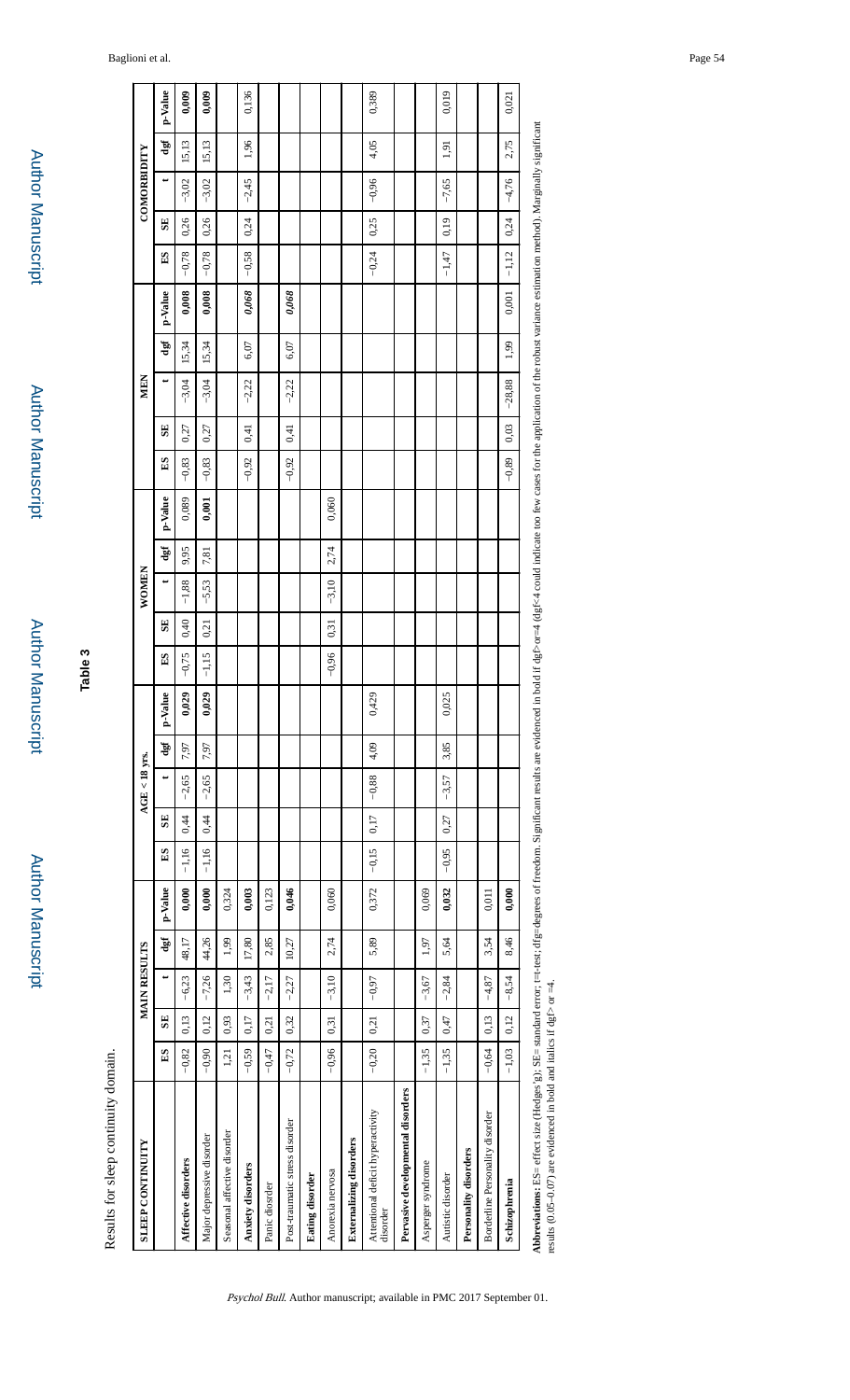| <b>SLEEP DEPTH</b>                                                                                                                                                                          |              |      | <b>MAIN RESULTS</b> |       |         |             |      | $AGE < 18$ yrs. |      |         |         |              | <b>WOMEN</b> |      |         |              |      | MEN     |      |           |         |              | COMORBIDITY |       |         |
|---------------------------------------------------------------------------------------------------------------------------------------------------------------------------------------------|--------------|------|---------------------|-------|---------|-------------|------|-----------------|------|---------|---------|--------------|--------------|------|---------|--------------|------|---------|------|-----------|---------|--------------|-------------|-------|---------|
|                                                                                                                                                                                             | $\mathbf{E}$ | SE   | ↔                   | dgf   | p-Value | $_{\rm ES}$ | SE   | ↔               | dgf  | p-Value | S       | $\mathbf{S}$ |              | dgf  | p-Value | $\mathbf{E}$ | SE   | ⇔       | dgf  | $p-Value$ | ES      | $\mathbf{S}$ |             | Jap   | p-Value |
| Affective disorders                                                                                                                                                                         | $-0,16$      | 0,03 | $-4,60$             | 38,82 | 0,000   | $-0,11$     | 0,06 | $-1,74$         | 8,01 | 0,121   | $-0,13$ | 0,07         | $-1,73$      | 7,71 | 0,124   | $-0,19$      | 0,10 | $-2,00$ | 9,76 | 0,074     | $-0,13$ | 0,05         | $-2,32$     | 12,89 | 0,038   |
| Major depressive disorder                                                                                                                                                                   | $-0,16$      | 0,04 | $-4,51$             | 35,92 | 0,000   | $-0,11$     | 0,06 | $-1,74$         | 8,01 | 0,121   | $-0.15$ | 0,08         | $-1,83$      | 6,77 | 0,111   | $-0,19$      | 0,10 | $-2,00$ | 9,76 | 0,074     | $-0,13$ | 0,05         | $-2,32$     | 12,89 | 0,038   |
| Seasonal affective disorder                                                                                                                                                                 |              |      |                     |       |         |             |      |                 |      |         |         |              |              |      |         |              |      |         |      |           |         |              |             |       |         |
| Anxiety disorders                                                                                                                                                                           | $-0,19$      | 0,07 | $-2,61$             | 14,93 | 0,020   |             |      |                 |      |         |         |              |              |      |         | $-0.18$      | 0,16 | $-1,16$ | 4,82 | 0,299     | $-0,19$ | 0,19         | $-1,04$     | 1,98  | 0,407   |
| Panic diosrder                                                                                                                                                                              | $-0,13$      | 0,17 | $-0,78$             | 2,64  | 0,498   |             |      |                 |      |         |         |              |              |      |         |              |      |         |      |           |         |              |             |       |         |
| Post-traumatic stress disorder                                                                                                                                                              | $-0,23$      | 0,11 | $-2,11$             | 8,63  | 0,066   |             |      |                 |      |         |         |              |              |      |         | $-0,18$      | 0,16 | $-1,16$ | 4,82 | 0,299     |         |              |             |       |         |
| <b>Eating disorder</b>                                                                                                                                                                      |              |      |                     |       |         |             |      |                 |      |         |         |              |              |      |         |              |      |         |      |           |         |              |             |       |         |
| Anorexia nervosa                                                                                                                                                                            | $-0,72$      | 0,46 | $-1,57$             | 2,99  | 0,214   |             |      |                 |      |         | $-0,72$ | 0,46         | $-1,57$      | 2,99 | 0,214   |              |      |         |      |           |         |              |             |       |         |
| <b>Externalizing</b> disorders                                                                                                                                                              |              |      |                     |       |         |             |      |                 |      |         |         |              |              |      |         |              |      |         |      |           |         |              |             |       |         |
| Attentional deficit hyperactivity<br>disorder                                                                                                                                               | $-0,04$      | 0,08 | $-0,47$             | 4,95  | 0,656   | 0,00        | 0,13 | $-0,01$         | 2,96 | 0,992   |         |              |              |      |         |              |      |         |      |           | $-0,11$ | 0,05         | $-2,09$     | 2,95  | 0,129   |
| Pervasive developmental disorders                                                                                                                                                           |              |      |                     |       |         |             |      |                 |      |         |         |              |              |      |         |              |      |         |      |           |         |              |             |       |         |
| Asperger syndrome                                                                                                                                                                           | $-0,80$      | 0,47 | $-1,72$             | 2,00  | 0,228   |             |      |                 |      |         |         |              |              |      |         |              |      |         |      |           |         |              |             |       |         |
| Autistic disorder                                                                                                                                                                           | $-0,51$      | 0,25 | $-2,05$             | 5,99  | 0,086   | 0,07        | 0,22 | 0,34            | 3,95 | 0,754   |         |              |              |      |         |              |      |         |      |           | $-0,82$ | 0,31         | $-2,66$     | 2,00  | 0,117   |
| Personality disorders                                                                                                                                                                       |              |      |                     |       |         |             |      |                 |      |         |         |              |              |      |         |              |      |         |      |           |         |              |             |       |         |
| Borderline Personality disorder                                                                                                                                                             | $-0,27$      | 0,04 | $-6,53$             | 3,93  | 0,003   |             |      |                 |      |         |         |              |              |      |         |              |      |         |      |           |         |              |             |       |         |
| Schizophrenia                                                                                                                                                                               | $-0,34$      | 0,13 | $-2,65$             | 8,42  | 0,028   |             |      |                 |      |         |         |              |              |      |         | $-0,13$      | 0,31 | $-0,42$ | 1,89 | 0,720     | $-0,57$ | 0,22         | $-2,64$     | 2,94  | 0,079   |
| horeviations: PS= effect size (Hedges' or Started are seen the started in the Section of detection in the form of the conjugation of the monitorial variation method Marcinally significant |              |      |                     |       |         |             |      |                 |      |         |         |              |              |      |         |              |      |         |      |           |         |              |             |       |         |

Abbreviations: ES= effect size (Hedges' g); SE= standard error; t=t-test; dfg=degrees of freedom. Significant results are evidenced in bold if dgf>or=d (id undicate too few cases for the application of the robust variance  $51,013 =$ Abbreviations: ES= effect size (Hedges'g); SE= standard error; t=tessilts (0.05–0.07) are evidenced in bold and italics if dgf> or =4. results (0.05–0.07) are evidenced in bold and italics if dgf> or  $=4$ .

**Author Manuscript** Author Manuscript

 Author Manuscript**Author Manuscript** 

**Table 4**

Results for sleep depth domain. Results for sleep depth domain.